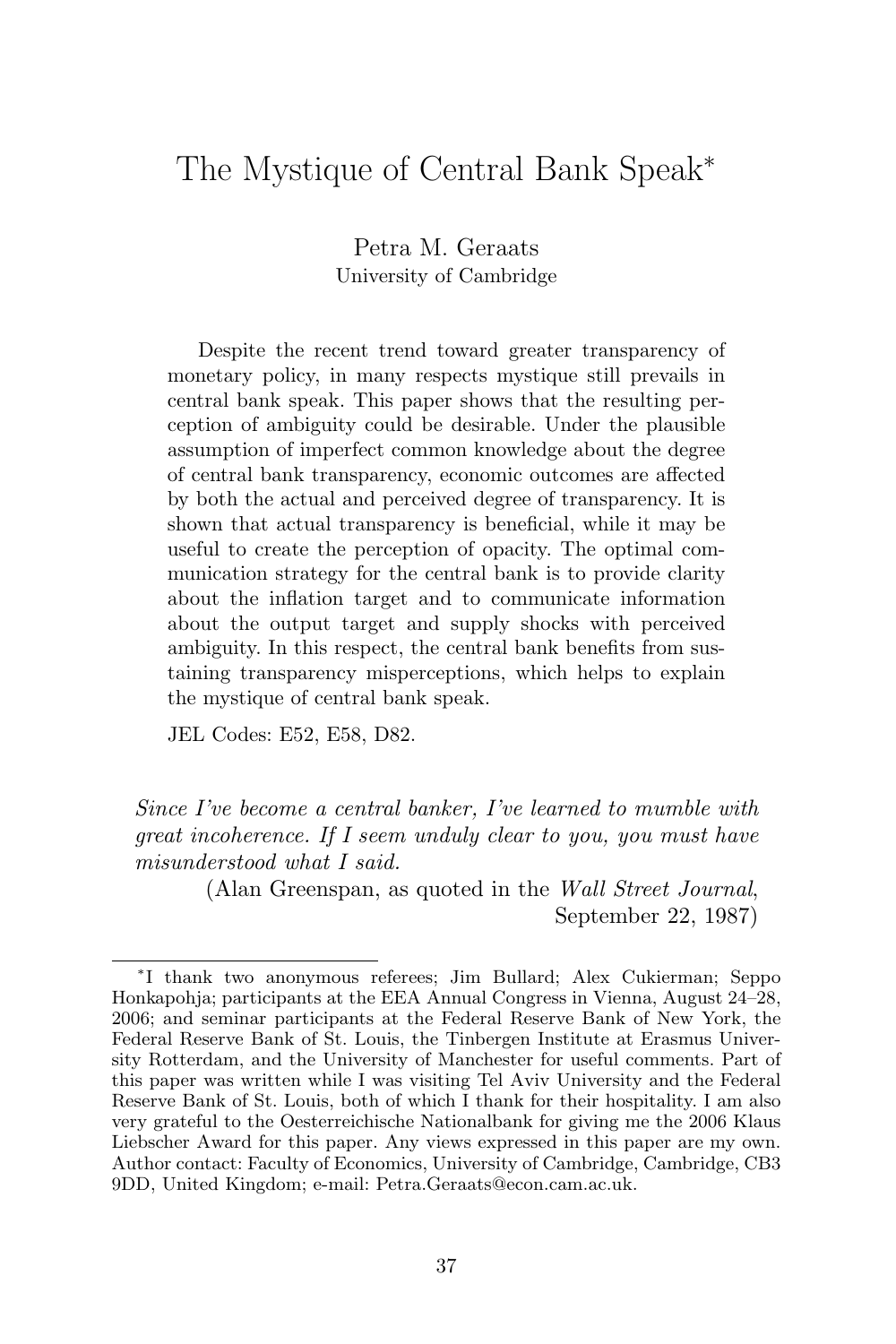## **1. Introduction**

Central banks have long been associated with secrecy. Even the recent trend toward greater transparency of monetary policy has not dispelled the mystique with which central bankers often speak. This paper provides an economic explanation for the role of oblique communication. Under the plausible assumption that there is imperfect common knowledge about the degree of transparency, economic outcomes are determined by both actual and perceived transparency. It is shown that it may be beneficial to combine actual transparency with perceived opacity. The optimal communication strategy for the central bank is to provide clarity about the inflation target but to provide information with perceived ambiguity about the output-gap target and supply shocks. Thus, the central bank benefits from sustaining transparency misperceptions, which helps to explain why transparency of monetary policy has not eliminated the mystique of central bank speak.

Intuitively, transparency is beneficial, as it reduces private-sector uncertainty. However, transparency can only be achieved through central bank communications that may upset market expectations. Since markets respond strongest to signals that are perceived to be clear, market volatility could be muted by creating a perception of ambiguity.

For both the central bank's inflation target and output target, transparency is shown to be optimal because it reduces erratic responses of market expectations. In addition, it is beneficial to create the perception of transparency regarding the inflation target (e.g., by publishing an explicit numeric target) because it aligns private-sector inflation expectations with the central bank's target. However, it is desirable to create the perception of ambiguity about the output-gap target since it makes it easier to reach the target without upsetting inflation expectations. Similarly, for supply shocks it is useful to combine maximum actual transparency with minimal perceived transparency.

In practice, many central banks have a quantitative inflation target, whereas opacity prevails for output (gap) targets (e.g., Geraats 2006). Furthermore, central bankers tend to be notorious for their "mumbling," as is illustrated by the introductory quote. Alan Greenspan, the former Chairman of the Board of Governors of the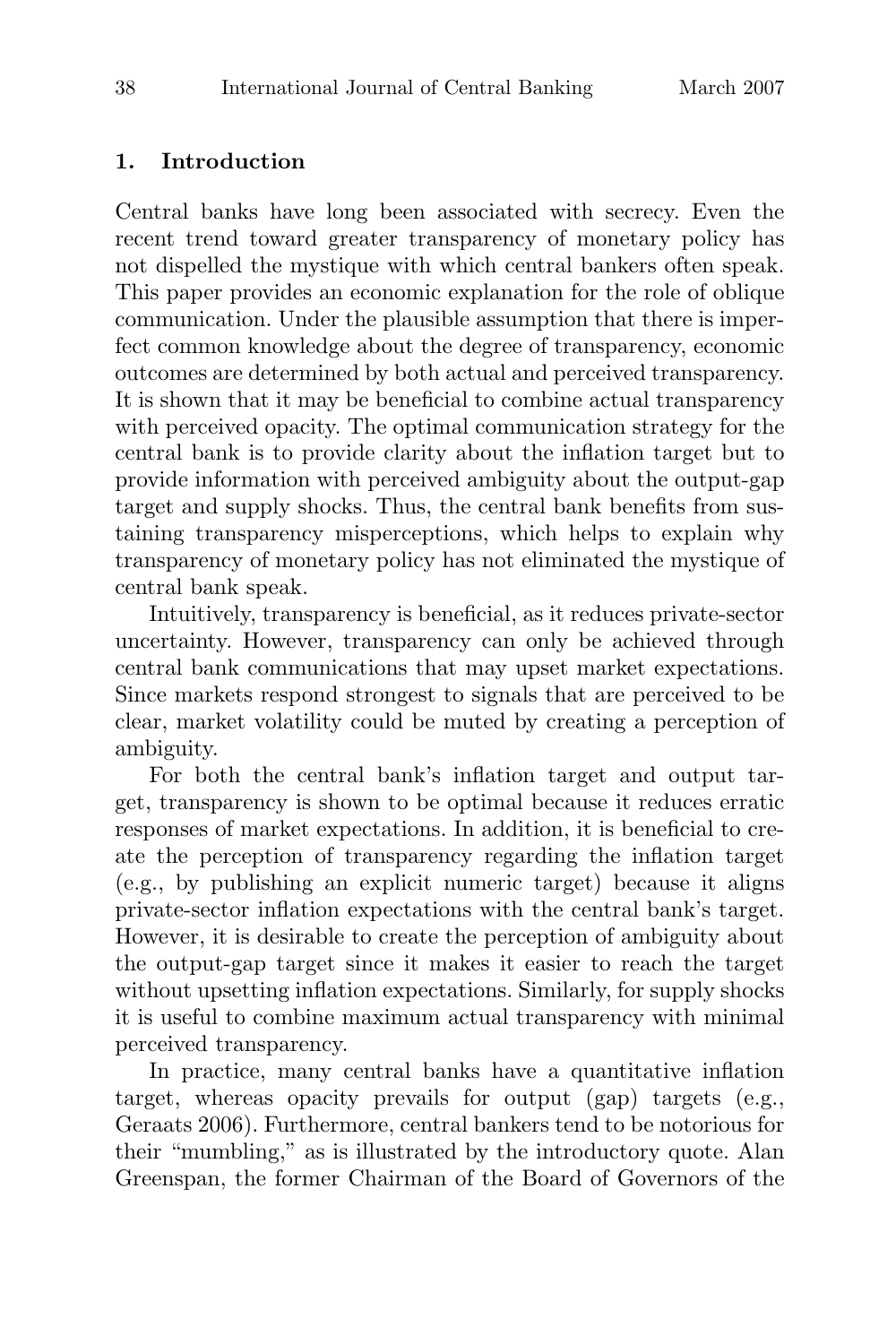Federal Reserve System, even used the term "constructive ambiguity" to describe his style of communication. This paper establishes that the perception of ambiguity could indeed be a constructive way to achieve transparency because it reduces volatility of market expectations.

This paper builds on two different strands of the transparency literature. There are several papers that model monetary uncertainty faced by the public by making a parameter in the central bank's objective function stochastic, completely abstracting from any communication of information (e.g., Sørensen 1991; Eijffinger, Hoeberichts, and Schaling 2000; Beetsma and Jensen 2003). Such monetary uncertainty directly increases the variability of economic outcomes, although it could also have indirect effects such as lower average inflation.<sup>1</sup> This "monetary uncertainty" literature provides an important argument in favor of transparency—namely, that it reduces private-sector uncertainty and economic volatility.

A second strand of the transparency literature explicitly models information transmission and incorporates the static effect that the information has on the formation of private-sector inflation expectations (e.g., Cukierman 2001; Hahn  $2004$ )<sup>2</sup> In this "information approach," transparency could be detrimental because it leads to greater fluctuations in private-sector expectations and increases economic volatility. In a similar vein, Morris and Shin (2002) find that transparency could generate greater variability when agents disregard private information and rely on a sufficiently noisy public signal to coordinate their actions. A more comprehensive review of the transparency literature is provided in the survey by Geraats (2002).

Other interesting insights on central bank mystique are provided by Goodfriend (1986), who reviews the Federal Reserve's defense of secrecy in response to a Freedom of Information Act suit, including

<sup>1</sup>Sørensen (1991) provides an interesting example. However, it should be noted that many of the other indirect effects reported in this strand of the literature (including those in Eijffinger, Hoeberichts, and Schaling 2000) are spurious due

to a biased specification of stochastic relative preferences (Geraats 2004).  $2A$  third strand of the literature focuses on the dynamic effect of transparency on reputation (e.g., Faust and Svensson 2001; Jensen 2002; Geraats 2005). In this "reputation approach," transparency about central bank preferences reduces beneficial reputation effects, whereas transparency about economic shocks strengthens them.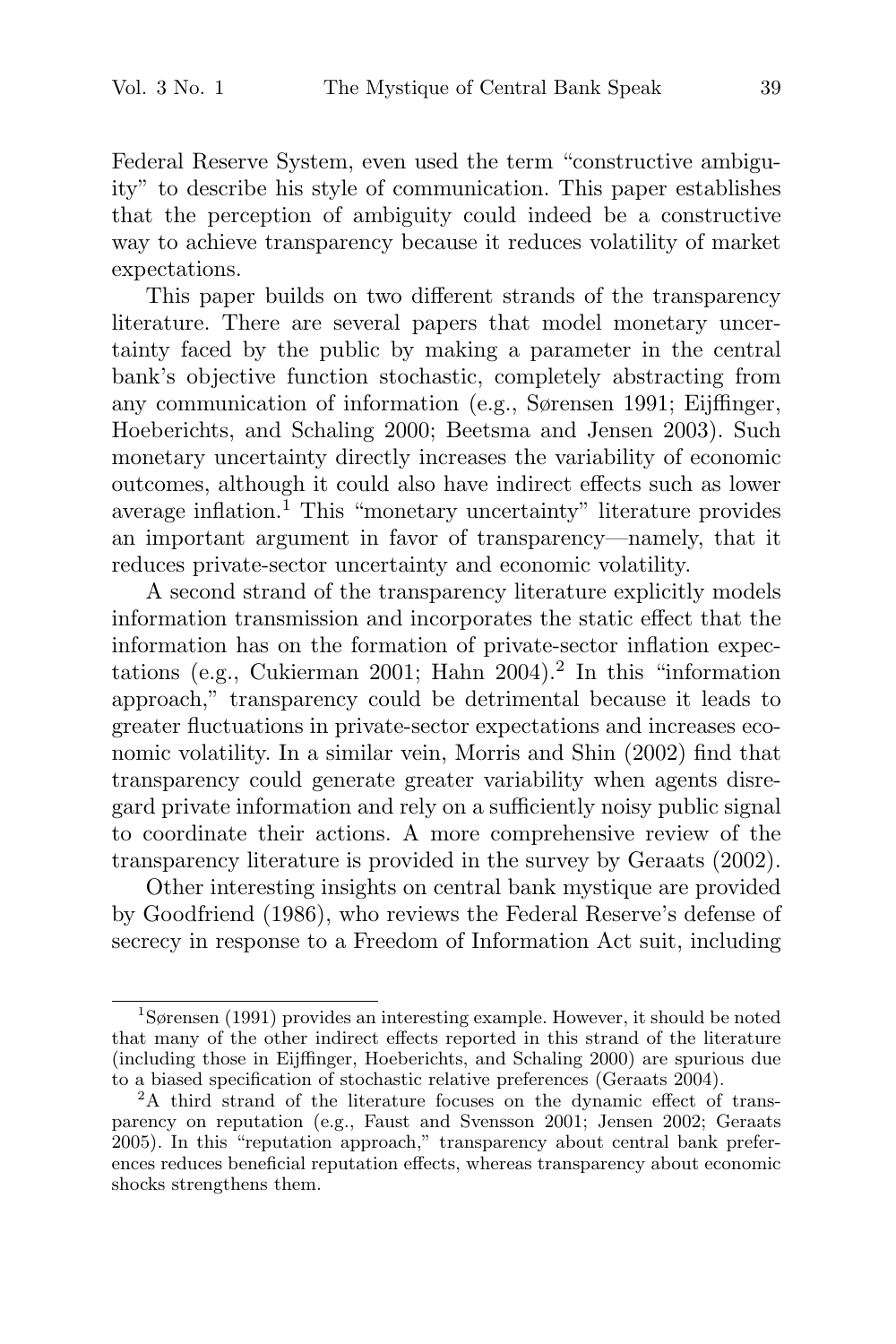the argument that disclosure of information could be prone to misinterpretation and cause inappropriate market reaction. In addition, Winkler (2002) discusses central bank communication and proposes to view transparency in terms of openness, clarity, honesty, and common understanding.

The present paper synthesizes the monetary uncertainty and information approaches. It allows for stochastic central bank preferences, and it features public signals that convey information about those preferences but could also generate undesirable market reactions.

The main innovation of this paper is that it relaxes the ubiquitous assumption of perfect common knowledge about the degree of transparency. This assumption requires perceived and actual stochastic distributions to be identical, which precludes an analysis of the role of transparency (mis)perceptions. Furthermore, in practice it is very difficult for the private sector to know how transparent the central bank actually is because the public cannot observe how much information the central bank withholds. Even if the private sector manages to perfectly predict monetary policy decisions, this need not imply complete transparency, since the forecasts may have been accurate despite asymmetric information about variables relevant for (future) policy decisions. So, it seems more realistic to allow for transparency misperceptions.

This paper deviates from the perfect-common-knowledge assumption by introducing asymmetric information about the degree of transparency. This allows for a discrepancy between actual transparency and private-sector perceptions of it. The result is that both the practice and perceptions of transparency matter for economic outcomes. It is shown that the drawbacks of transparency emphasized by the information approach stem not from the actual reduction of information asymmetries but from private-sector responses induced by transparency perceptions. So, it may be beneficial for perceived transparency to be less than actual transparency. To be precise, although it is best to have perfect actual and perceived transparency about the inflation target, for the output target and supply shocks it is desirable for the central bank to combine actual transparency with perceived opacity.

The remainder of the paper is organized as follows. The baseline model is presented in section 2. First, section 2.1 analyzes the case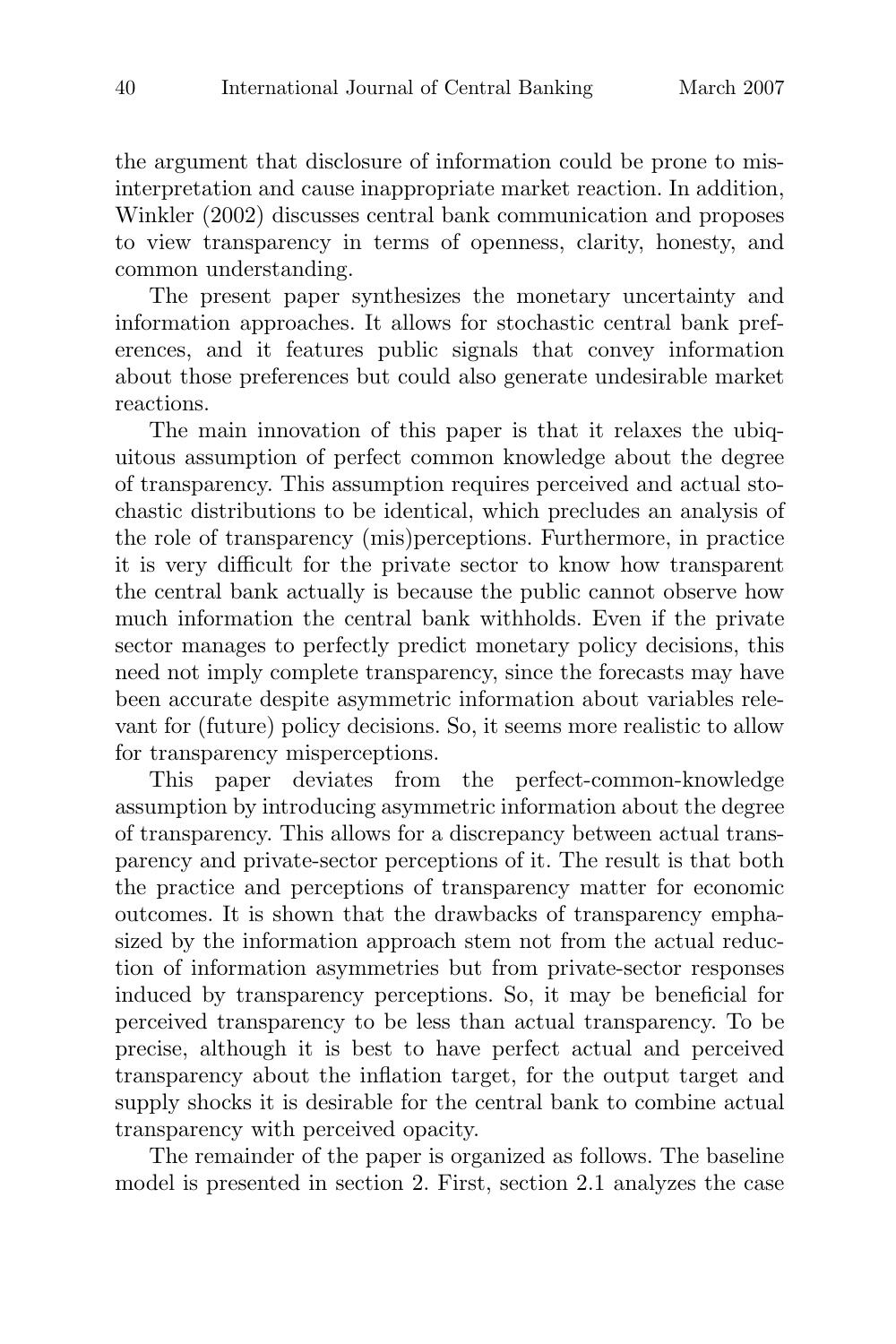with perfect common knowledge about the degree of transparency about the central bank's inflation and output targets. Subsequently, section 2.2 introduces imperfect common knowledge and investigates the role of transparency perceptions. It is shown in section 3 that the main conclusion of the paper—namely, that transparency misperceptions could be optimal—is robust to several extensions of the model, including different objective functions (section 3.1), transparency about supply shocks (section 3.2), and a New Keynesian Phillips curve (section 3.3). Two additional transparency issues are discussed in section 4. In particular, a more comprehensive theoretical measure of transparency is proposed (section 4.1), and various arguments related to monetary mystique are considered (section 4.2). Finally, section 5 concludes that there is an economic rationale for central bank communications that generate perceived opacity and sustain transparency misperceptions.

#### **2. Model**

The central bank has the objective function

$$
U = -\frac{1}{2}\alpha(\pi - \theta)^2 - \frac{1}{2}(1 - \alpha)(y - \kappa)^2,
$$
 (1)

where  $\pi$  denotes inflation, y the output gap,  $\theta$  the central bank's inflation target,  $\kappa$  the central bank's output-gap target, and  $\alpha$  the relative weight on inflation stabilization  $(0 < \alpha < 1)$ . The inflation target  $\theta$  and output-gap target  $\kappa$  are allowed to be stochastic with  $\theta \sim N(\bar{\theta}, \sigma_{\theta}^2)$  and  $\kappa \sim N(\bar{\kappa}, \sigma_{\kappa}^2)$ , and  $\theta$  and  $\kappa$  independent. The assumption of stochastic shocks to central bank objectives is widespread in the transparency literature, starting with the seminal paper by Cukierman and Meltzer (1986). In addition, the monetary uncertainty approach relies on such preference shocks.<sup>3</sup> Nevertheless, the main result of the present paper also holds for deterministic central bank targets (see section 3.1).

<sup>&</sup>lt;sup>3</sup>The reputation approach also hinges on uncertainty about central bank preferences (e.g., Faust and Svensson 2001 assume shocks to the central bank's output target).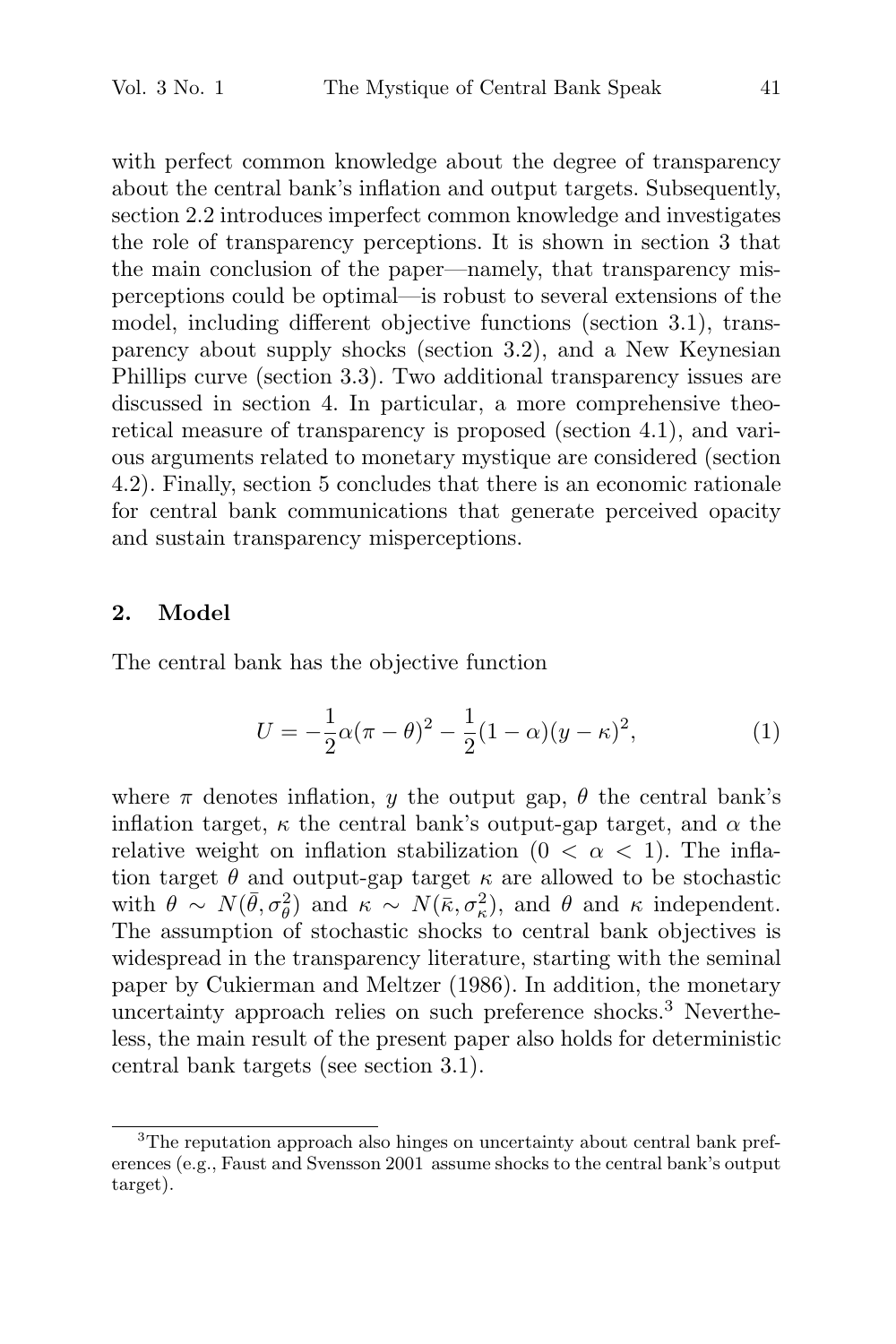The economy is described by the expectations-augmented Phillips curve

$$
\pi = \pi^e + y + s,\tag{2}
$$

where  $\pi^e$  denotes the inflation expectations of the private sector and s is a supply shock, which is assumed to be i.i.d. white noise with variance  $\sigma_s^2$ . For analytical convenience, the slope of the Phillips curve is normalized to one, but this does not affect any of the qualitative conclusions below. For simplicity, it is assumed that the central bank directly controls the output gap  $y^4$ . It would be straightforward to extend the model with an aggregate demand equation that relates the output gap to an interest rate controlled by the central bank, but this would merely clutter the analytical expressions without affecting any of the qualitative results. Furthermore, the key findings of the model also hold for a New Keynesian Phillips curve with persistent supply shocks (see section 3.3).

There are two important information asymmetries between the central bank and the private sector. First, the private sector does not observe the central bank's inflation target  $\theta$  and output-gap target  $\kappa$ . Instead, it receives the public signals

$$
\xi_{\theta} = \theta + \varepsilon \tag{3}
$$

$$
\xi_{\kappa} = \kappa + \eta,\tag{4}
$$

where  $\varepsilon$  and  $\eta$  are i.i.d. white noise,  $\varepsilon \sim N(0, \sigma_{\varepsilon}^2)$ , and  $\eta \sim N(0, \sigma_{\eta}^2)$ . The noise  $\varepsilon$  and  $\eta$  stems from the difficulty the private sector has interpreting the central bank's fuzzy communication. When  $\sigma_{\varepsilon}^2 = \sigma_{\eta}^2 = 0$ , the signals  $\xi_{\theta}$  and  $\xi_{\kappa}$  communicate  $\theta$  and  $\kappa$  without any noise, so the information asymmetry is eliminated and there is perfect transparency about the central bank's targets.

The accuracy of the signals  $\xi_{\theta}$  and  $\xi_{\kappa}$  is described by

$$
\tau_{\theta} = \frac{\sigma_{\theta}^2}{\sigma_{\theta}^2 + \sigma_{\varepsilon}^2} \quad \text{and} \quad \tau_{\kappa} = \frac{\sigma_{\kappa}^2}{\sigma_{\kappa}^2 + \sigma_{\eta}^2},\tag{5}
$$

<sup>&</sup>lt;sup>4</sup>Alternatively, one could assume a neomonetarist transmission mechanism in which the central bank controls inflation  $\pi$  and faces the Lucas supply equation  $y = \pi - \pi^e - s$ , but this leads to the same analytical results as for the Keynesian transmission mechanism in the model.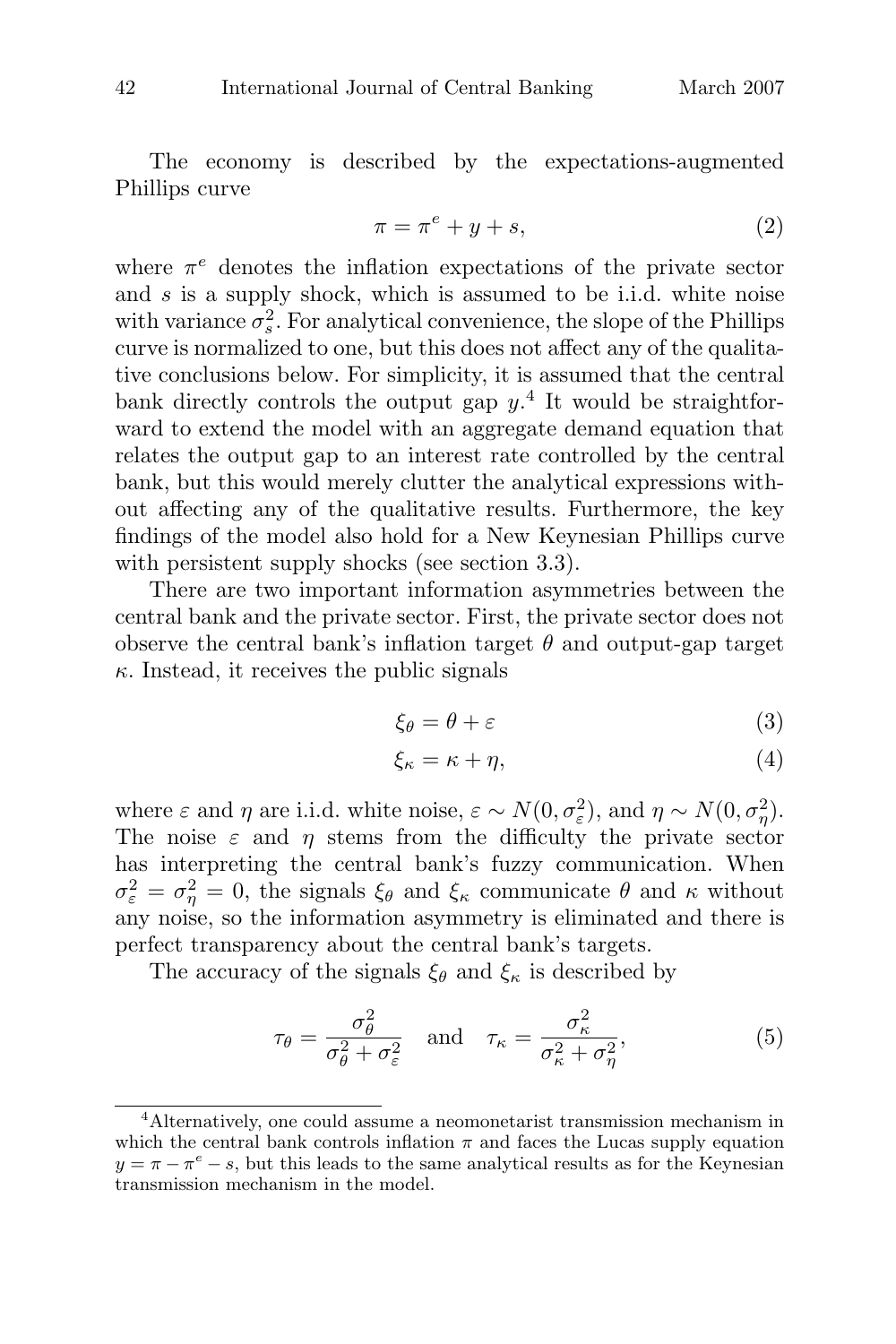respectively, where  $0 \leq \tau_{\theta}, \tau_{\kappa} \leq 1$ . This measure of the *actual* degree of transparency follows Faust and Svensson (2002), who consider an announcement about a monetary control error. When the signals are completely accurate  $(\sigma_{\varepsilon}^2 = \sigma_{\eta}^2 = 0)$ , there is perfect transparency  $(\tau_{\theta} = \tau_{\kappa} = 1)$  about the central bank's targets, which is defined as a situation of symmetric information between the central bank and the private sector. A shortcoming of the transparency measure in (5) is that a constant target  $(\sigma_{\theta}^2 = 0, \sigma_{\kappa}^2 = 0)$  implies minimal transparency ( $\tau_{\theta} = 0$ ,  $\tau_{\kappa} = 0$ ) regardless of the informativeness of the signal  $(\xi_{\theta}, \xi_{\kappa})$ . This drawback disappears when privatesector perceptions are allowed to deviate from the actual stochastic distributions.<sup>5</sup>

The second information asymmetry is about the degrees of transparency  $\tau_{\theta}$  and  $\tau_{\kappa}$ . The public is unsure how transparent the central bank really is. In particular, the public does not know the actual stochastic distributions of  $\theta$ ,  $\kappa$ ,  $\varepsilon$ , and  $\eta$ . Instead, the public uses the perceived (or prior) distributions  $\theta \sim N(\bar{\theta}, \tilde{\sigma}_{\theta}^2), \ \kappa \sim N(\bar{\kappa}, \tilde{\sigma}_{\kappa}^2),$  $\varepsilon \sim N(0, \tilde{\sigma}_{\varepsilon}^2)$ , and  $\eta \sim N(0, \tilde{\sigma}_{\eta}^2)$ . As a result, the *perceived* degrees of transparency are given by

$$
\tilde{\tau}_{\theta} = \frac{\tilde{\sigma}_{\theta}^{2}}{\tilde{\sigma}_{\theta}^{2} + \tilde{\sigma}_{\varepsilon}^{2}} \quad \text{and} \quad \tilde{\tau}_{\kappa} = \frac{\tilde{\sigma}_{\kappa}^{2}}{\tilde{\sigma}_{\kappa}^{2} + \tilde{\sigma}_{\eta}^{2}},\tag{6}
$$

where  $0 \leq \tilde{\tau}_{\theta}, \tilde{\tau}_{\kappa} \leq 1$ . This (Bayesian) transparency measure does not depend on the actual variances  $\sigma_{\theta}^2$  and  $\sigma_{\kappa}^2$ , so it also applies when the central bank's targets  $\theta$  and  $\kappa$  are deterministic. Furthermore, it describes transparency from the public's perspective, which makes it more relevant to understanding the behavior of the private sector.

The timing of events is as follows. First, the inflation target  $\theta$ and output-gap target  $\kappa$  are realized but only observed by the central bank. Subsequently, the private sector receives the public signals  $\xi_{\theta}$  and  $\xi_{\kappa}$ , which are used to rationally form private-sector inflation expectations  $\pi^e$ . Then, the supply shock s is realized and observed by the central bank. Finally, the central bank sets the output gap

<sup>&</sup>lt;sup>5</sup>The transparency measure in  $(5)$  also has the peculiar feature that it is increasing in monetary uncertainty  $(\sigma_{\theta}^2, \sigma_{\kappa}^2)$ . This correctly reflects the relative accuracy of the signal  $(\xi_{\theta}, \xi_{\kappa})$ , but it is an odd implication for a transparency measure. A more general measure of transparency that does not suffer from this shortcoming is presented in section 4.1.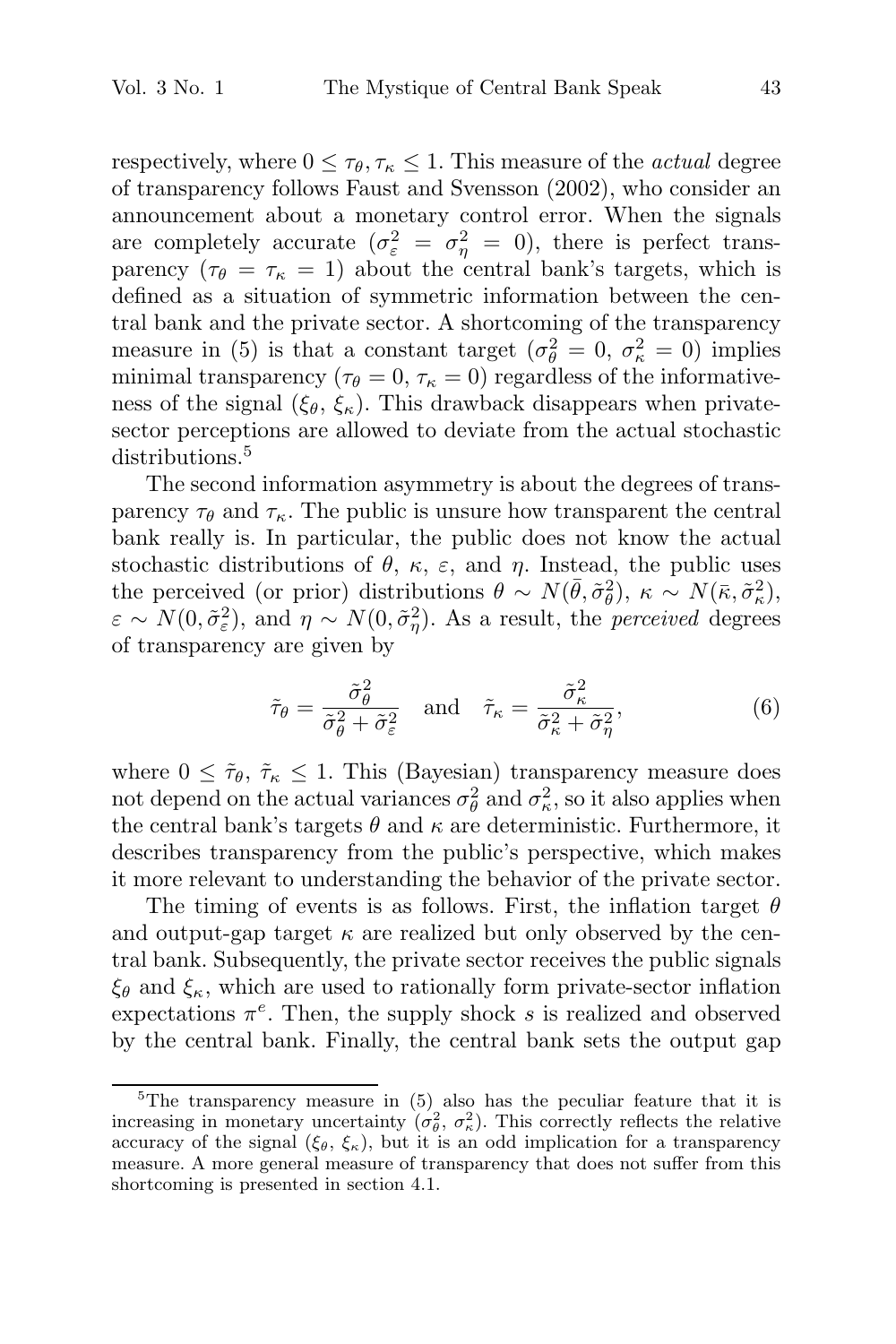y, and the level of inflation  $\pi$  is realized. This timing implies that monetary policy is conducted under discretion.

The central bank maximizes the expected value of its objective (1) with respect to y subject to the Phillips curve  $(2)$  and given private-sector inflation expectations  $\pi^e$ . This yields the optimal output gap

$$
y = \alpha(\theta - \pi^e - s) + (1 - \alpha)\kappa.
$$
 (7)

The output gap is increasing in the central bank's inflation target  $\theta$ and output-gap target  $\kappa$  as the central bank pursues expansionary policy to attempt to reach the targets. In addition, higher privatesector inflation expectations  $\pi^e$  cause the central bank to reduce the output gap to achieve price stability, and the same holds for a higher supply shock s. Substituting (7) into (2) produces the level of inflation

$$
\pi = \alpha \theta + (1 - \alpha)(\pi^e + \kappa + s). \tag{8}
$$

This gives rise to the standard result that inflation is increasing in the inflation target  $\theta$ , the output-gap target  $\kappa$ , private-sector inflation expectations  $\pi^e$ , and the supply shock s.

To fully understand the role of the two information asymmetries in the formation of the private sector's inflation expectations, we assume in section 2.1 that the private sector only has asymmetric information about the central bank's inflation target  $\theta$  and outputgap target  $\kappa$ , but has perfect common knowledge about the actual degrees of central bank transparency  $\tau_{\theta}$  and  $\tau_{\kappa}$ . Then, in section 2.2, the assumption of asymmetric information about the degree of transparency is added and the role of transparency (mis)perceptions is analyzed.

## 2.1 Perfect Common Knowledge

The private sector has rational expectations, so it uses all available information, including the public signals  $\xi_{\theta}$  and  $\xi_{\kappa}$ , to form its inflation expectations  $\pi^e$ . Taking expectations of (8) and solving for  $\pi^e$ gives

$$
\pi^e = \mathcal{E}[\pi | \xi_\theta, \xi_\kappa] = \mathcal{E}[\theta | \xi_\theta] + \frac{1 - \alpha}{\alpha} \mathcal{E}[\kappa | \xi_\kappa],\tag{9}
$$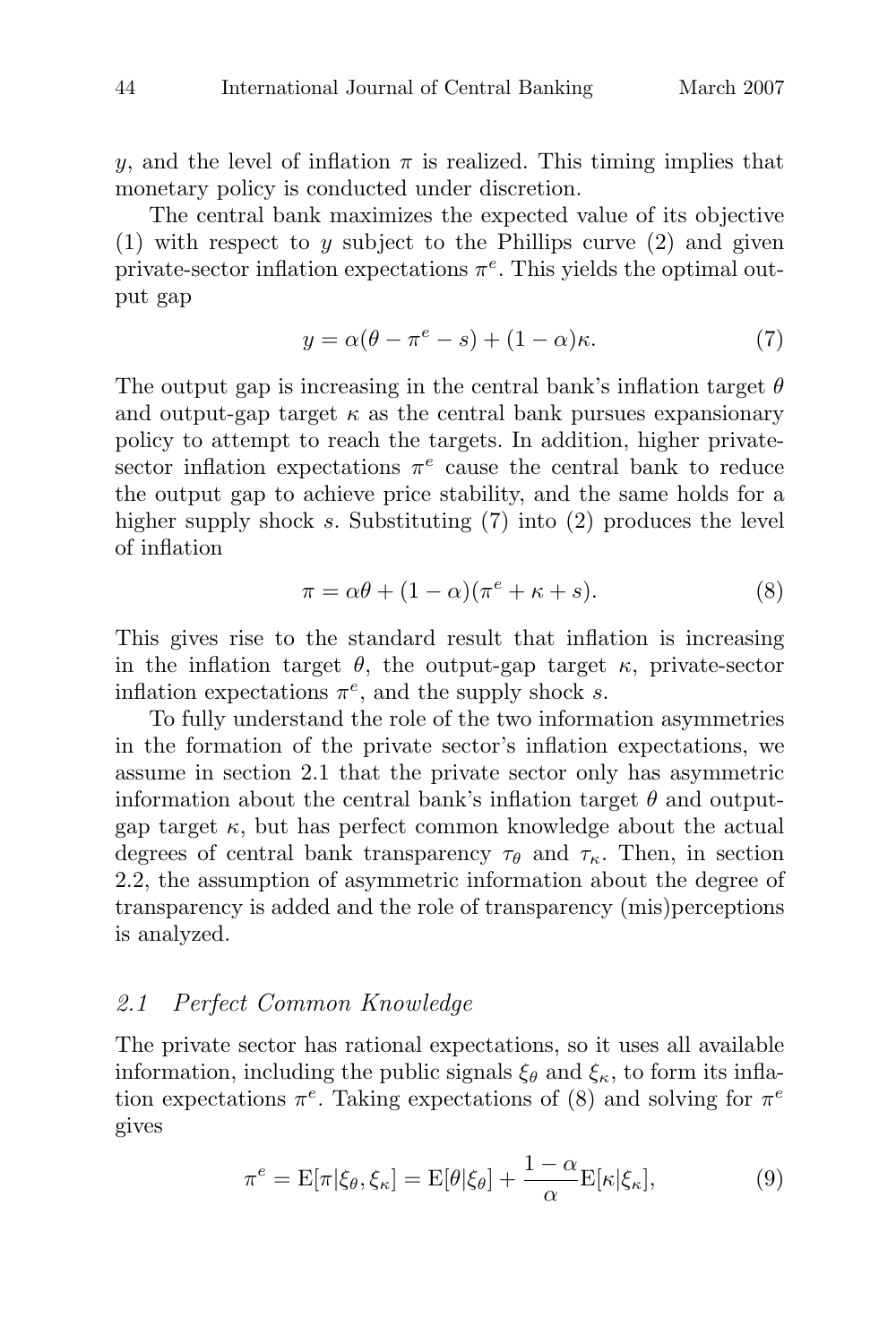using the fact that  $\xi_{\kappa}$  is uninformative about  $\theta$  and  $\xi_{\theta}$  is uninformative about  $\kappa$ . Private-sector inflation expectations depend on the private sector's expectations of the central bank's inflation target  $\theta$ and output-gap target  $\kappa$ , which it attempts to infer from the public signals  $\xi_{\theta}$  and  $\xi_{\kappa}$ . Using (3), (4), and (5),<sup>6</sup>

$$
E[\theta|\xi_{\theta}] = \bar{\theta} + \frac{\sigma_{\theta}^{2}}{\sigma_{\theta}^{2} + \sigma_{\varepsilon}^{2}} (\xi_{\theta} - \bar{\theta}) = (1 - \tau_{\theta})\bar{\theta} + \tau_{\theta}\xi_{\theta}
$$
(10)

$$
E[\kappa|\xi_{\kappa}] = \bar{\kappa} + \frac{\sigma_{\kappa}^2}{\sigma_{\kappa}^2 + \sigma_{\eta}^2} (\xi_{\kappa} - \bar{\kappa}) = (1 - \tau_{\kappa})\bar{\kappa} + \tau_{\kappa}\xi_{\kappa}.
$$
 (11)

The private sector faces a signal extraction problem, and its expectation of  $\theta$  (κ) equals a weighted average of its prior belief  $\theta$  ( $\bar{\kappa}$ ) and the public signal  $\xi_{\theta}$  ( $\xi_{\kappa}$ ). For a higher degree of transparency  $\tau_{\theta}$  ( $\tau_{\kappa}$ ), the public signal  $\xi_{\theta}$  ( $\xi_{\kappa}$ ) is relatively more informative, so the private sector attaches greater weight to it. In the case of perfect transparency,  $\tau_{\theta} = \tau_{\kappa} = 1$  and  $\sigma_{\varepsilon}^2 = \sigma_{\eta}^2 = 0$ , so the inflation target and output-gap target are perfectly inferred:  $E[\theta|\xi_{\theta}] = \xi_{\theta} = \theta$  and  $E[\kappa|\xi_{\kappa}] = \xi_{\kappa} = \kappa$ . In the case of complete opacity  $(\tau_{\theta} = \tau_{\kappa} = 0)$ , the private sector rationally ignores the signals so that  $E[\theta|\xi_{\theta}] = \bar{\theta}$  and  $E[\kappa|\xi_{\kappa}] = \bar{\kappa}$ . Substituting (10) and (11) into (9) and using (3) and (4) gives

$$
\pi^e = \bar{\theta} + \tau_\theta(\theta - \bar{\theta}) + \tau_\theta \varepsilon + \frac{1 - \alpha}{\alpha} [\bar{\kappa} + \tau_\kappa(\kappa - \bar{\kappa}) + \tau_\kappa \eta]. \tag{12}
$$

The private sector's inflation expectations are determined by its prior expectations  $\theta$  and  $\bar{\kappa}$  of the central bank's targets, the deviations of the central bank's targets from the private sector's priors, and the noise  $\varepsilon$  and  $\eta$  in the public signals. The latter shows how misinterpretation of monetary policy communications causes inappropriate market reaction. The variability of private-sector inflation expectations depends on the degrees of transparency. In particular,

$$
\text{Var}[\pi^e] = \tau_\theta \sigma_\theta^2 + \left(\frac{1-\alpha}{\alpha}\right)^2 \tau_\kappa \sigma_\kappa^2,
$$

 ${}^{6}$ This uses the fact that for two jointly normally distributed variables x and z,  $E[x|z] = E[x] + \frac{\text{Cov}\{x,z\}}{\text{Var}[z]}(z - E[z]).$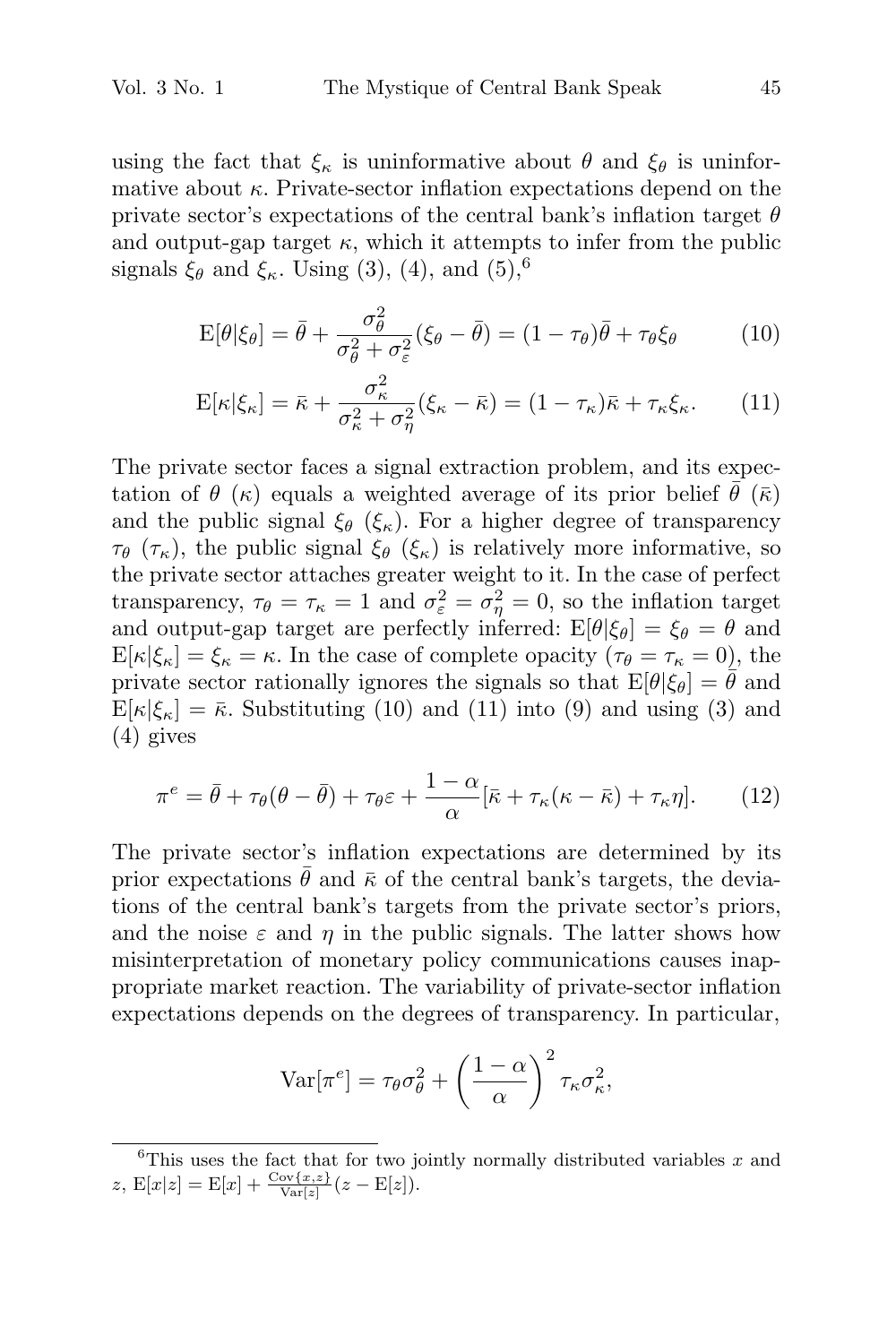using the fact that (5) implies  $\sigma_{\varepsilon}^2 = \frac{1-\tau_{\theta}}{\tau_{\theta}} \sigma_{\theta}^2$  and  $\sigma_{\eta}^2 = \frac{1-\tau_{\kappa}}{\tau_{\kappa}} \sigma_{\kappa}^2$ . This shows that inflation expectations  $\pi^e$  are most stable when the central bank is least transparent ( $\tau_{\theta} = \tau_{\kappa} = 0$ ). Intuitively, the complete lack of transparency makes the public signal so noisy that the public no longer relies on it and only uses its prior expectations.<sup>7</sup>

Substituting (12) into (7) and using (2) gives the levels of the output gap  $\psi$  and inflation  $\pi$ :

$$
y = \alpha[(1 - \tau_{\theta})(\theta - \bar{\theta}) - \tau_{\theta}\varepsilon] + (1 - \alpha)[(1 - \tau_{\kappa})(\kappa - \bar{\kappa}) - \tau_{\kappa}\eta] - \alpha s
$$
\n(13)

$$
\pi = \bar{\theta} + (\alpha + (1 - \alpha)\tau_{\theta})(\theta - \bar{\theta}) + (1 - \alpha)\tau_{\theta}\varepsilon \n+ \frac{1 - \alpha}{\alpha} [\bar{\kappa} + (\alpha + (1 - \alpha)\tau_{\kappa})(\kappa - \bar{\kappa}) + (1 - \alpha)\tau_{\kappa}\eta] + (1 - \alpha)s.
$$
\n(14)

The output gap and inflation depend on the central bank's targets θ and κ, the private sector's priors θ and  $\bar{\kappa}$ , the signal noise  $\varepsilon$  and  $\eta$ , and the supply shock s. Although the degrees of transparency  $\tau_{\theta}$  and  $\tau_{\kappa}$  influence the output gap and inflation, they have no effect on the expected values  $E[y]$  and  $E[\pi]$ . In the case of perfect transparency  $(\tau_{\theta} = \tau_{\kappa} = 1, \text{ so } \varepsilon = \eta = 0), \text{ the expressions simplify to } y = -\alpha s$ and  $\pi = \theta + (1 - \alpha)(\kappa + \alpha s)/\alpha$ , which gives the familiar rational expectations outcome that the targets  $\theta$  and  $\kappa$  only affect inflation and do not influence output.

The variability of the output gap and inflation is given by

$$
\text{Var}[y] = \alpha^2 (1 - \tau_{\theta}) \sigma_{\theta}^2 + (1 - \alpha)^2 (1 - \tau_{\kappa}) \sigma_{\kappa}^2 + \alpha^2 \sigma_{s}^2
$$
\n
$$
\text{Var}[\pi] = [\alpha^2 + (1 - \alpha^2) \tau_{\theta}] \sigma_{\theta}^2 + \frac{(1 - \alpha)^2}{\alpha^2} [\alpha^2 + (1 - \alpha^2) \tau_{\kappa}] \sigma_{\kappa}^2
$$
\n
$$
+ (1 - \alpha)^2 \sigma_{s}^2,
$$

where (5) is used to substitute for  $\sigma_{\varepsilon}^2$  and  $\sigma_{\eta}^2$ . This shows that the output gap is most stable when the central bank is perfectly transparent ( $\tau_{\theta} = \tau_{\kappa} = 1$ ). The reason is that greater transparency

<sup>&</sup>lt;sup>7</sup>This case in which private-sector expectations do not incorporate any communications resembles the monetary uncertainty literature mentioned in section 1. It features deterministic private-sector inflation expectations  $\pi^e$ , and the degree of monetary uncertainty is described by  $\sigma_{\theta}^2$  and  $\sigma_{\kappa}^2$ .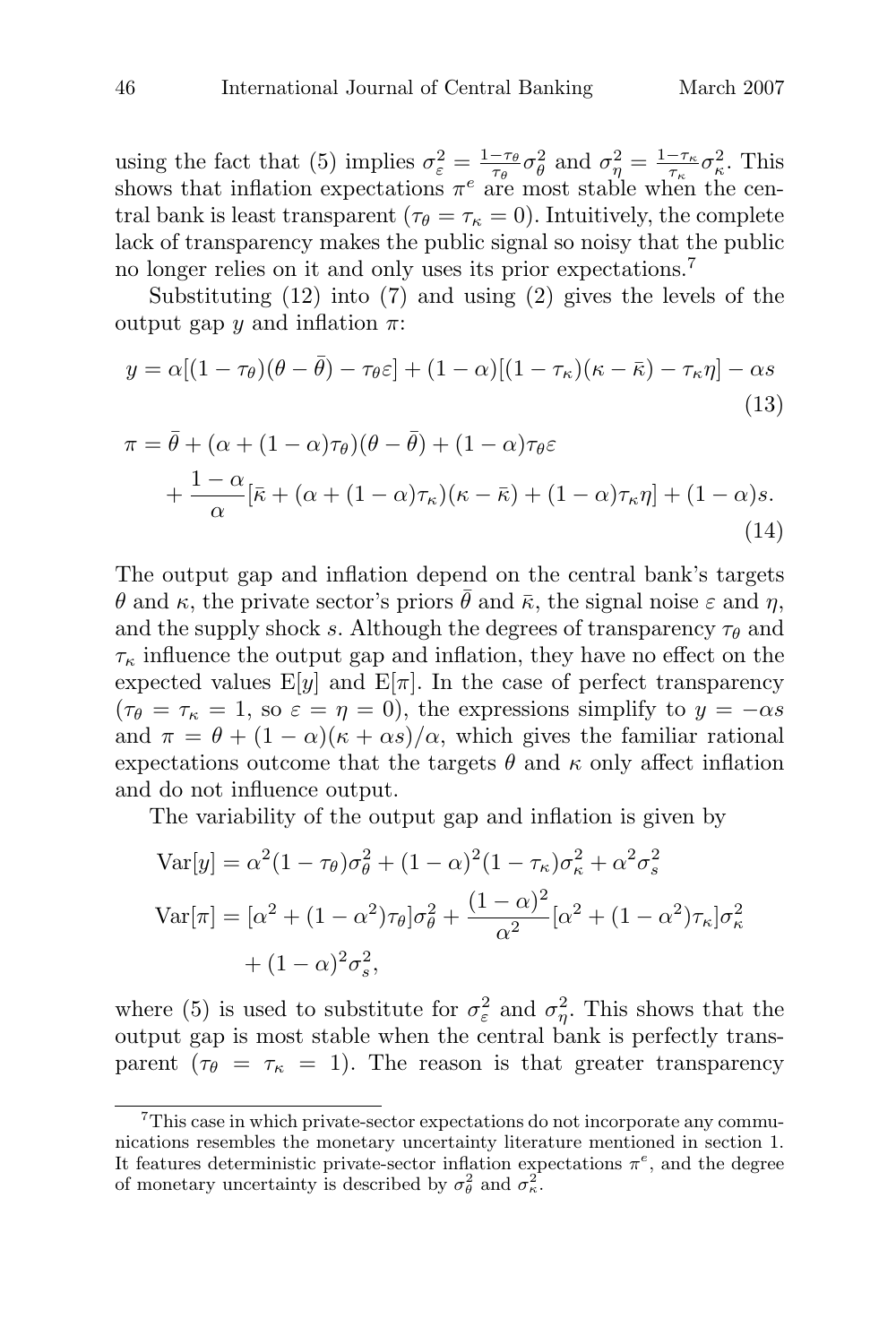makes private-sector inflation expectations more sensitive to the central bank's targets. For a change in the inflation target, the stronger response of private-sector inflation expectations means that a smaller adjustment of the output gap is required to reach the inflation target. For a change in the output-gap target, the output gap is adjusted by less because the larger shift in inflation expectations hampers inflation stabilization.<sup>8</sup> However, inflation is most stable when the central bank is least transparent ( $\tau_{\theta} = \tau_{\kappa} = 0$ ). This is due to the greater stability of private-sector inflation expectations.

To determine the optimal degrees of transparency, substitute (8) and  $(7)$  into  $(1)$ , use  $(12)$ , and rearrange to get

$$
U = -\frac{1}{2}\alpha(1-\alpha)(\pi^e - \theta + \kappa + s)^2
$$
(15)  

$$
= -\frac{1}{2}\frac{1-\alpha}{\alpha}[\alpha(\tau_\theta - 1)(\theta - \bar{\theta}) + \alpha\tau_\theta\varepsilon + \bar{\kappa} + (\alpha + (1-\alpha)\tau_\kappa)(\kappa - \bar{\kappa})
$$

$$
+ (1-\alpha)\tau_\kappa\eta + \alpha s]^2.
$$

When there is imperfect transparency about the inflation target  $(\tau_{\theta} \neq 1)$ , the deviation between the actual target  $\theta$  and the private sector's prior expectation  $\bar{\theta}$  affects the level of U. The prior expectation  $\bar{\kappa}$  also matters, unless there is perfect transparency about the output-gap target ( $\tau_{\kappa} = 1$ ). So, the outcome is distorted when there is incomplete transparency.

Taking unconditional expectations of (15) and substituting for  $\sigma_{\varepsilon}^2$  and  $\sigma_{\eta}^2$  using (5) gives the ex ante expected central bank payoff  $\alpha$ , the outdot ectations<br>ex ante estations<br> $\frac{2}{\theta} + \bar{\kappa}^2 + ($ 

$$
E[U] = -\frac{1}{2} \frac{1-\alpha}{\alpha} \left[ \alpha^2 (1-\tau_{\theta}) \sigma_{\theta}^2 + \bar{\kappa}^2 + (\alpha^2 + (1-\alpha^2)\tau_{\kappa}) \sigma_{\kappa}^2 + \alpha^2 \sigma_{s}^2 \right].
$$

As a result, it would be optimal to have maximum transparency about the inflation target ( $\tau_{\theta} = 1$ ) and minimal transparency about the output-gap target ( $\tau_{\kappa} = 0$ ). Although transparency about the inflation target increases the variance of inflation, this drawback is dominated by the benefits that transparency makes the output gap more stable and brings inflation closer to the inflation target. In

<sup>8</sup>For the neomonetarist transmission mechanism with a Lucas supply equation, the intuition is that greater transparency reduces inflation surprises, which makes the output gap more stable.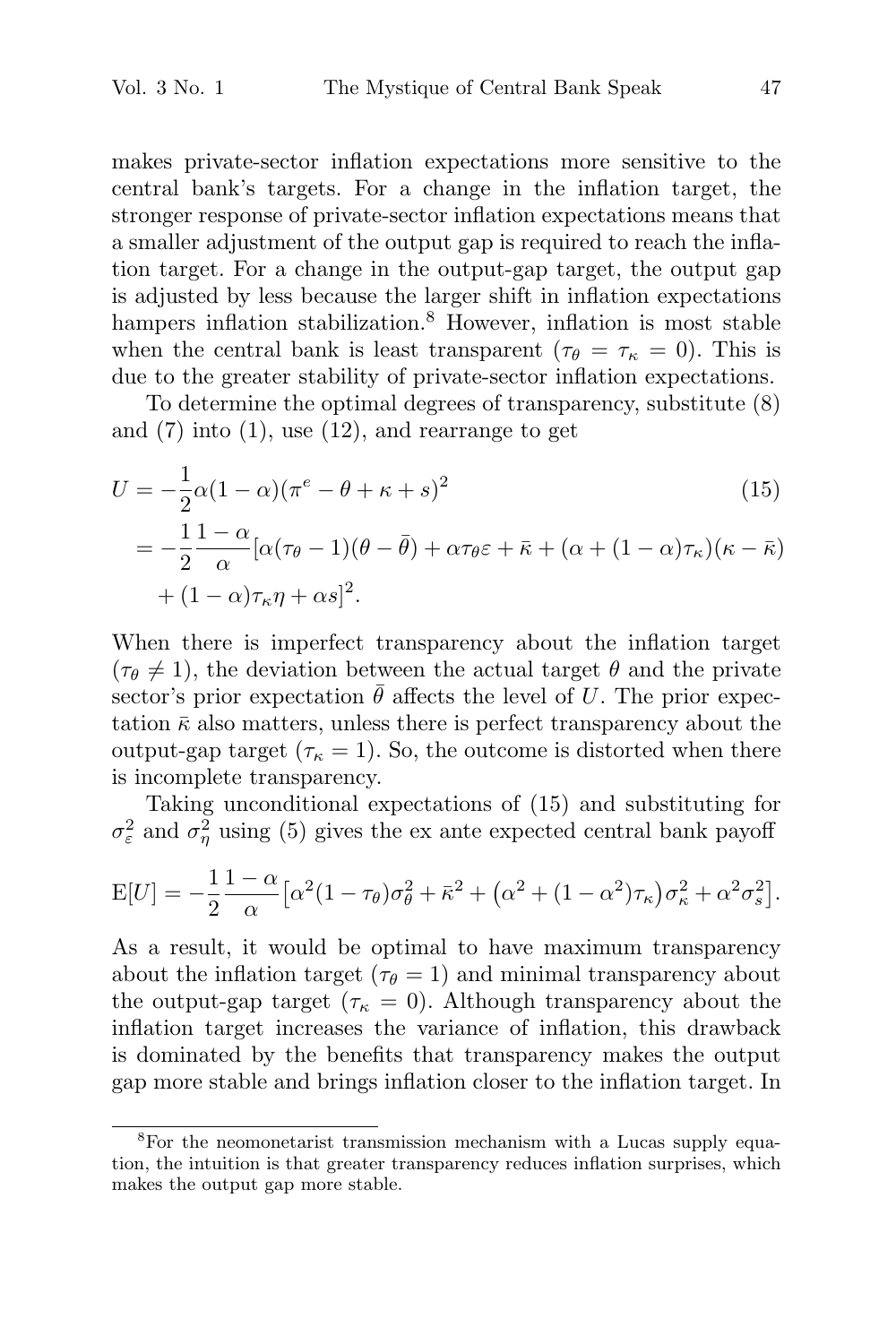addition, opacity about the output-gap target makes the output gap more volatile, but this disadvantage is more than offset by the greater stability of inflation and the smaller deviation between the output gap and its target. The optimality of opacity about the outputgap target is similar in spirit to the result in the seminal paper by Cukierman and Meltzer (1986), where ambiguity about the output preference parameter allows the central bank to successfully stimulate output when it is most desirable. Cukierman and Meltzer (1986) assume that ambiguity is created through monetary control errors, whereas the present paper assumes perfect control over the monetary policy instrument but opacity caused by imperfect communications.

The following proposition summarizes the key results.

PROPOSITION 1. When there is asymmetric information about the central bank's inflation target  $\theta$  and output-gap target  $\kappa$ , and perfect common knowledge about the degree of central bank transparency  $\tau_{\theta}$ and  $\tau_{\kappa}$ ,

- (i) greater transparency ( $\tau_{\theta}$  and/or  $\tau_{\kappa}$ ) increases the variability of private-sector inflation expectations  $\pi^e$  and inflation  $\pi$ , but reduces the volatility of the output gap y; and
- $(ii)$  it is optimal to have maximum transparency about the inflation target ( $\tau_{\theta} = 1$ ) and minimal transparency about the output target  $(\tau_{\kappa} = 0)$ .

In section 2.2, the assumption of perfect common knowledge about the degree of transparency is relaxed, allowing for a difference between actual and perceived transparency.

### 2.2 Transparency Misperceptions

The assumption of perfect common knowledge about transparency has the critical drawback that private-sector perceptions are restricted to be determined by the actual volatilities  $\sigma_{\theta}^2$ ,  $\sigma_{\kappa}^2$ ,  $\sigma_{\varepsilon}^2$ , and  $\sigma_{\eta}^2$ . This is problematic because it is hard for the private sector to establish how transparent the central bank actually is. For instance, what is the noise  $\sigma_{\eta}^2$  associated with a central banker's speech? It could easily vary, which means that the public is unlikely to know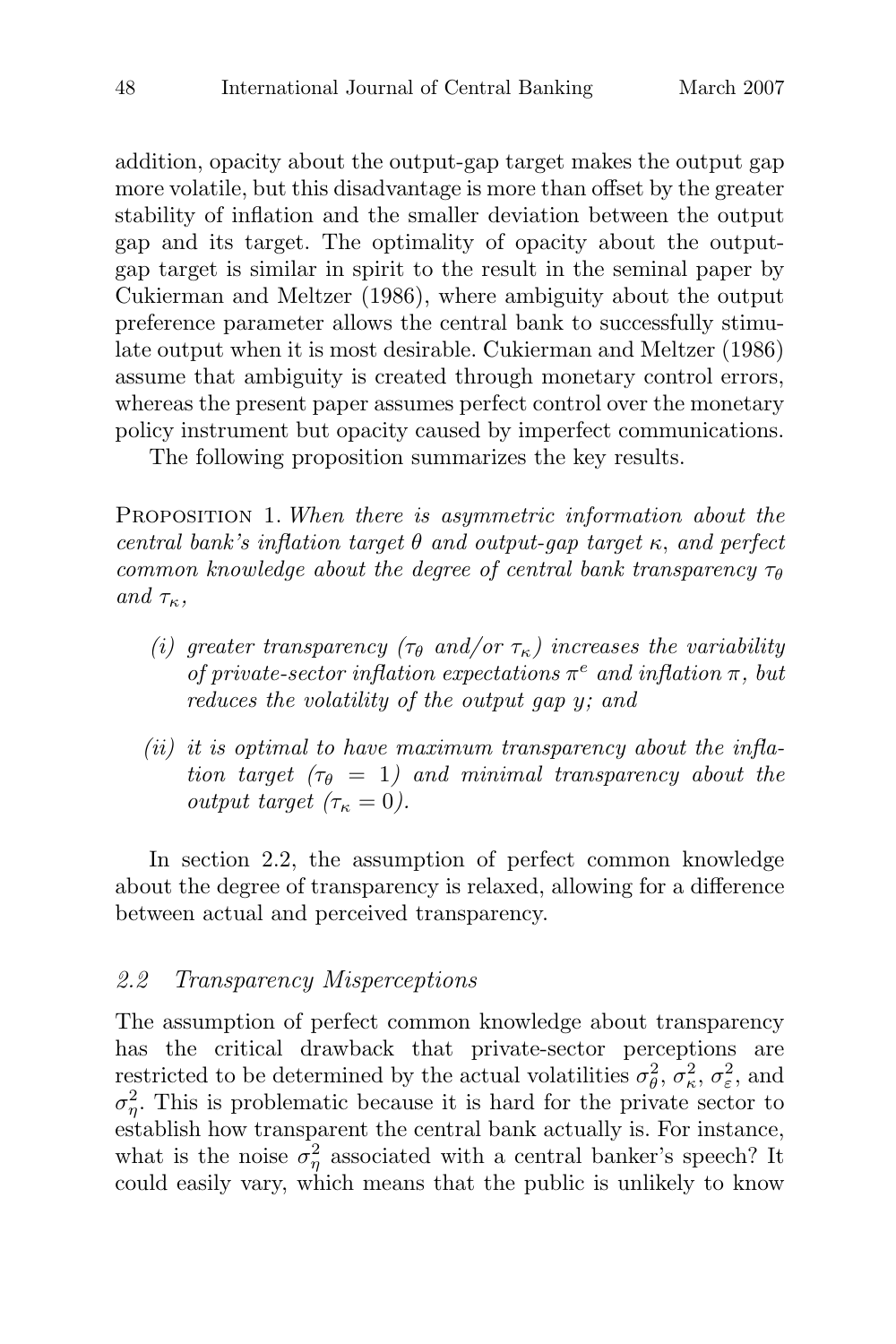the level of transparency  $\tau$ . So, it is realistic to allow for imperfect common knowledge about the degree of transparency. This has the virtue that it decouples private-sector perceptions of uncertainty from actual stochastic volatility.<sup>9</sup>

In contrast to section 2.1, assume now that the private sector does not know the actual stochastic distribution of the central bank's inflation target  $\theta$  and output-gap target  $\kappa$ , and the noise  $\varepsilon$  and  $\eta$ . Instead, it uses the perceived (or prior) distributions  $\theta \sim N(\bar{\theta}, \tilde{\sigma}_{\theta}^2)$ ,  $\kappa \sim N(\bar{\kappa}, \tilde{\sigma}_{\kappa}^2), \varepsilon \sim N(0, \tilde{\sigma}_{\varepsilon}^2), \text{ and } \eta \sim N(0, \tilde{\sigma}_{\eta}^2).$  This gives rise to the perceived degrees of transparency  $\tilde{\tau}_{\theta}$  and  $\tilde{\tau}_{\kappa}$  in (6).

Transparency perceptions do not affect the central bank's optimization problem, so (7) and (8) continue to hold. In addition, the private sector still receives the public signals (3) and (4), which it perceived degrees of transparency  $\tilde{\tau}_{\theta}$  and  $\tilde{\tau}_{\kappa}$  in (6).<br>Transparency perceptions do not affect the central bank's opti-<br>mization problem, so (7) and (8) continue to hold. In addition, the<br>private sector sti Transparency perceptions do not affect the central bank's opti-<br>mization problem, so (7) and (8) continue to hold. In addition, the<br>private sector still receives the public signals (3) and (4), which it<br>uses to rationally  $E[\cdot]$  denotes the private-sector expectation based on the perceived<br>distributions of θ, κ, ε, and η. But the signal-extraction process is<br>affected by private-sector perceptions. To be precise, (10) and (11)<br>are replaced affected by private-sector perceptions. To be precise, (10) and (11)<br>
are replaced by<br>  $\widetilde{E}[\theta|\xi_{\theta}] = (1 - \tilde{\tau}_{\theta})\bar{\theta} + \tilde{\tau}_{\theta}\xi_{\theta}$  (16)<br>  $\widetilde{E}[\kappa|\xi_{\kappa}] = (1 - \tilde{\tau}_{\kappa})\bar{\kappa} + \tilde{\tau}_{\kappa}\xi_{\kappa}.$  (17) are replaced by

$$
\widetilde{\mathcal{E}}[\theta|\xi_{\theta}] = (1 - \tilde{\tau}_{\theta})\bar{\theta} + \tilde{\tau}_{\theta}\xi_{\theta} \tag{16}
$$

$$
\widetilde{\mathbf{E}}[\kappa|\xi_{\kappa}] = (1 - \widetilde{\tau}_{\kappa})\bar{\kappa} + \widetilde{\tau}_{\kappa}\xi_{\kappa}.\tag{17}
$$

So, with imperfect common knowledge about the degree of transparency, it is the perceived transparency  $\tilde{\tau}_{\theta}$  and  $\tilde{\tau}_{\kappa}$  that matters for the updating of private-sector expectations. As a result, privatesector inflation expectations now equal

$$
\pi^e = \bar{\theta} + \tilde{\tau}_{\theta}(\theta - \bar{\theta}) + \tilde{\tau}_{\theta}\varepsilon + \frac{1 - \alpha}{\alpha} [\bar{\kappa} + \tilde{\tau}_{\kappa}(\kappa - \bar{\kappa}) + \tilde{\tau}_{\kappa}\eta]. \tag{18}
$$

The variability of private-sector inflation expectations depends on the perceived degrees of transparency  $\tilde{\tau}_{\theta}$  and  $\tilde{\tau}_{\kappa}$ . But now there are  $\pi^e = \bar{\theta} + \tilde{\tau}_{\theta}(\theta - \bar{\theta}) + \tilde{\tau}_{\theta}\varepsilon + \frac{1-\alpha}{\alpha} [\bar{\kappa} + \tilde{\tau}_{\kappa}(\kappa - \bar{\kappa}) + \tilde{\tau}_{\kappa}\eta].$  (18)<br>The variability of private-sector inflation expectations depends on<br>the perceived degrees of transparency  $\tilde{\tau}_{\theta}$  and chastic distribution of  $\theta$ ,  $\kappa$ ,  $\varepsilon$ , and  $\eta$ , and measures private-sector

 $^{9}$ In a perceptive contribution, Hahn (2004) aims to analyze transparency about the central bank's relative preference weight  $\alpha$  independently of the stochastic distribution of  $\alpha$ . However, the private sector's ex ante distribution and the actual distribution of  $\alpha$  are assumed to be the same, so there is no effective separation.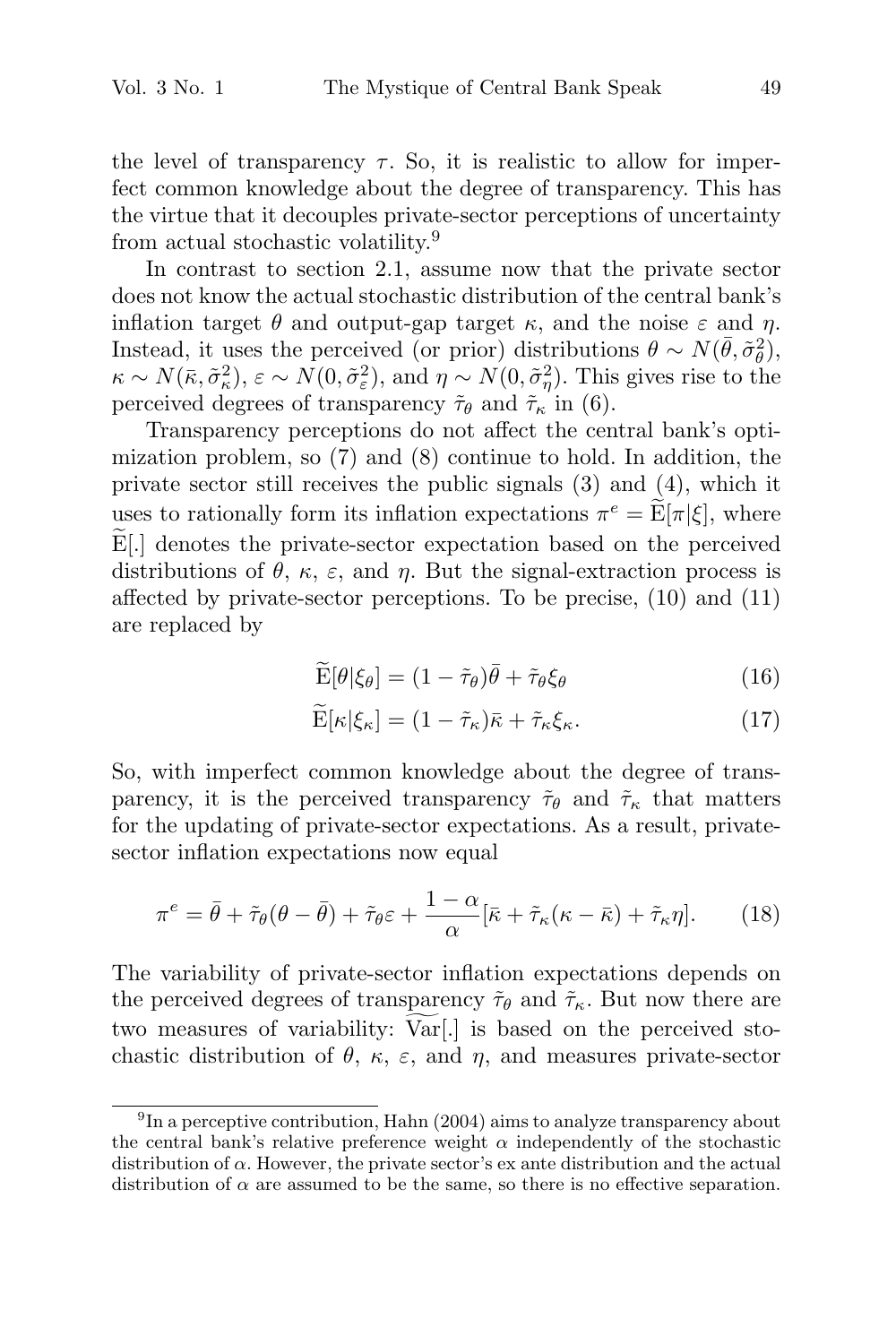uncertainty (ex ante); and  $Var[.]$  is based on the actual stochastic distribution of  $\theta$ ,  $\kappa$ ,  $\varepsilon$ , and  $\eta$ , and measures average volatility (ex post).

The perceived variance of private-sector inflation expectations equals  $\alpha$  v, κ, ε, and<br>d variance of  $\alpha$ <br> $\widehat{\text{Var}}[\pi^e] = \tilde{\tau}_{\theta} \tilde{\sigma}_{\theta}^2$ 

$$
\widetilde{\text{Var}}[\pi^e] = \tilde{\tau}_{\theta} \tilde{\sigma}_{\theta}^2 + \left(\frac{1-\alpha}{\alpha}\right)^2 \tilde{\tau}_{\kappa} \tilde{\sigma}_{\kappa}^2,
$$

using the fact that (6) implies  $\tilde{\sigma}_{\varepsilon}^2 = \frac{1-\tilde{\tau}_{\theta}}{\tilde{\tau}_{\theta}} \tilde{\sigma}_{\theta}^2$  and  $\tilde{\sigma}_{\eta}^2 = \frac{1-\tilde{\tau}_{\kappa}}{\tilde{\tau}_{\kappa}} \tilde{\sigma}_{\kappa}^2$ . This shows that private-sector uncertainty about inflation expectations is smallest when the central bank is perceived to be least transparent  $({\tilde{\tau}}_{\theta} = {\tilde{\tau}}_{\kappa} = 0)$ . The reason is that the perceived lack of transparency makes the public signals  $\xi_{\theta}$  and  $\xi_{\kappa}$  unreliable, so the private sector only uses its prior expectations  $\theta$  and  $\bar{\kappa}$ .

The actual variance of private-sector inflation expectations equals

$$
\text{Var}[\pi^e] = \frac{\tilde{\tau}_{\theta}^2}{\tau_{\theta}} \sigma_{\theta}^2 + \left(\frac{1-\alpha}{\alpha}\right)^2 \frac{\tilde{\tau}_{\kappa}^2}{\tau_{\kappa}} \sigma_{\kappa}^2,
$$

using the fact that (5) implies  $\sigma_{\varepsilon}^2 = \frac{1-\tau_{\theta}}{\tau_{\theta}} \sigma_{\theta}^2$  and  $\sigma_{\eta}^2 = \frac{1-\tau_{\kappa}}{\tau_{\kappa}} \sigma_{\kappa}^2$ . This shows that the volatility of private-sector inflation expectations is increasing in perceived transparency  $\tilde{\tau}_{\theta}$  and  $\tilde{\tau}_{\kappa}$ , and decreasing in actual transparency  $\tau_{\theta}$  and  $\tau_{\kappa}$ . Intuitively, lower perceived transparency causes the private sector to rely less on the noisy public signals ( $\xi_{\theta}$  and  $\xi_{\kappa}$ ), and greater actual transparency reduces the variance of the noise  $(\sigma_{\varepsilon}^2 \text{ and } \sigma_{\eta}^2)$ , both making inflation expectations  $\pi^e$  less volatile.

Substituting (18) into (7) and using (2) gives the levels of the output gap y and inflation π for transparency perceptions  $\tilde{\tau}$ :

$$
y = \alpha[(1 - \tilde{\tau}_{\theta})(\theta - \bar{\theta}) - \tilde{\tau}_{\theta}\varepsilon] + (1 - \alpha)[(1 - \tilde{\tau}_{\kappa})(\kappa - \bar{\kappa}) - \tilde{\tau}_{\kappa}\eta] - \alpha s
$$
\n(19)

$$
\pi = \bar{\theta} + (\alpha + (1 - \alpha)\tilde{\tau}_{\theta})(\theta - \bar{\theta}) + (1 - \alpha)\tilde{\tau}_{\theta}\varepsilon \n+ \frac{1 - \alpha}{\alpha} [\bar{\kappa} + (\alpha + (1 - \alpha)\tilde{\tau}_{\kappa})(\kappa - \bar{\kappa}) + (1 - \alpha)\tilde{\tau}_{\kappa}\eta] + (1 - \alpha)s.
$$
\n(20)

These expressions are identical to their counterparts under common knowledge, (13) and (14), except that the actual degrees of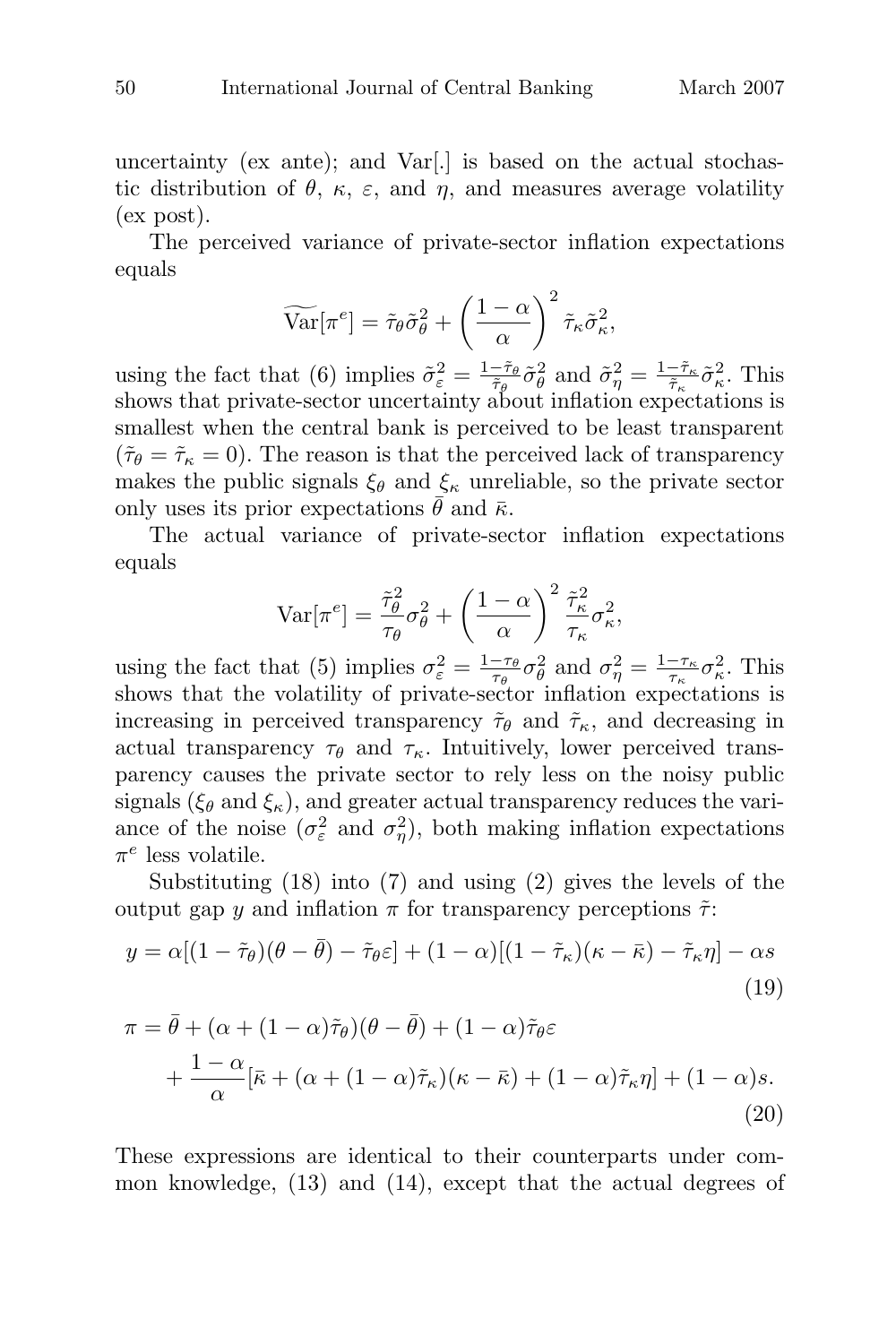transparency  $\tau_{\theta}$  and  $\tau_{\kappa}$  are replaced by the perceived degrees of Vol. 3 No. 1 The Mystique of Central Bank Speak 51<br>transparency  $\tau_{\theta}$  and  $\tau_{\kappa}$  are replaced by the perceived degrees of<br>transparency  $\tilde{\tau}_{\theta}$  and  $\tilde{\tau}_{\kappa}$ . The same holds for  $\widehat{\text{Var}}[y]$  and  $\widehat{\text{Var}}[\pi]$  $\sigma_{\theta}^2$  and  $\sigma_{\kappa}^2$  are also replaced by  $\tilde{\sigma}_{\theta}^2$  and  $\tilde{\sigma}_{\kappa}^2$ , so the perceived variances only depend on private-sector perceptions. The actual variance is equal to

Any dependent on private-section perceptions. The actual variance is equal to

\n
$$
\text{Var}[y] = \alpha^2 \left( 1 - 2\tilde{\tau}_{\theta} + \frac{\tilde{\tau}_{\theta}^2}{\tau_{\theta}} \right) \sigma_{\theta}^2 + (1 - \alpha)^2 \left( 1 - 2\tilde{\tau}_{\kappa} + \frac{\tilde{\tau}_{\kappa}^2}{\tau_{\kappa}} \right) \sigma_{\kappa}^2 + \alpha^2 \sigma_{s}^2
$$
\n
$$
\text{Var}[\pi] = \left[ \alpha^2 + 2\alpha (1 - \alpha)\tilde{\tau}_{\theta} + (1 - \alpha)^2 \frac{\tilde{\tau}_{\theta}^2}{\tau_{\theta}} \right] \sigma_{\theta}^2 + \frac{(1 - \alpha)^2}{\alpha^2}
$$
\n
$$
\times \left[ \alpha^2 + 2\alpha (1 - \alpha)\tilde{\tau}_{\kappa} + (1 - \alpha)^2 \frac{\tilde{\tau}_{\kappa}^2}{\tau_{\kappa}} \right] \sigma_{\kappa}^2 + (1 - \alpha)^2 \sigma_{s}^2,
$$

where (5) is used to substitute for  $\sigma_{\varepsilon}^2$  and  $\sigma_{\eta}^2$ . The variability of the output gap and inflation depends on both the perceived and actual degrees of transparency. In the special case in which  $\tilde{\tau}_{\theta} = \tau_{\theta}$  and  $\tilde{\tau}_{\kappa} = \tau_{\kappa}$ , the common-knowledge results in section 2.1 are obtained. With imperfect common knowledge, the volatility of the output gap is decreasing in actual transparency  $\tau_{\theta}$  and  $\tau_{\kappa}$ , and is minimized for  $\tilde{\tau}_{\theta} = \tau_{\theta} = 1$  and  $\tilde{\tau}_{\kappa} = \tau_{\kappa} = 1$ .<sup>10</sup> The variability of inflation is also decreasing in actual transparency  $\tau_{\theta}$  and  $\tau_{\kappa}$ , but increasing in perceived transparency  $\tilde{\tau}_{\theta}$  and  $\tilde{\tau}_{\kappa}$ . Intuitively, greater transparency corresponds to fewer inflation surprises and therefore more output-gap stability, whereas lower perceived and higher actual transparency reduces the volatility of private-sector expectations and thereby the variance of inflation.

To derive the optimal degrees of actual and perceived transparency, substitute (18) into (15) and rearrange to get

$$
U = -\frac{1}{2} \frac{1 - \alpha}{\alpha} [\alpha(\tilde{\tau}_{\theta} - 1)(\theta - \bar{\theta}) + \alpha \tilde{\tau}_{\theta} \varepsilon + \bar{\kappa} + (\alpha + (1 - \alpha)\tilde{\tau}_{\kappa})(\kappa - \bar{\kappa})
$$
  
+  $(1 - \alpha)\tilde{\tau}_{\kappa}\eta + \alpha s]^2$ . (21)

This is identical to the expression under common knowledge, except that  $\tau_{\theta}$  and  $\tau_{\kappa}$  are replaced by  $\tilde{\tau}_{\theta}$  and  $\tilde{\tau}_{\kappa}$ , respectively. It shows that

<sup>&</sup>lt;sup>10</sup>Formally, these results follow from differentiating Var[y] with respect to  $\tau_{\theta}$ ,  $\tau_{\kappa}$ ,  $\tilde{\tau}_{\theta}$ , and  $\tilde{\tau}_{\kappa}$ .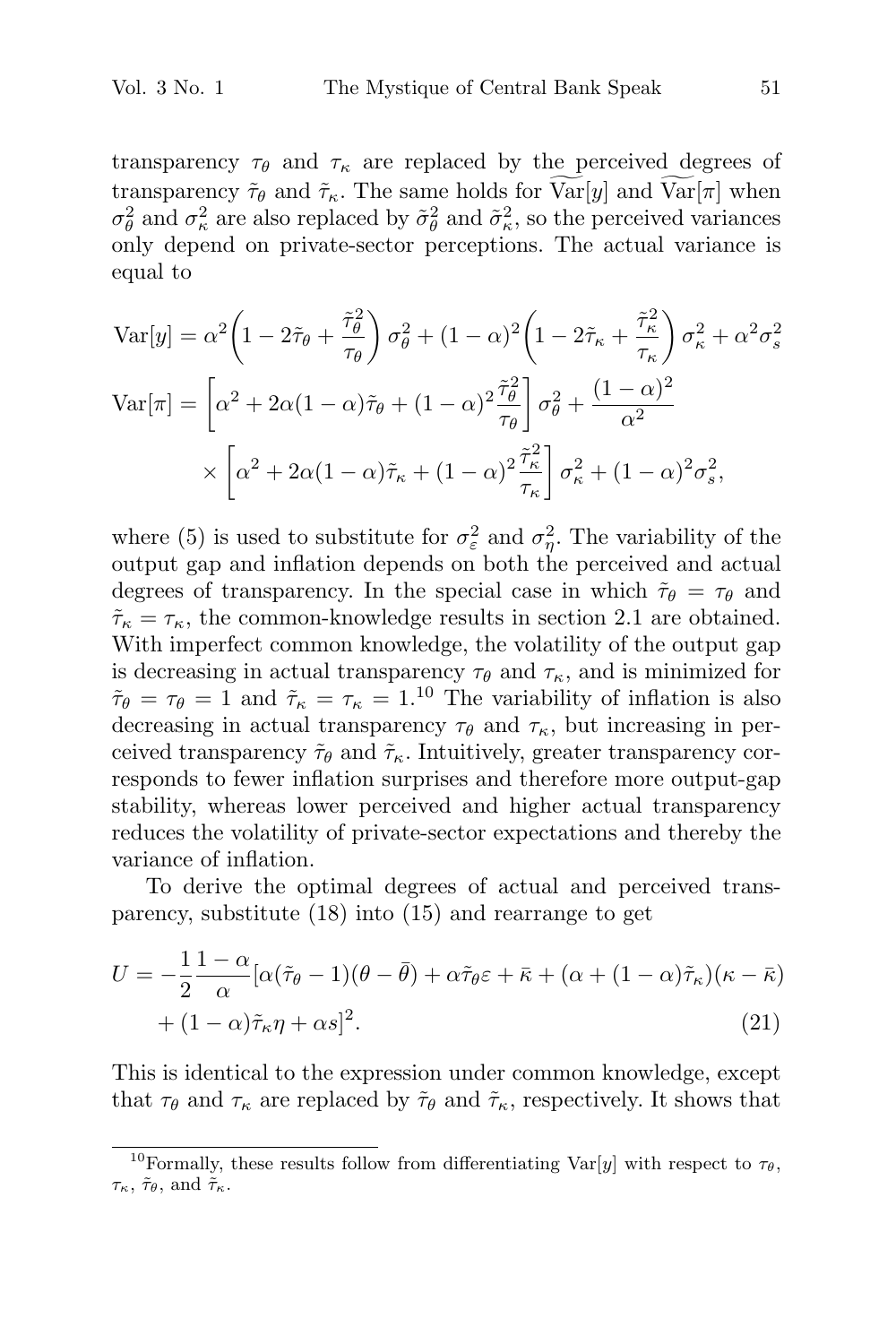in the presence of transparency misperceptions, it is the lack of perceived transparency that causes the prior expectations  $\bar{\theta}$  and  $\bar{\kappa}$  to exert their influence on the outcome, regardless of the stochastic distribution of the central bank targets.

Taking expectations using the distributions perceived by the private sector yields distribution<br>Taking<br>
vate sector<br>  $\widetilde{\mathbf{E}}[U] = -\frac{1}{2}$ 

$$
\widetilde{\mathcal{E}}[U] = -\frac{1}{2} \frac{1-\alpha}{\alpha} \Big[ \alpha^2 (1-\widetilde{\tau}_{\theta}) \widetilde{\sigma}_{\theta}^2 + \overline{\kappa}^2 + (\alpha^2 + (1-\alpha^2)\widetilde{\tau}_{\kappa}) \widetilde{\sigma}_{\kappa}^2 + \alpha^2 \widetilde{\sigma}_{s}^2 \Big].
$$

This reflects the ex ante expectation based on private-sector perceptions. It is the same as the expression for  $E[U]$  under common knowledge after replacing  $\tau$  with  $\tilde{\tau}$  and  $\sigma^2$  with  $\tilde{\sigma}^2$ .

Taking unconditional expectations based on the actual distribu-<br>see and substituting for  $\sigma^2$  and  $\sigma^2$  using (5) violds tions and substituting for  $\sigma_{\epsilon}^2$  and  $\sigma_{\eta}^2$  using (5) yields

$$
\mathcal{E}[U] = -\frac{1}{2} \frac{1-\alpha}{\alpha} \left[ \alpha^2 \left( 1 - 2\tilde{\tau}_{\theta} + \frac{\tilde{\tau}_{\theta}^2}{\tau_{\theta}} \right) \sigma_{\theta}^2 + \bar{\kappa}^2 \right. \\
\left. + \left( \alpha^2 + 2\alpha (1-\alpha)\tilde{\tau}_{\kappa} + (1-\alpha)^2 \frac{\tilde{\tau}_{\kappa}^2}{\tau_{\kappa}} \right) \sigma_{\kappa}^2 + \alpha^2 \sigma_{s}^2 \right].
$$

This reflects the central bank's ex ante expectation, and it corresponds to the average ex post experience. It shows that  $E[U]$  is increasing in the actual degrees of transparency  $\tau_{\theta}$  and  $\tau_{\kappa}$ , so that perfect transparency is optimal ( $\tau_{\theta} = \tau_{\kappa} = 1$ ). In addition, E[U] is maximized for  $\tilde{\tau}_{\theta} = \tau_{\theta}$  and  $\tilde{\tau}_{\kappa} = 0.11$  So, it is best to have complete perceived and actual transparency about the inflation target  $(\tilde{\tau}_{\theta} = \tau_{\theta} = 1)$  but maximum actual transparency  $(\tau_{\kappa} = 1)$ and minimal perceived transparency ( $\tilde{\tau}_{\kappa} = 0$ ) about the outputgap target. Intuitively, it is desirable to have actual transparency about the central bank's targets because it avoids erratic reactions of private-sector expectations. Furthermore, it is beneficial to have perceived transparency about the inflation target so that private-sector inflation expectations are more responsive and become more closely aligned with the inflation target. However, perceived transparency

<sup>&</sup>lt;sup>11</sup>Formally,  $\partial E[U]/\partial \tilde{\tau}_{\theta} = -\alpha(1-\alpha) \frac{\tilde{\tau}_{\theta}-\tau_{\theta}}{\alpha} \sigma_{\theta}^2$  and  $\partial^2 E[U]/\partial \tilde{\tau}_{\theta}^2 < 0$  imply that  $\tilde{\tau}_{\theta} = \tau_{\theta}$  is optimal, and  $\partial E[U]/\partial \tilde{\tau}_{\kappa} = -\frac{(\tilde{\tau}_{\theta}^{\theta}-\alpha)^2}{\alpha} (\alpha + (1-\alpha) \frac{\tilde{\tau}_{\kappa}}{\tau_{\kappa}}) \sigma_{$ corner solution  $\tilde{\tau}_{\kappa} = 0$ .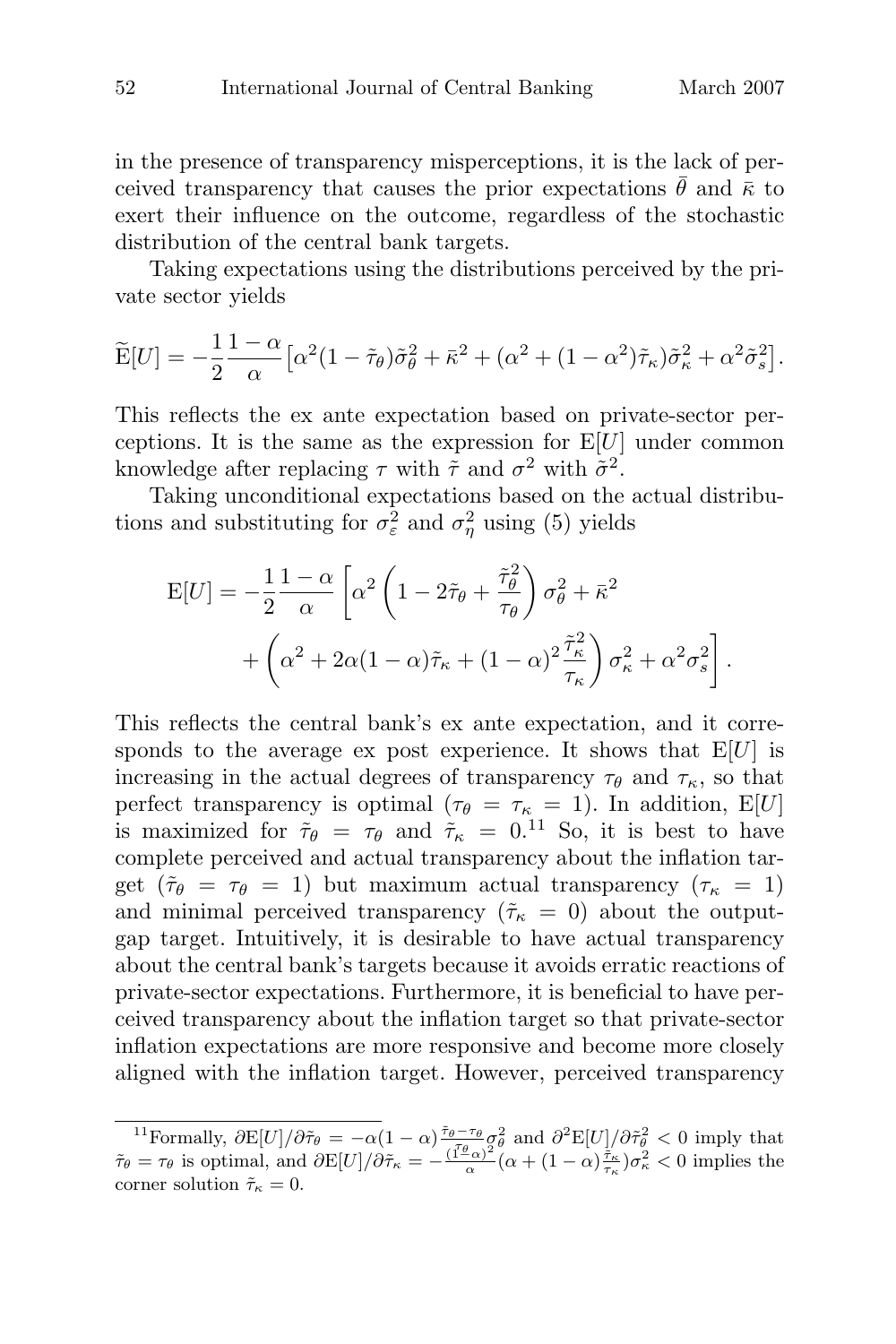about the output-gap target is detrimental because the response of private-sector inflation expectations hampers the achievement of the inflation and output-gap targets.

This shows that the optimal communication strategy is different for the central bank's inflation and output-gap targets. It is best to be transparent and unambiguously clear about the inflation target. But for the output-gap target, it is desirable to provide information with perceived ambiguity.

The following proposition summarizes the results.

PROPOSITION 2. When there is asymmetric information about the central bank's inflation target  $\theta$  and output-gap target  $\kappa$ , and about the degree of central bank transparency  $\tau_{\theta}$  and  $\tau_{\kappa}$ ,

- (i) greater actual transparency ( $\tau_{\theta}$  and/or  $\tau_{\kappa}$ ) reduces the variability of private-sector inflation expectations  $\pi^e$ , inflation  $\pi$ , and the output gap y;
- (ii) greater perceived transparency ( $\tilde{\tau}_{\theta}$  and/or  $\tilde{\tau}_{\kappa}$ ) increases the volatility of private-sector inflation expectations  $\pi^e$  and inflation  $\pi$ , whereas the output gap is most stable in the absence of transparency misperceptions ( $\tilde{\tau}_{\theta} = \tau_{\theta}$  and  $\tilde{\tau}_{\kappa} =$  $\tau_{\kappa}$ ); and
- (iii) it is optimal to have maximum actual and perceived transparency about the inflation target  $(\tau_{\theta} = \tilde{\tau}_{\theta} = 1)$  and maximum actual transparency but minimal perceived transparency about the output-gap target  $(\tau_{\kappa} = 1, \tilde{\tau}_{\kappa} = 0).$

A comparison with proposition 1 reveals that the detrimental effects of transparency under common knowledge—namely, greater inflation volatility and the optimality of opacity about the outputgap target—are not due to the actual degree of transparency but to the private sector's perceptions of it. The fact that the public is actually better informed is beneficial, but the stronger response of private-sector expectations driven by greater perceived transparency leads to undesirable inflation volatility and makes it more difficult for the central bank to reach its inflation and output-gap targets.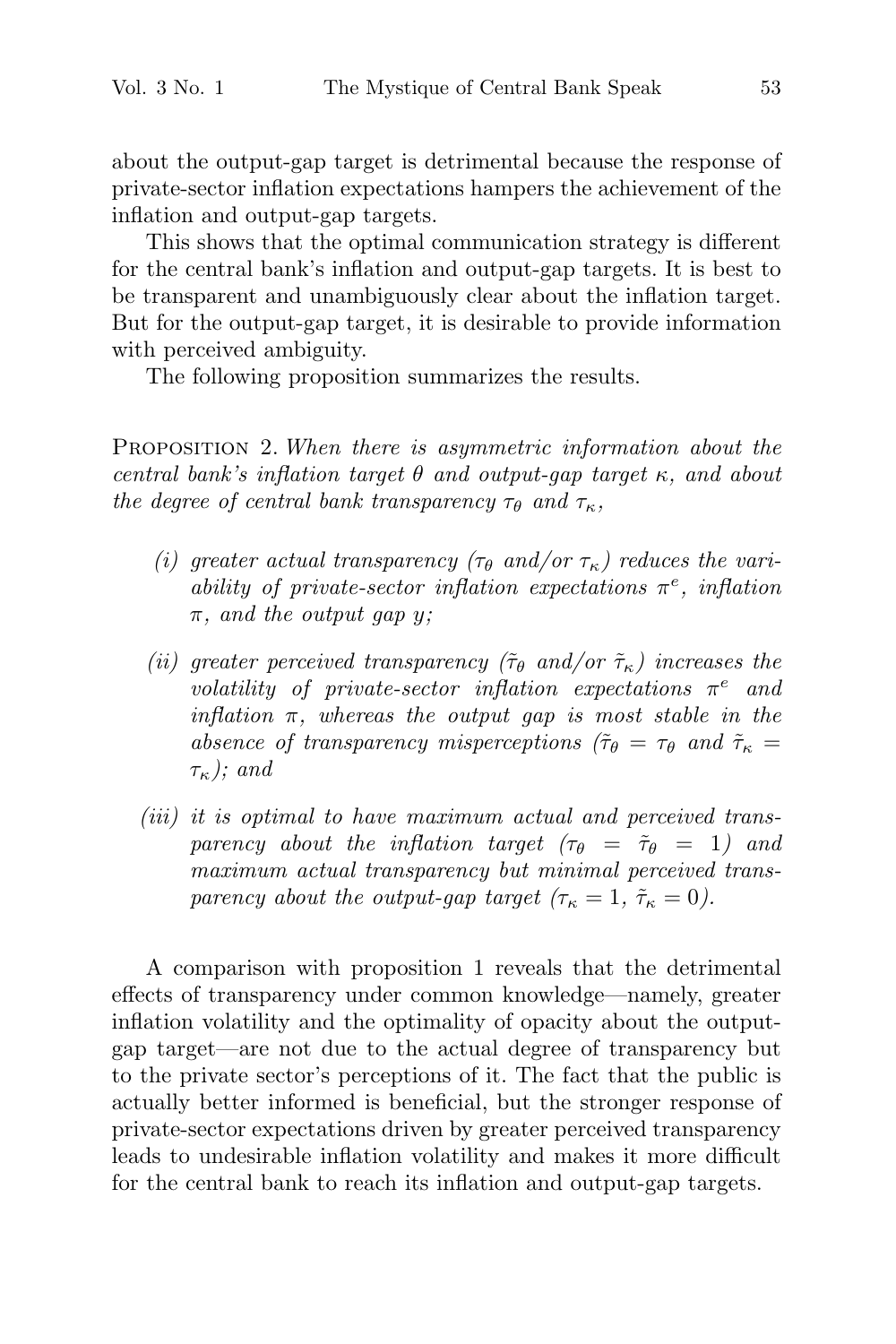#### **3. Extensions**

It is important to assess the robustness of the results above, so several extensions are analyzed in this section. In particular, it is shown that transparency misperceptions could also be optimal for different objective functions, including "conservative" central banks and deterministic central bank targets (section 3.1), for transparency about supply shocks (section 3.2), and for a New Keynesian Phillips curve (section 3.3).

## 3.1 Objective Functions

Propositions 1(i) and 2(ii) show that transparency (perceptions) could have different effects on inflation and output-gap variability, which may give the impression that the desirability of transparency depends on the weight attached to inflation versus output-gap stabilization. To explore this issue, suppose that the central bank's objective remains (1) but that social welfare is given by

$$
W = -\frac{1}{2}\beta(\pi - \theta)^2 - \frac{1}{2}(1 - \beta)(y - \kappa)^2,
$$
 (22)

where  $0 < \beta < 1$ . So, monetary policy has been delegated to a central bank with a different relative preference weight. For instance,  $\alpha > \beta$  would amount to a "conservative" central bank that is more concerned about inflation stabilization than society (Rogoff 1985). Interestingly, the degrees of transparency given in propositions 1(ii) and 2(iii) that are optimal for the central bank are also socially optimal, regardless of the weight  $\beta$ . More precisely, both E[U] and E[W] are maximized for  $\tau_{\theta} = 1$  and  $\tau_{\kappa} = 0$  under common knowledge, and for  $\tilde{\tau}_{\theta} = \tau_{\theta} = \tau_{\kappa} = 1$  and  $\tilde{\tau}_{\kappa} = 0$  with transparency misperceptions.<sup>12</sup> The reason that  $\beta$  is immaterial is that social welfare is not determined by Var[y] and Var[ $\pi$ ] but by E[( $\pi - \theta$ )<sup>2</sup>] and E[( $y - \kappa$ )<sup>2</sup>]. The latter are always proportional when the central bank behaves optimally according to (7) and (8), so transparency affects them in the same way.

<sup>&</sup>lt;sup>12</sup>To see this, substitute (7) and (8) into (22) and rearrange to get  $W =$  $-\frac{1}{2}(\beta(1-\alpha)^2+(1-\beta)\alpha^2)(\pi^e-\theta+\kappa+s)^2$ . This is directly proportional to  $(15)$  so that E[W] is maximized for the same degrees of transparency as E[U].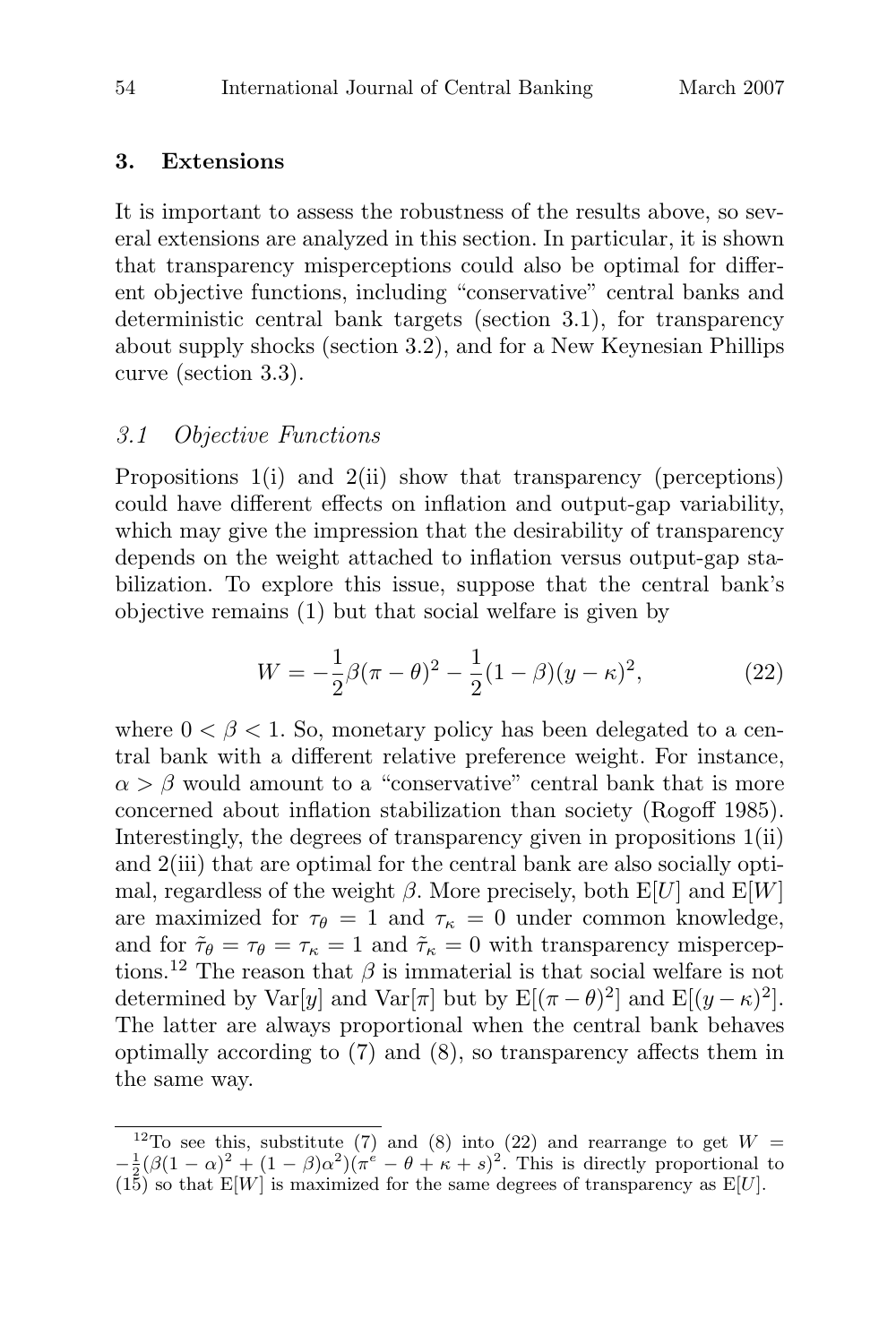Suppose now that monetary policy is still delegated to a central bank that maximizes (1) but that the social welfare function equals

$$
W = -\frac{1}{2}\beta(\pi - \bar{\theta})^2 - \frac{1}{2}(1 - \beta)(y - \bar{\kappa})^2.
$$
 (23)

So, again, the central bank attaches a different weight to inflation stabilization. In addition, although the targets of the central bank  $(\theta \text{ and } \kappa)$  and society  $(\bar{\theta} \text{ and } \bar{\kappa})$  are the same on average, they typically differ due to idiosyncratic shocks  $(\theta \neq \bar{\theta} \text{ and } \kappa \neq \bar{\kappa})$ . This variation on the basic model is analyzed in the appendix, section A.1. With perfect common knowledge, the degree of transparency that is socially optimal now depends on  $\beta$ . To be precise,  $\tau_{\theta} = \tau_{\kappa} = 1$ is socially optimal for  $\alpha^2 > \beta$ , and  $\tau_{\theta} = \tau_{\kappa} = 0$  for  $\alpha^2 < \beta$ . In other words, if the central bank is sufficiently conservative, the social optimum is transparency. Intuitively, if society cares a lot about outputgap stabilization, the benefit of greater output-gap stability under transparency outweighs the drawback of more inflation variability. This result is similar to Hahn (2004), who considers transparency about the central bank's relative preference weight  $\alpha$ .

With imperfect common knowledge, perfect actual transparency about the central bank's targets ( $\tau_{\theta} = \tau_{\kappa} = 1$ ) is socially optimal regardless of the value of  $\beta$ . The reason is that transparency avoids erratic movements of market expectations. Regarding perceived transparency, if the central bank is not conservative  $(\alpha \leq \beta)$ , society benefits from complete perceived opacity ( $\tilde{\tau}_{\theta} = \tilde{\tau}_{\kappa} = 0$ ). Furthermore, for any other  $\beta$ , the degree of perceived transparency in the social optimum is strictly positive but remains less than the degree of actual transparency  $(0 < \tilde{\tau}_{\theta} < \tau_{\theta} \text{ and } 0 < \tilde{\tau}_{\kappa} < \tau_{\kappa}).$ Intuitively, the perception of opacity reduces the response of market expectations to noise in the signal and therefore limits volatility.

Another issue is whether the conclusions depend on the assumption that the central bank's inflation and output-gap targets follow a normal distribution. In particular, the expressions for  $E[U]$ in section 2 give the impression that the degrees of actual and perceived transparency  $\tau$  and  $\tilde{\tau}$  are immaterial when the targets  $\theta$  and  $\kappa$  are deterministic  $(\sigma_{\theta}^2 = \sigma_{\kappa}^2 = 0)$ . The case of constant central bank targets is more closely examined in the appendix, section A.2. This reveals that it is optimal to have complete perceived opacity about both targets ( $\tilde{\tau}_{\theta} = \tilde{\tau}_{\kappa} = 0$ ) but maximum actual transparency in the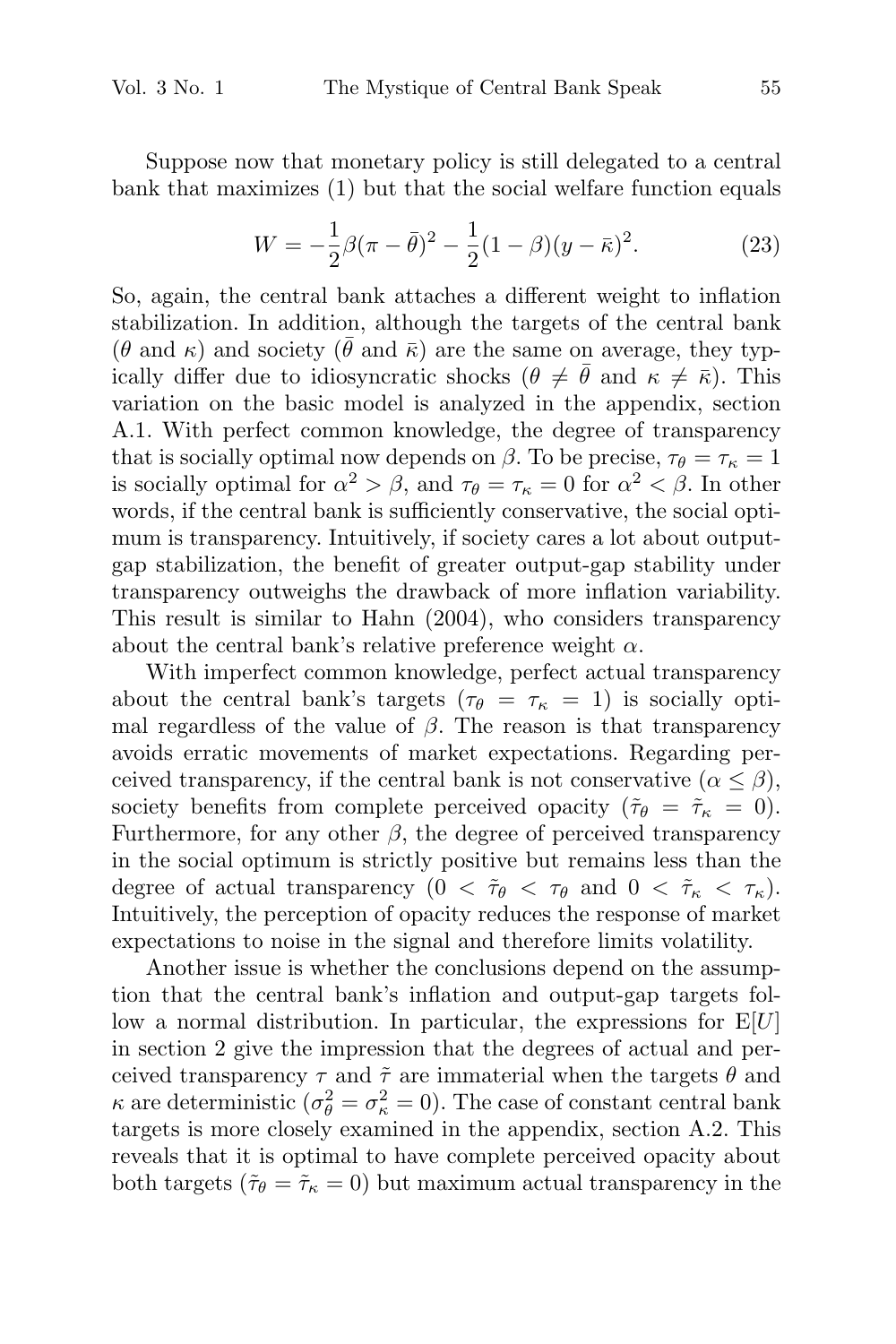sense of minimally noisy signals  $(\sigma_{\varepsilon}^2 = \sigma_{\eta}^2 = 0)$ . Intuitively, noisy signals lead to inflation and output-gap variability, but this effect is muted when the signals are perceived to be opaque so that the private sector pays less attention to them. So, again, it is desirable to have maximum actual transparency but to sustain transparency misperceptions such that perceived opacity exceeds actual opacity.

#### 3.2 Transparency about Supply Shocks

Another interesting extension is to consider transparency about the supply shock s. In particular, suppose that the private sector receives a public signal of the supply shock before it forms its inflation expectations  $\pi^e$ . This is analyzed in the appendix, section A.3. In the case of perfect common knowledge, greater transparency  $\tau_s$  about the supply shock s increases the volatility of both the output gap and inflation. Intuitively, greater transparency about the supply shock makes private-sector inflation expectations  $\pi^e$  more sensitive to the supply shock s, so the central bank increases the output-gap response to partially offset the increased volatility of inflation. Not surprisingly, minimal transparency about supply shocks ( $\tau_s = 0$ ) is optimal. This result is consistent with Cukierman (2001), who compares limited ( $\tau_s = 0$ ) and full ( $\tau_s = 1$ ) transparency about the supply shock s in a model with a neomonetarist transmission mechanism.

With imperfect common knowledge about the degree of transparency  $\tau_s$ , the variance of the output gap y and inflation  $\pi$  are both minimized for minimal perceived transparency ( $\tilde{\tau}_s = 0$ ) and maximum actual transparency  $(\tau_s = 1)$ . The intuition behind this result is familiar. Minimal perceived transparency mutes the response of private-sector expectations  $\pi^e$  to the supply shock s, which contributes to greater stability of the output gap and inflation. In addition, maximum actual transparency reduces the noise of the public signal, which makes inflation expectations more stable and thereby generates less volatility in the output gap and inflation. Not surprisingly, it is (socially) optimal to have minimal perceived and maximum actual transparency about supply shocks ( $\tilde{\tau}_s = 0$  and  $\tau_{\rm s}=1$ ).

So, the most effective communication strategy for supply shocks is to provide all the relevant information but to downplay its relevance. Perhaps this could explain why some central banks (e.g.,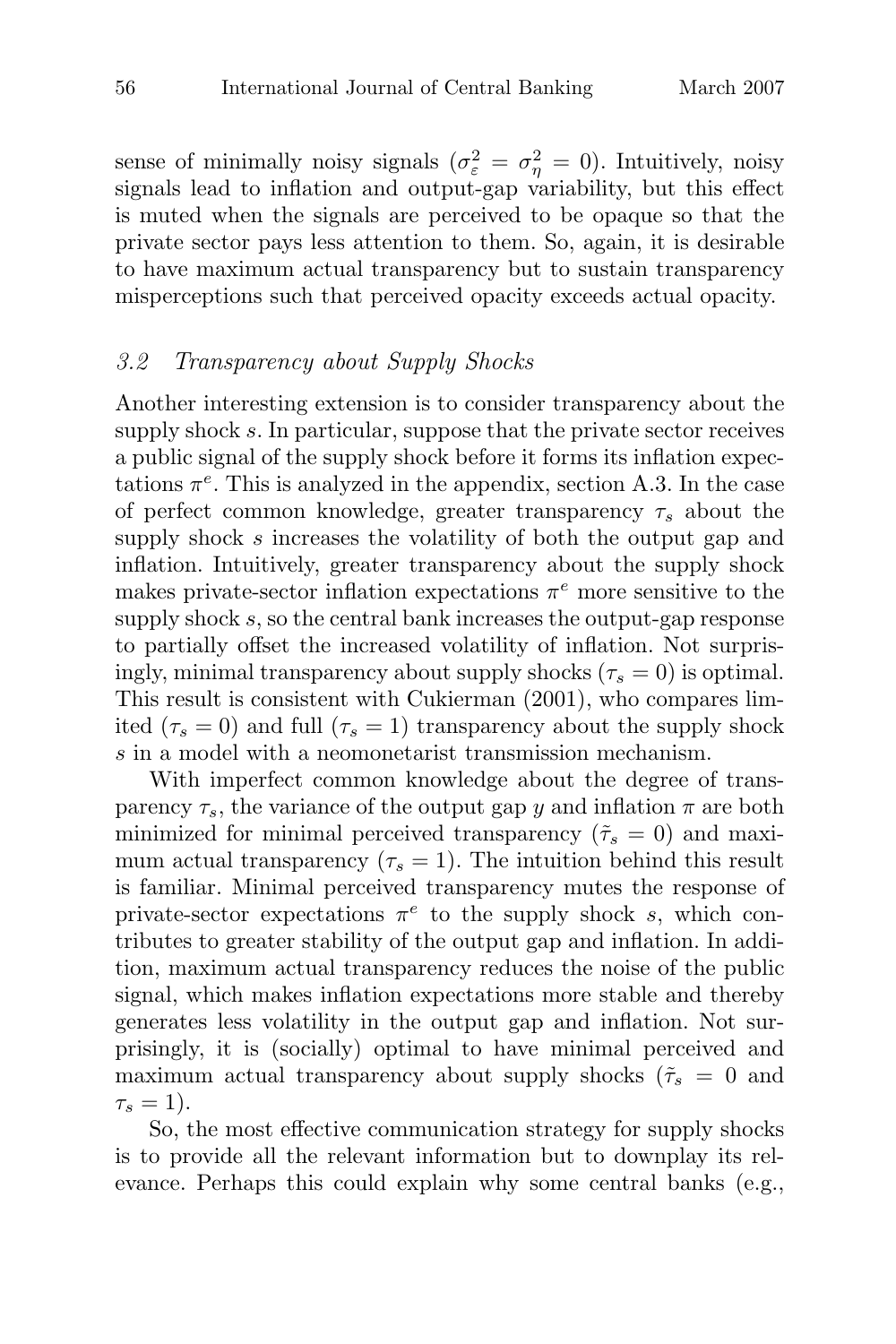the European Central Bank) stress that the quarterly macroeconomic forecasts they publish are staff forecasts that come without any endorsement by the monetary policymakers.

### 3.3 New Keynesian Phillips Curve

Finally, it is important to discuss to what extent the results extend<br>to a New Keynesian Phillips curve. The baseline model assumes the<br>expectations-augmented Phillips curve<br> $\pi = \widetilde{\mathbf{E}}[\pi|\xi] + y + s,$ to a New Keynesian Phillips curve. The baseline model assumes the expectations-augmented Phillips curve

$$
\pi = \widetilde{\mathbf{E}}[\pi|\xi] + y + s,
$$

where inflation expectations incorporate information from the public signal ξ about shocks affecting (current) inflation. With the New Keynesian Phillips curve tations incorporate information from the pub-<br>cks affecting (current) inflation. With the New<br>grve<br> $\pi_t = \widetilde{E}_t[\pi_{t+1}|\xi_t] + y_t + s_t,$  (24)

$$
\pi_t = \widetilde{\mathbf{E}}_t[\pi_{t+1}|\xi_t] + y_t + s_t,\tag{24}
$$

inflation expectations incorporate information from  $\xi_t$  about shocks affecting future inflation. If the shocks are (perceived to be) i.i.d., the signal  $\xi_t$  is (considered) uninformative about future shocks, and the (perceived) degree of transparency is immaterial. But for the more plausible case in which the shocks are (perceived to be) persistent,  $\xi_t$  is (considered) informative about both the current and the future shocks affecting inflation, so the effect on inflation expectations is similar for the expectations-augmented Phillips curve and the New Keynesian Phillips curve.

This is formally shown in the appendix, section A.4, for transparency about supply shocks when the central bank targets are deterministic.<sup>13</sup> In particular, the optimal (actual and perceived) transparency about supply shocks  $s_t$  is derived analytically for the New Keynesian Phillips curve (24) in an infinite-horizon model with discretionary monetary policy and commitment to a communication

<sup>&</sup>lt;sup>13</sup>Allowing for asymmetric information about the central bank targets would greatly complicate the analysis with a New Keynesian Phillips curve. Even for the simple two-period model by Jensen (2002), no closed-form solution exists, and the optimal degree of transparency has to be computed numerically.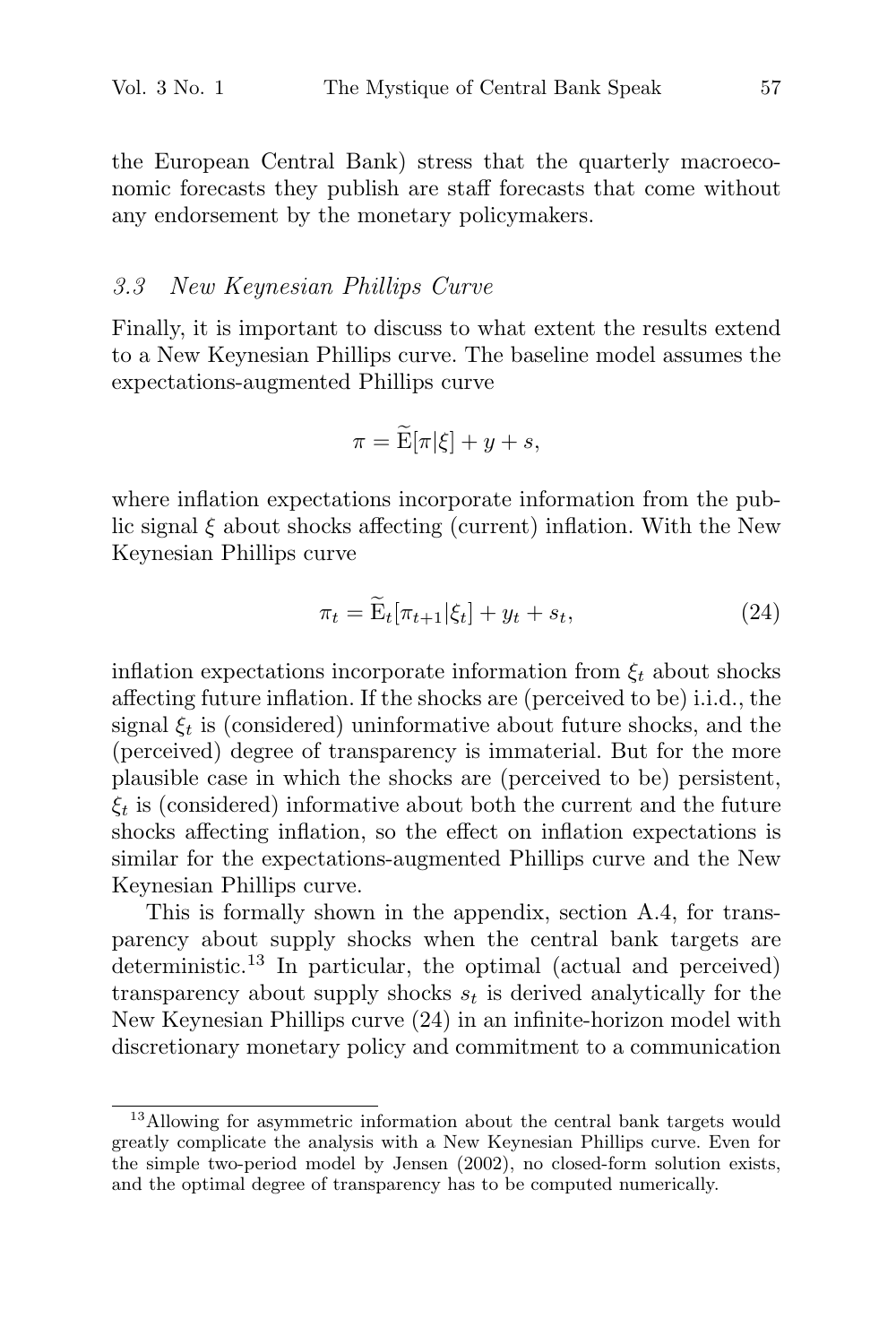technology with a particular degree of (actual and perceived) transparency.<sup>14</sup> For i.i.d. supply shocks, transparency about the supply shock  $s_t$  does not affect economic outcomes, because information about current supply shocks has no effect on forward-looking inflation expectations. But for persistent supply shocks, the effect of (actual and perceived) transparency about supply shocks is qualitatively the same as for the model with the expectations-augmented Phillips curve. In the case of perfect common knowledge about the degree of transparency, greater transparency about the supply shock  $s_t$  increases the variability of inflation  $\pi_t$  and the output gap  $y_t$ , so minimal transparency is optimal. In the presence of transparency misperceptions, greater actual and smaller perceived transparency about the supply shock  $s_t$  reduce the variability of inflation  $\pi_t$ and the output gap  $y_t$ , so it is optimal to have maximum actual transparency but minimal perceived transparency. These results for the New Keynesian Phillips curve (24) are exactly the same as for the model with the expectations-augmented Phillips curve (2) in section 3.2. So, as long as shocks (are perceived to) have some persistence, the findings of the present paper remain relevant for a New Keynesian Phillips curve.

All these extensions of the baseline model show that the key findings of section 2 are robust: when the assumption of perfect common knowledge is relaxed, actual transparency is beneficial, and it is desirable to have a perceived degree of transparency that is no greater than the actual degree of transparency ( $\tilde{\tau} \leq \tau$ ).<sup>15</sup>

## **4. Discussion**

This section discusses two remaining issues. First, it addresses the limitation of  $\tau$  as a measure of transparency and presents a more comprehensive alternative (section 4.1). In addition, various explanations for central bank mystique are discussed (section 4.2).

<sup>&</sup>lt;sup>14</sup>In practice, communication commitments could stem from formal accountability requirements. For instance, many central banks are required to publish quarterly inflation reports and provide parliamentary testimony.<br><sup>15</sup>Another extension would be to incorporate the reputation approach. Since

reputation effects are based on the updating of private-sector inflation expectations, they would depend only on perceived transparency. So, actual transparency would remain desirable, and transparency perceptions would again play a key role.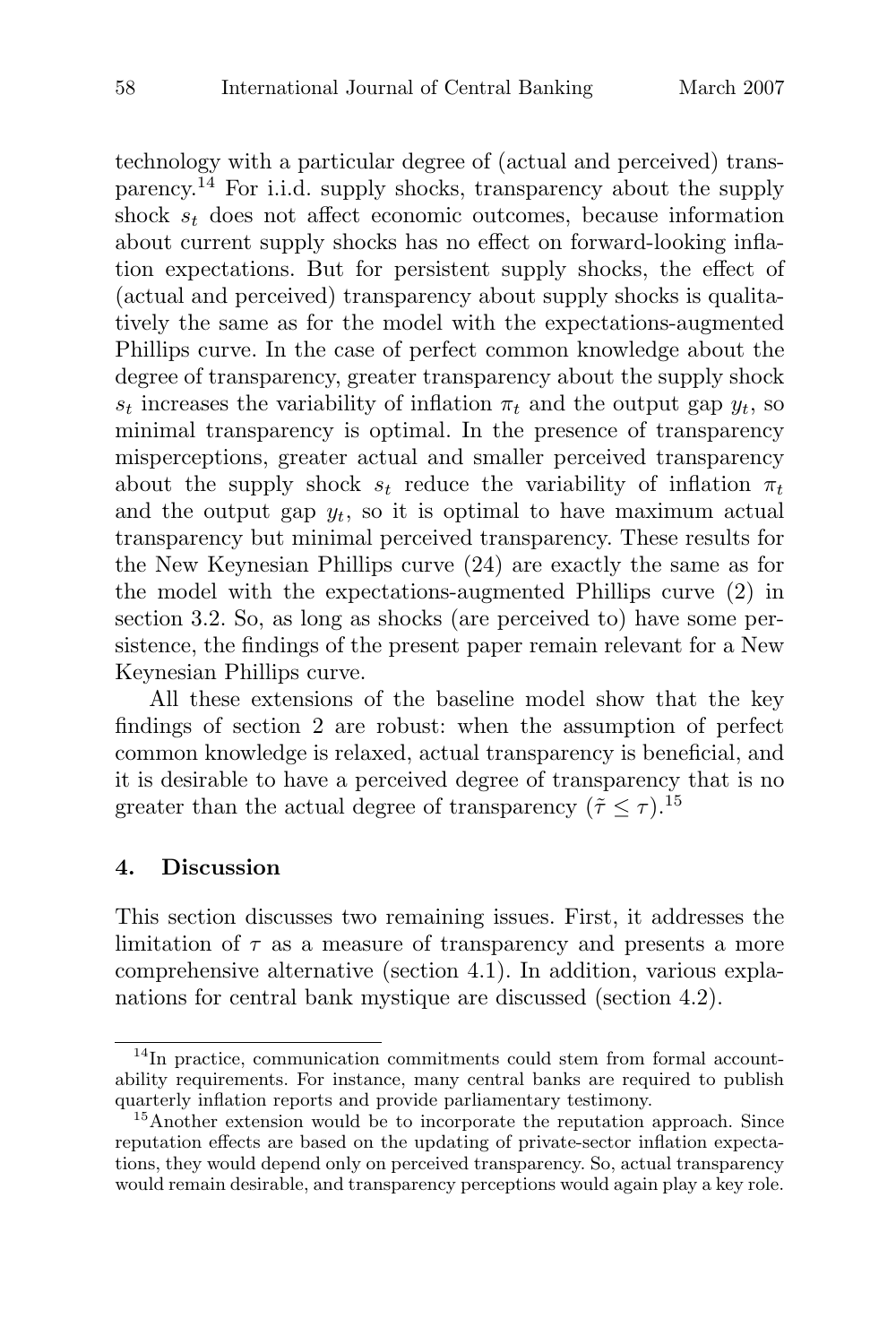## 4.1 Transparency Measures

Since the transparency measure in (5) suffers from some drawbacks, it is useful to reconsider it. Although  $\tau$  describes the relative accuracy of the signal  $\xi$ , it is less suitable as a measure of central bank transparency because it is increasing in monetary uncertainty  $(\sigma_{\theta}^2, \sigma_{\kappa}^2)$ . In the literature, transparency typically refers to the absence of information asymmetries (e.g., Geraats 2002). So, transparency is decreasing in the extent to which the private sector faces asymmetric information. However, an increase in opacity due to greater variability of the central bank's targets has the awkward implication that it leads to a higher value of  $\tau$ . This shows that (5) is not a good indicator of the degree of transparency.

Instead, it is useful to construct a more fundamental measure that is directly based on the definition of transparency. Focusing on the inflation target  $\theta$ , the private sector has the prior  $\bar{\theta}$ , and symmetric information amounts to  $\theta = \theta$ . The difference between  $\theta$  and  $\bar{\theta}$  gives an indication of the degree of asymmetric information. So, ex ante opacity can be described by  $E[(\hat{\theta} - \bar{\theta})^2] = \sigma_{\theta}^2$ , which is the monetary uncertainty measure used in one strand of the literature.

However, the private sector is able to use the public signal  $\xi_{\theta}$  to update its prior  $\bar{\theta}$ , which leads to the posterior  $E[\theta|\xi_{\theta}]$  in (10). Taking into account the information conveyed by the signal, the appropriate measure of opacity becomes

$$
E[(\theta - E[\theta | \xi_{\theta}])^{2}] = (1 - \tau_{\theta})\sigma_{\theta}^{2}
$$

after substituting (10), (3), and using (5) to substitute for  $\sigma_{\varepsilon}^2$ . This shows that opacity about  $\theta$  is increasing in the amount of initial monetary uncertainty  $\sigma_{\theta}^2$  and decreasing in the relative accuracy  $\tau_{\theta}$ of the signal  $\xi_{\theta}$ .

Taking the inverse of opacity and substituting (5) leads to the transparency measure

$$
\gamma_{\theta} = \frac{1}{(1 - \tau_{\theta})\sigma_{\theta}^2} = \frac{1}{\sigma_{\theta}^2} + \frac{1}{\sigma_{\varepsilon}^2}.
$$

This measure of (actual) transparency depends positively on the relative accuracy of the signal  $\tau_{\theta}$  and negatively on monetary uncertainty  $\sigma_{\theta}^2$ . It has the intuitive property that transparency about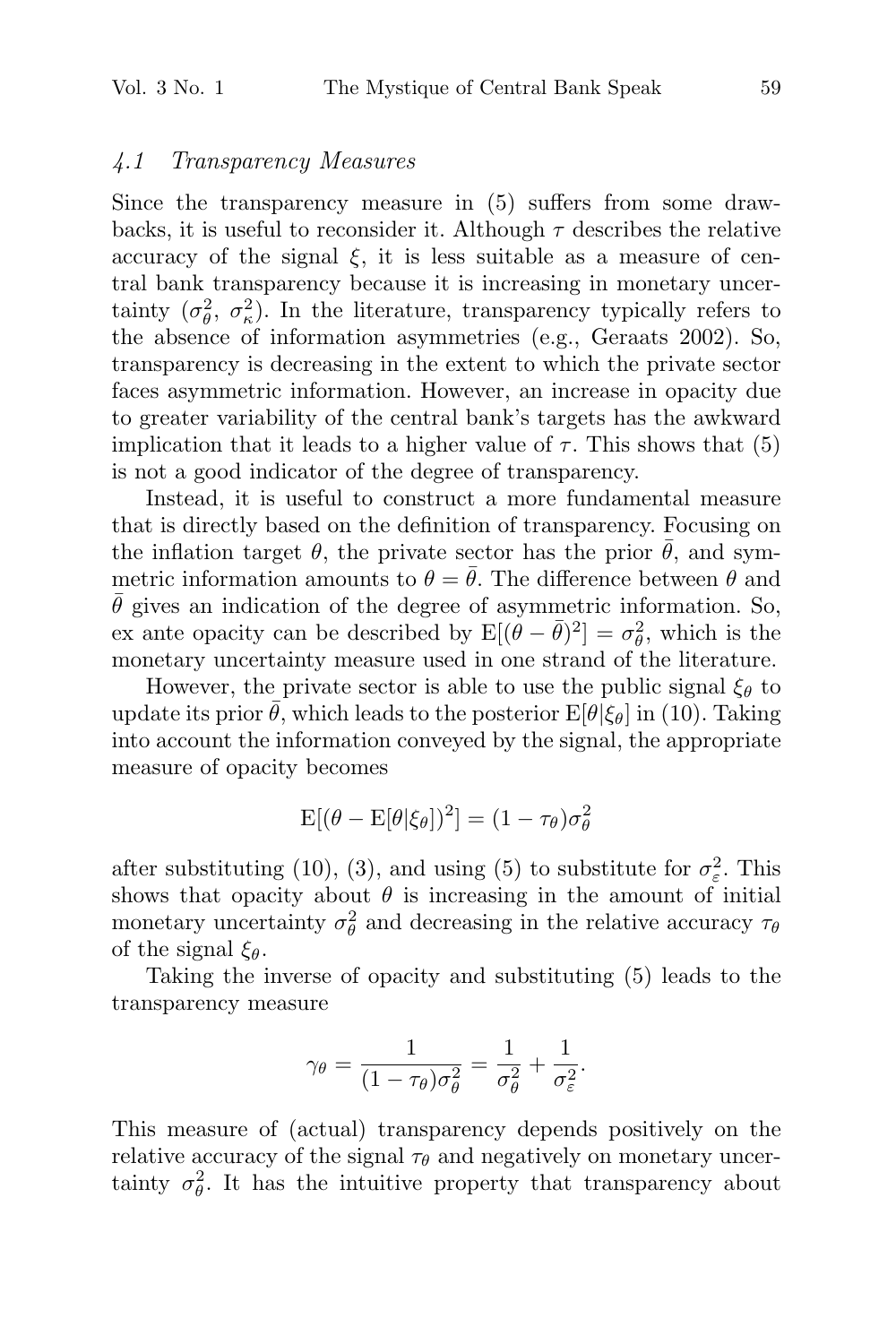$\theta$  could be enhanced in two independent ways: (i) reduce the initial uncertainty  $(\sigma_{\theta}^2)$  or (ii) reduce the noisiness of the signal  $(\sigma_{\varepsilon}^2)$ . So,  $\gamma_{\theta}$  has the desirable property that greater monetary uncertainty decreases transparency, which is in contrast to  $\tau_{\theta}$ .

Nevertheless,  $\gamma_{\theta}$  still has the drawbacks that it depends on the actual stochastic distributions and implies infinite transparency if  $\theta$ is deterministic ( $\sigma_{\theta}^2 = 0$ ). These problems can be overcome by the following analogous measure of perceived transparency:

$$
\tilde{\gamma}_{\theta} = \frac{1}{(1 - \tilde{\tau}_{\theta})\tilde{\sigma}_{\theta}^2} = \frac{1}{\tilde{\sigma}_{\theta}^2} + \frac{1}{\tilde{\sigma}_{\varepsilon}^2}.
$$

If the private sector believes the target is deterministic  $(\tilde{\sigma}_{\theta}^2 = 0)$  and therefore known  $(\theta = \bar{\theta})$ , or if the private sector thinks that the public signal  $\xi_{\theta}$  is completely accurate and has no noise  $(\tilde{\sigma}_{\varepsilon}^2 = 0)$ , then the private sector has the perception of symmetric information about the inflation target  $\theta$ , and perceived transparency  $\tilde{\gamma}_{\theta}$  is infinite. On the other hand, complete perceived opacity ( $\tilde{\gamma}_{\theta} = 0$ ) requires both an infinitely diffuse prior  $(\tilde{\sigma}_{\theta}^2 \to \infty)$  and the perception of an infinitely noisy signal  $(\tilde{\sigma}_{\varepsilon}^2 \to \infty)$ .

The transparency measures  $\gamma_{\kappa}, \tilde{\gamma}_{\kappa}, \gamma_{s}$ , and  $\tilde{\gamma}_{s}$  can be defined in a similar way. Although  $\gamma$  and  $\tilde{\gamma}$  are better measures of the degree of asymmetric information, the economic effects of transparency are more easily understood in terms of the relative accuracy of the signal  $(\tau, \tilde{\tau})$  and the extent of monetary uncertainty  $(\sigma_{\theta}^2, \sigma_{\kappa}^2, \tilde{\sigma}_{\theta}^2, \tilde{\sigma}_{\kappa}^2)$ . The reason is that the relative signal accuracy need not have the same effect as initial monetary uncertainty. In particular, suppose there is common knowledge about all the variance parameters  $\sigma^2$ and thereby about  $\tau$ . Then, greater opacity through higher monetary uncertainty  $\sigma_{\theta}^2$ ,  $\sigma_{\kappa}^2$ , and  $\sigma_{s}^2$  is always detrimental because it increases the variance of output and inflation,  $Var[y]$  and  $Var[\pi]$ , and reduces  $E[U]$ .<sup>16</sup> In contrast, greater opacity through a lower relative signal accuracy  $\tau_{\kappa}$  or  $\tau_{s}$  is beneficial and actually increases  $E[U]$ .

Nevertheless, one of the main findings of the paper—namely, that actual transparency is beneficial in the presence of privatesector misperceptions—not only holds for the measure  $\tau$  but also

<sup>&</sup>lt;sup>16</sup>This holds not only ceteris paribus (i.e., for a constant  $\tau_{\theta}$ ,  $\tau_{\kappa}$ , and  $\tau_{s}$ ) but also for the total effects of  $\sigma_{\theta}^2$ ,  $\sigma_{\kappa}^2$ , and  $\sigma_{s}^2$  on  $\text{Var}[y]$ ,  $\text{Var}[\pi]$ , and  $\text{E}[U]$ .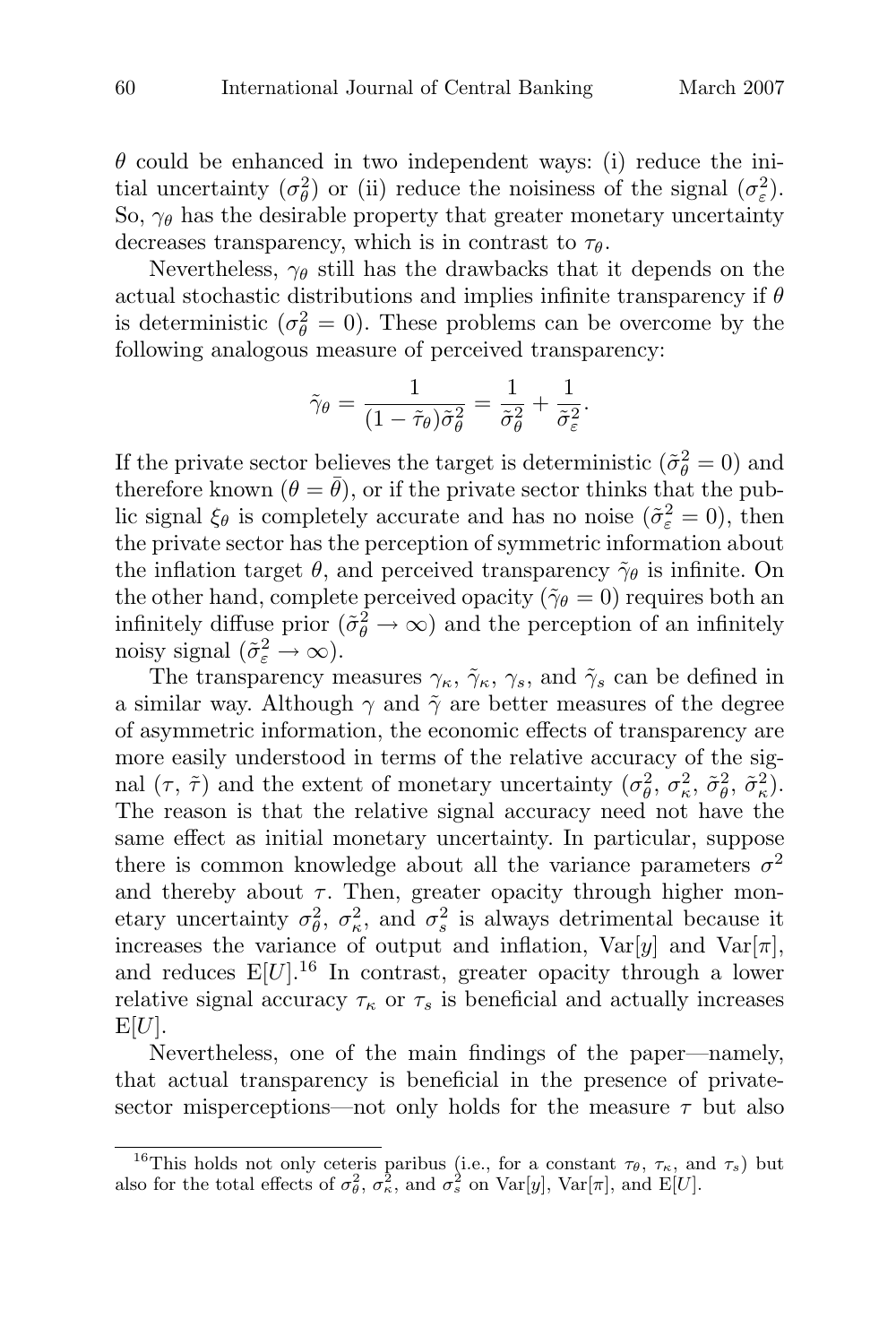for the more general measure  $\gamma$ . To be precise, a decrease in initial monetary uncertainty  $(\sigma_{\theta}^2, \sigma_{\kappa}^2, \sigma_{s}^2)$  and in signal noise  $(\sigma_{\varepsilon}^2, \sigma_{\eta}^2, \sigma_{v}^2)$ are both beneficial because of a reduction in  $Var[y]$  and  $Var[\pi]$  and an increase in  $E[U]$ .<sup>17</sup> As a result, the conclusion about the desirability of actual transparency remains robust even when a more comprehensive transparency measure is used.

## 4.2 Central Bank Mystique

Despite all the emphasis on transparency of monetary policy nowadays, central bankers still often speak with a remarkable lack of clarity. Although it is difficult to characterize "central bank speak," one insider described it as follows:

 $[Fed\ speak]$  is a language in which it is possible to speak, without ever saying anything.

(Mike Moskow, president of the Federal Reserve Bank of Chicago, December 7, 2002)

This paper shows that a central bank may try to give this impression of transparency while creating the perception of opacity. This could be achieved by avoiding the publication of precise, quantitative information and instead resorting to qualitative statements. For example, a numeric inflation target is likely to contribute to a high degree of perceived (and actual) transparency, whereas speeches that provide ambiguous perspectives could lower transparency perceptions.

It is worthwhile to note that the conclusions of this paper regarding the desirability of perceived opacity are independent of the public's prior expectation of the central bank's output-gap target,  $\bar{\kappa}$ . In particular, the results also hold for  $\bar{\kappa} = 0$ , in which case there is no average inflation bias, so the central bank has no systematic incentive to misrepresent its information. In that case, commitment to a truthful communication technology is perfectly credible. To the extent that this is not possible, there may be central bank "cheap talk" such that communication of central bank private information is only credible when it is imprecise (Stein 1989).

 $17$ This refers to the total effect, which is straightforward (though tedious) to compute by differentiating Var[y], Var[ $\pi$ ], and E[U] after substituting for  $\tau$ .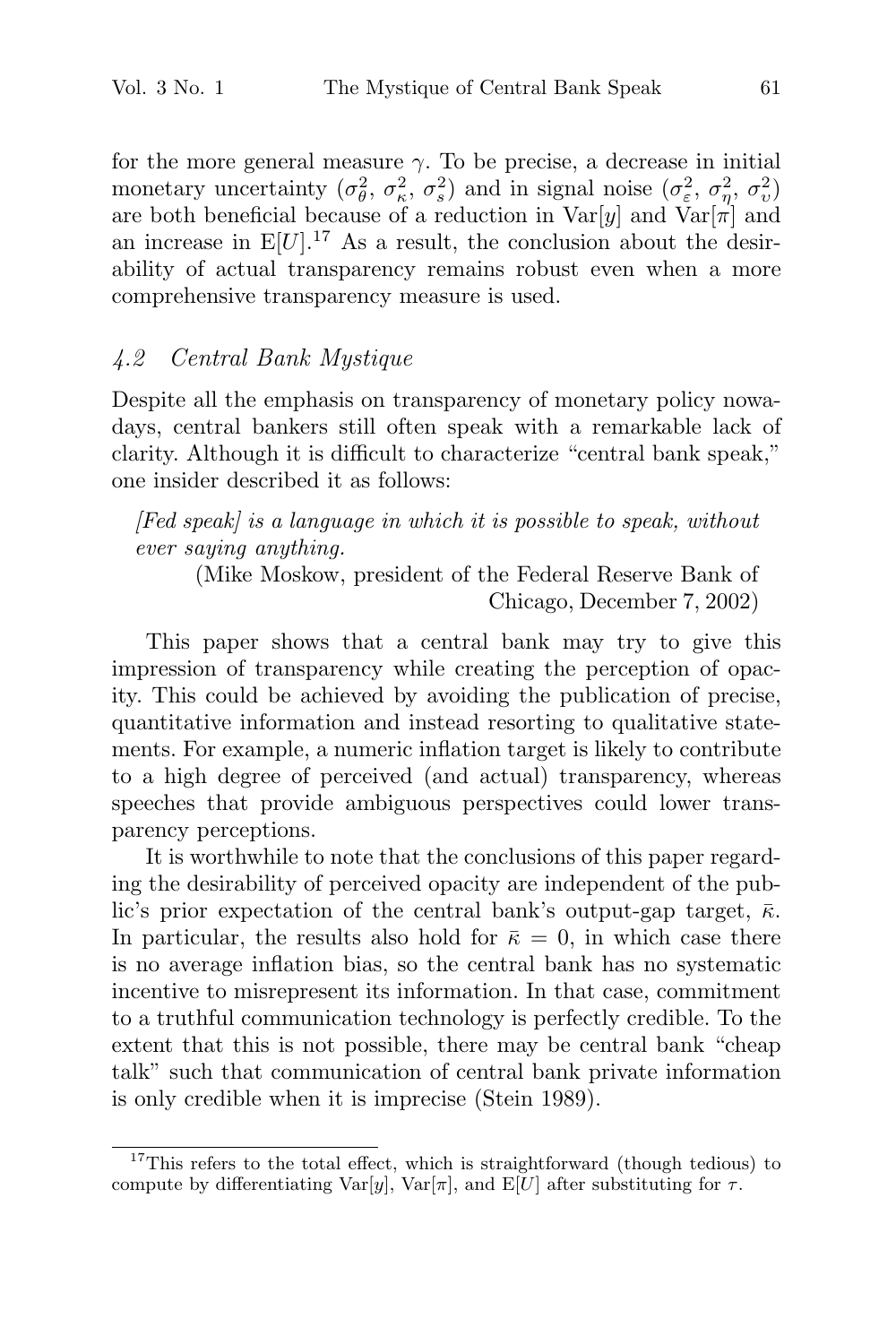In addition, there may be institutional reasons for central banks to be vague. For example, a central bank without an explicit legal primary objective of price stability, such as the Federal Reserve, could be more reluctant to adopt a numeric inflation target because it may give the impression that it is neglecting its other objectives.

There could also be other reasons for oblique communications by central bankers. For instance, evasiveness could be used to limit accountability or hide incompetence. In addition, secretive central bankers receive more media attention, as their every word is scrutinized. Last but not least, vague communications could reflect the tremendous uncertainty faced by central bankers, which is often difficult to explicate.

The paper shows that under certain circumstances maximum perceived opacity is optimal. In principle, there are two ways to achieve this. The central bank could give the impression that the public signal  $\xi$  is infinitely noisy, so that  $\tilde{\tau} = 0$ . Alternatively, the central bank could remain silent and not communicate at all, so that  $\xi \in {\emptyset}$  and  $\pi^e = E[\pi]$ . In the latter case, the actual and perceived degrees of transparency always coincide:  $\tau = \tilde{\tau} = 0$ . In practice, few central bankers prefer to remain silent but, rather, engage in oblique speak. This still gives them the benefits of perceived opacity while allowing them to communicate relevant information to the private sector and achieve greater actual transparency.<sup>18</sup>

In practice, there are likely to be some feasibility constraints on the extent of transparency (e.g., Cukierman 2006). In particular, it may not be possible to achieve complete opacity or perfect transparency. Suppose that there are binding constraints on the degree of (actual and perceived) transparency such that  $\tau_{MIN} \leq \tau \leq \tau_{MAX}$ and  $\tilde{\tau}_{MIN} \leq \tilde{\tau} \leq \tilde{\tau}_{MAX}$ . Then, an optimum of maximum actual transparency ( $\tau = 1$ ) and minimal perceived transparency ( $\tilde{\tau} = 0$ ) would not be achievable. In that case, the constrained optimum is maximum possible perceived opacity,  $\tilde{\tau} = \tilde{\tau}_{MIN}$ , and maximum attainable actual transparency,  $\tau = \tau_{MAX}$ .

<sup>18</sup>Another reason for not remaining completely silent is that most central banks face accountability requirements, such as testimony before parliament or the publication of inflation reports.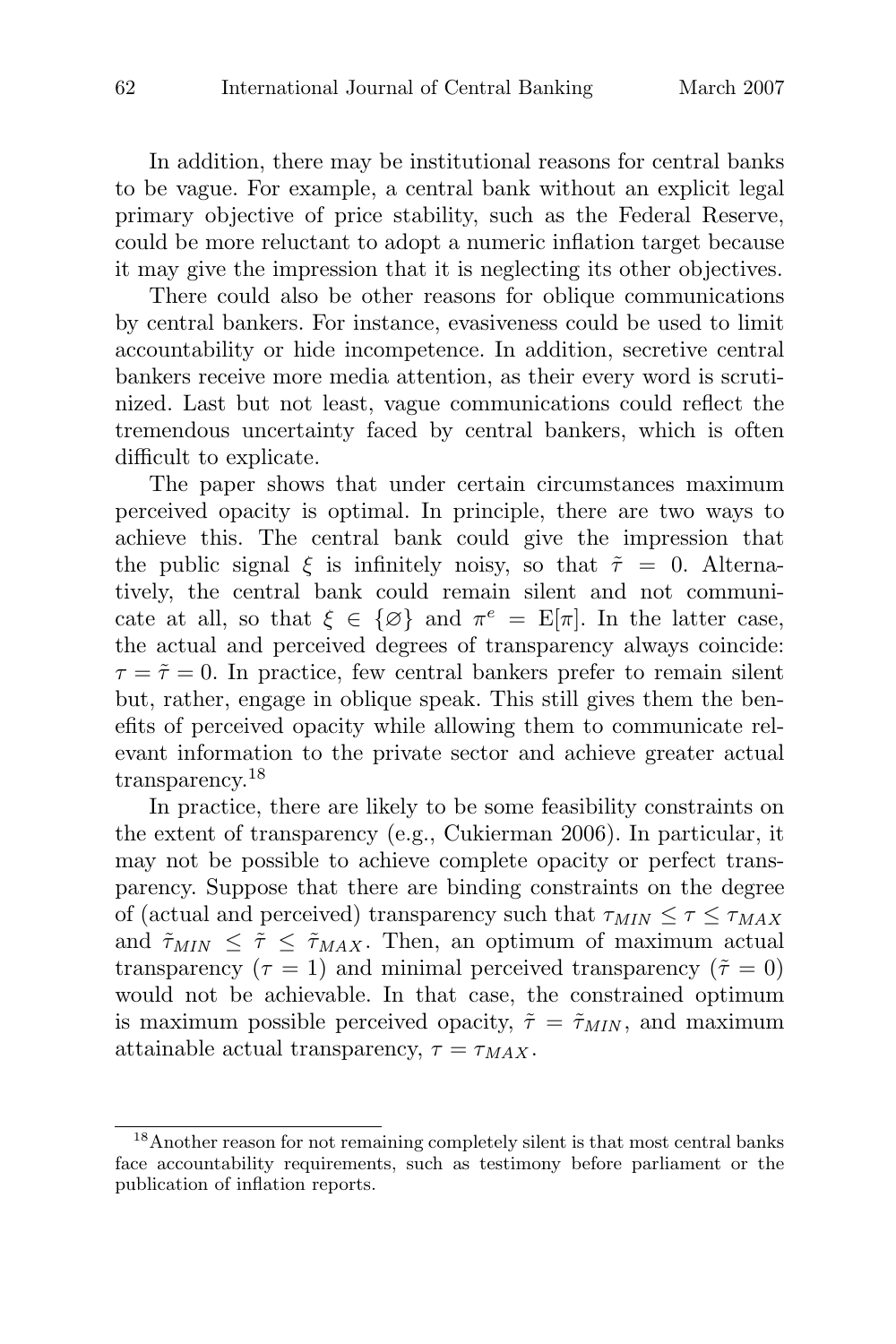A key finding of the paper is that it tends to be desirable to have less perceived than actual transparency  $(\tilde{\tau} \langle \tau \rangle)$ . The only exception is the inflation target  $\theta$ , for which  $\tilde{\tau}_{\theta} = \tau_{\theta}$  is preferred by the central bank but not necessarily by society. An important practical consideration is the extent to which it is possible to sustain systematic deviations between actual and perceived transparency. If all the parameters of the model were stable, it would be possible for the private sector to learn the degree of transparency  $\tau$  over time.<sup>19</sup> For instance, inflation reports with consistently detailed information are likely to facilitate learning about the central bank's transparency  $\tau$ . However, when the accuracy of communications is variable so that  $\sigma_{\varepsilon}^2$ ,  $\sigma_{\eta}^2$ , and  $\sigma_{\nu}^2$  are unstable,  $\tau_{\theta}$ ,  $\tau_{\kappa}$ , and  $\tau_{s}$  can never be learned.

As a result, it may be impossible to learn the degree of transparency, which is especially relevant for verbal communications such as speeches and testimonies. Their informativeness could easily vary from one occasion to another. So, there is no constant degree of transparency to be learned, and the private sector is left in limbo about how much weight to attach to a particular central bank communication.

Adding to potential ambiguity is the fact that speeches by central bankers are used for two purposes—not only to convey news (e.g., about the economic outlook) but also to educate the public (e.g., about the monetary policy strategy or the monetary transmission process). The choice of educational topics and the way in which they are explained could be deliberate.<sup>20</sup> So, financial market analysts are likely to scrutinize speeches to look for clues about (changes in) central bankers' perceptions. Since there is typically ambiguity about whether prima facie educational content also contains some new policy-relevant views, it is difficult to assess the precise informativeness of a central banker's speech.

<sup>&</sup>lt;sup>19</sup>To see this, note that s and v follow (ex post) from (2) and (25), so that  $\sigma_s^2$ ,  $\sigma_v^2$ , and  $\tau_s$  could be learned over time. In addition, y,  $\xi_{\theta}$ , and  $\xi_{\kappa}$  could be used to estimate  $\text{Var}[\xi_\theta], \text{Cov}\{y, \xi_\theta\}, \text{Var}[\xi_\kappa], \text{ and } \text{Cov}\{y, \xi_\kappa\}, \text{ from which } \sigma_\theta^2, \sigma_\varepsilon^2, \sigma_\kappa^2,$ and  $\sigma_{\eta}^2$ 

 $^{20}$ For instance, the speech on monetary policy and wage growth by Governor Svein Gjedrem of the Norwegian central bank in June 2002, which emphasized a positive empirical relation between interest rates and the growth in labor costs, was followed by an increase in the policy rate of 50 basis points in July 2002 to counter high wage growth.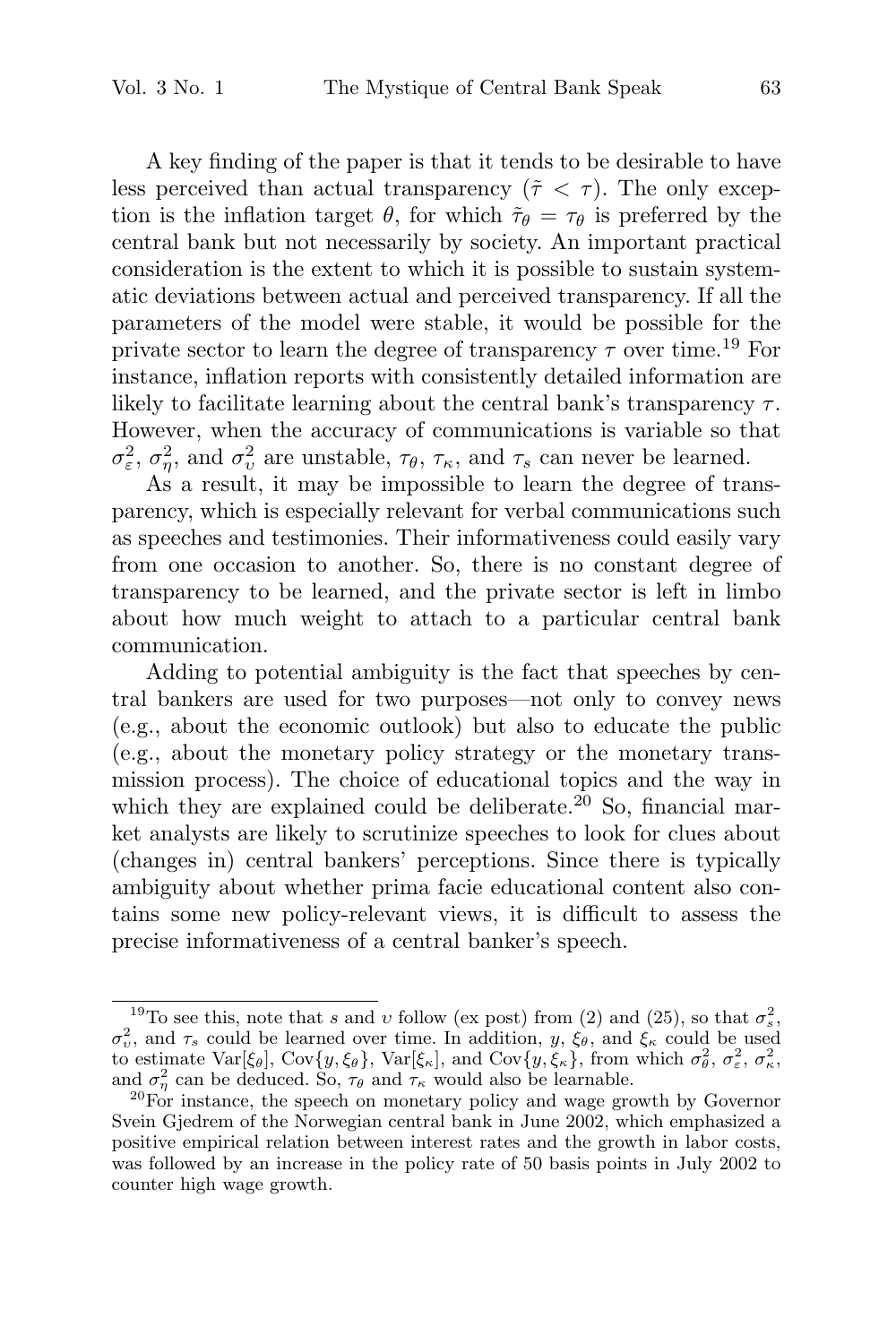In contrast to the fixed format of inflation reports and written policy statements, verbal communications tend to provide greater flexibility to convey information with a degree of transparency  $\tau$  that is unknown to the private sector. Thus, speeches provide an important communication tool that is well suited to the dissemination of information with sustained transparency misperceptions.

An interesting finding of the present paper is that it could be beneficial to inhibit private-sector learning about the degree of transparency  $\tau$ . Whenever  $\tilde{\tau} = \tau$  is not optimal, it is actually desirable to have imperfect transparency about the actual degree of transparency. Central banks could exploit flexible communication tools such as speeches to hamper learning about  $\tau$  and maintain advantageous transparency misperceptions.

Empirical evidence for the importance of speeches is provided by Reinhart and Sack (2006) for the Federal Reserve. Although speeches by members of the Federal Open Market Committee (FOMC) tend to have a very small average impact on market interest rates, their collective effect is sizable and second only to that of FOMC policy statements. This indicates that speeches are a major component of central bank communication.

Although it could be desirable to communicate with a sustained discrepancy between actual and perceived transparency, central bankers may not be equally skilled at it. Perhaps this is where part of the "art" of central banking comes in. A "maestro" like Alan Greenspan managed to effectively guide financial markets by means of statements that appeared to be open to multiple interpretations. He was  $(in)$ famous for his Delphic utterances.<sup>21</sup> The fact that his statements were perceived to be rife with ambiguity was constructive and prevented financial markets from reacting too strongly. In contrast, central bankers that speak with clarity appear to be more prone to criticism. For instance, the directness of the

 $2^{21}$ For example, Greenspan's befuddling speech to the Economic Club of New York on June 20, 1995, was summarized by the headline "Greenspan Hints Fed May Cut Interest Rates" in the Washington Post but by the headline "Doubts Voiced by Greenspan on a Rate Cut" in the New York Times.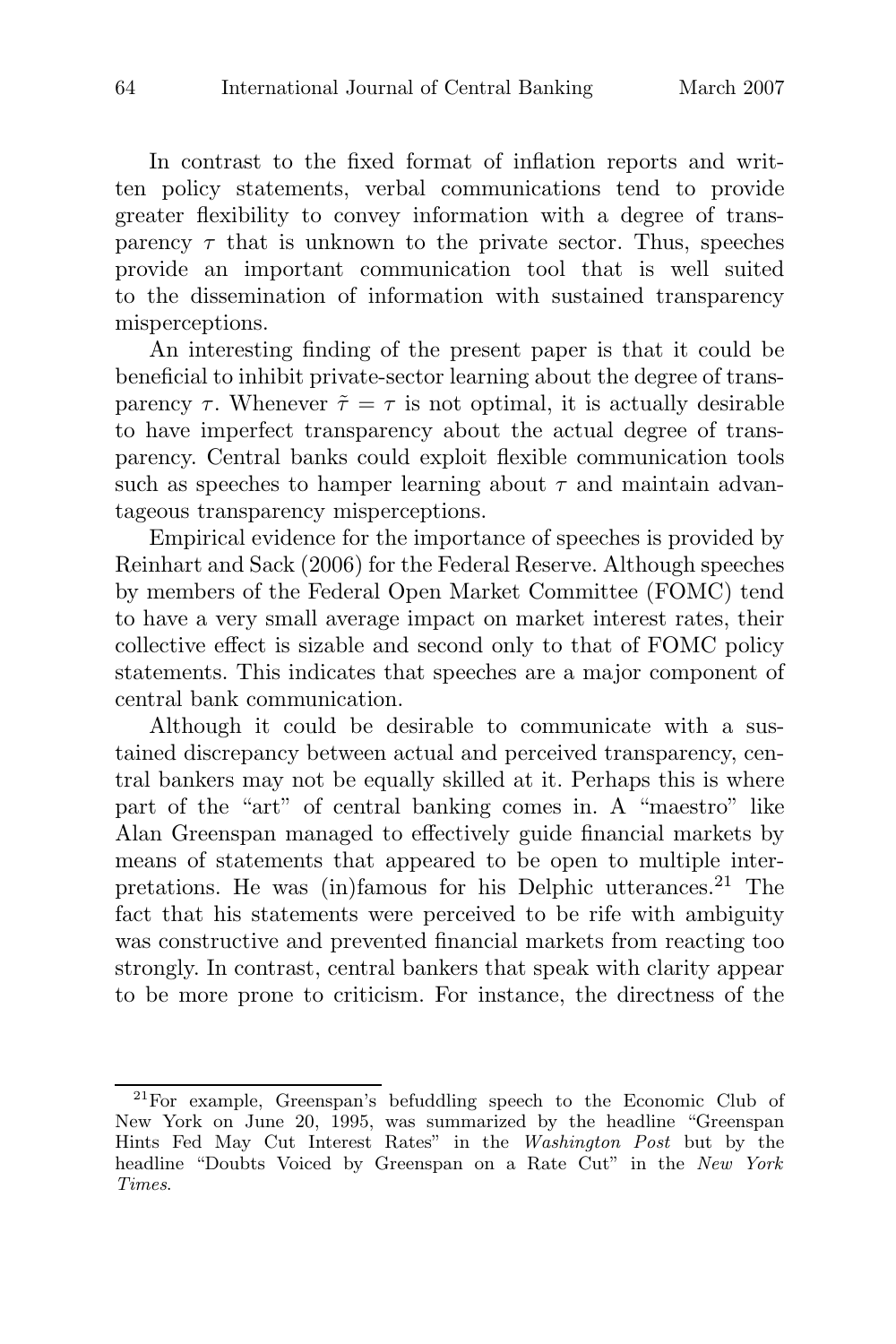first president of the European Central Bank, Wim Duisenberg, was often considered a liability.<sup>22</sup> Instead, central bankers tend to nurture speaking in guarded language that fosters transparency misperceptions, as is illustrated by Greenspan's quote at the beginning of this paper.

## **5. Conclusion**

Central banks are transparent in many respects nowadays, but there is still considerable ambiguity in their communication. This paper shows that arcane statements by central bankers may serve an important purpose. They create the perception of opacity and make markets more cautious in their response to central bank communications, which reduces the volatility of private-sector expectations.

The paper models this mechanism by relaxing the strong assumption of perfect common knowledge about the degree of central bank transparency. In practice, there is considerable disagreement among researchers and market participants about how transparent central banks are. In addition, it would be difficult to verify the degree of transparency. So, it appears realistic to allow the actual and perceived degrees of transparency to differ from each other. This has the virtue that asymmetric information can be modeled regardless of the actual variability of parameters, thereby decoupling ex ante uncertainty and ex post volatility.

Moreover, the analysis of transparency perceptions of the private sector gives a better understanding of some of the disadvantages of transparency suggested in the literature. Although transparency is likely to reduce private-sector uncertainty, information disclosed by the central bank could alter private-sector expectations and give rise to greater economic volatility. However, this drawback appears to be entirely due to transparency perceptions. In particular, the paper shows that actual transparency is beneficial because it reduces the noisiness of communication, but perceived transparency

 $22$ To give an illustration, in response to a question about further interest rate cuts at a press conference after a cut of 50 basis points (on April 8, 1999), Duisenberg bluntly answered, "You be sure: this is it."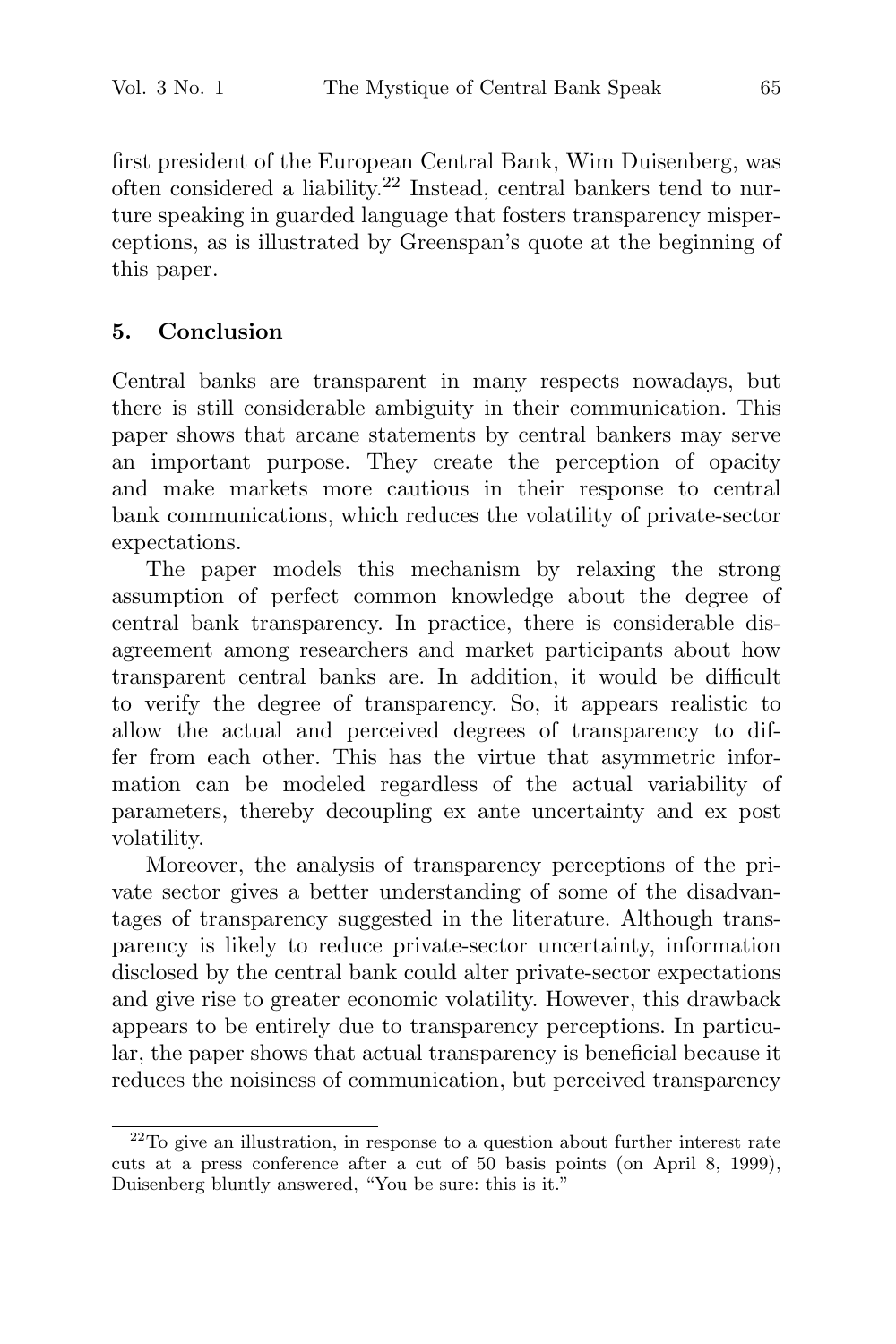could be more problematic, as it makes markets more sensitive to (potentially noisy) information. This provides an economic rationale for transparent central bank communications that sustain transparency misperceptions. So, transparency about the degree of transparency may not be desirable. In particular, central banks may find it beneficial to disclose information under a veil of perceived ambiguity.

The paper shows that the central bank's optimal communication strategy is to be crystal clear about the inflation target but to be informative about the output-gap target and supply shocks through statements that are perceived to be opaque. In that respect, central bankers should speak, but with mystique.

## **Appendix**

This appendix analyzes four extensions to the basic model that are discussed in section 3.

#### A.1 Alternative Social Welfare Function

This section computes the optimal degrees of transparency when the social welfare function equals (23). Substituting (7), (8), and (18) into (23) gives

$$
W = -\frac{1}{2}\beta \{\alpha\theta + (1 - \alpha)(\pi^e + \kappa + s) - \bar{\theta}\}^2
$$
  

$$
-\frac{1}{2}(1 - \beta)\{\alpha(\theta - \pi^e - s) + (1 - \alpha)\kappa - \bar{\kappa}\}^2
$$
  

$$
= -\frac{1}{2}\beta \{(\alpha + (1 - \alpha)\tilde{\tau}_{\theta})(\theta - \bar{\theta}) + (1 - \alpha)\tilde{\tau}_{\theta}\varepsilon
$$
  

$$
+ \frac{1 - \alpha}{\alpha}[\bar{\kappa} + (\alpha + (1 - \alpha)\tilde{\tau}_{\kappa})(\kappa - \bar{\kappa}) + (1 - \alpha)\tilde{\tau}_{\kappa}\eta + \alpha s]\}^2
$$
  

$$
- \frac{1}{2}(1 - \beta)\{\alpha(1 - \tilde{\tau}_{\theta})(\theta - \bar{\theta}) - \alpha\tilde{\tau}_{\theta}\varepsilon + (1 - \alpha)(1 - \tilde{\tau}_{\kappa})(\kappa - \bar{\kappa})
$$
  

$$
- (1 - \alpha)\tilde{\tau}_{\kappa}\eta - \bar{\kappa} - \alpha s\}^2.
$$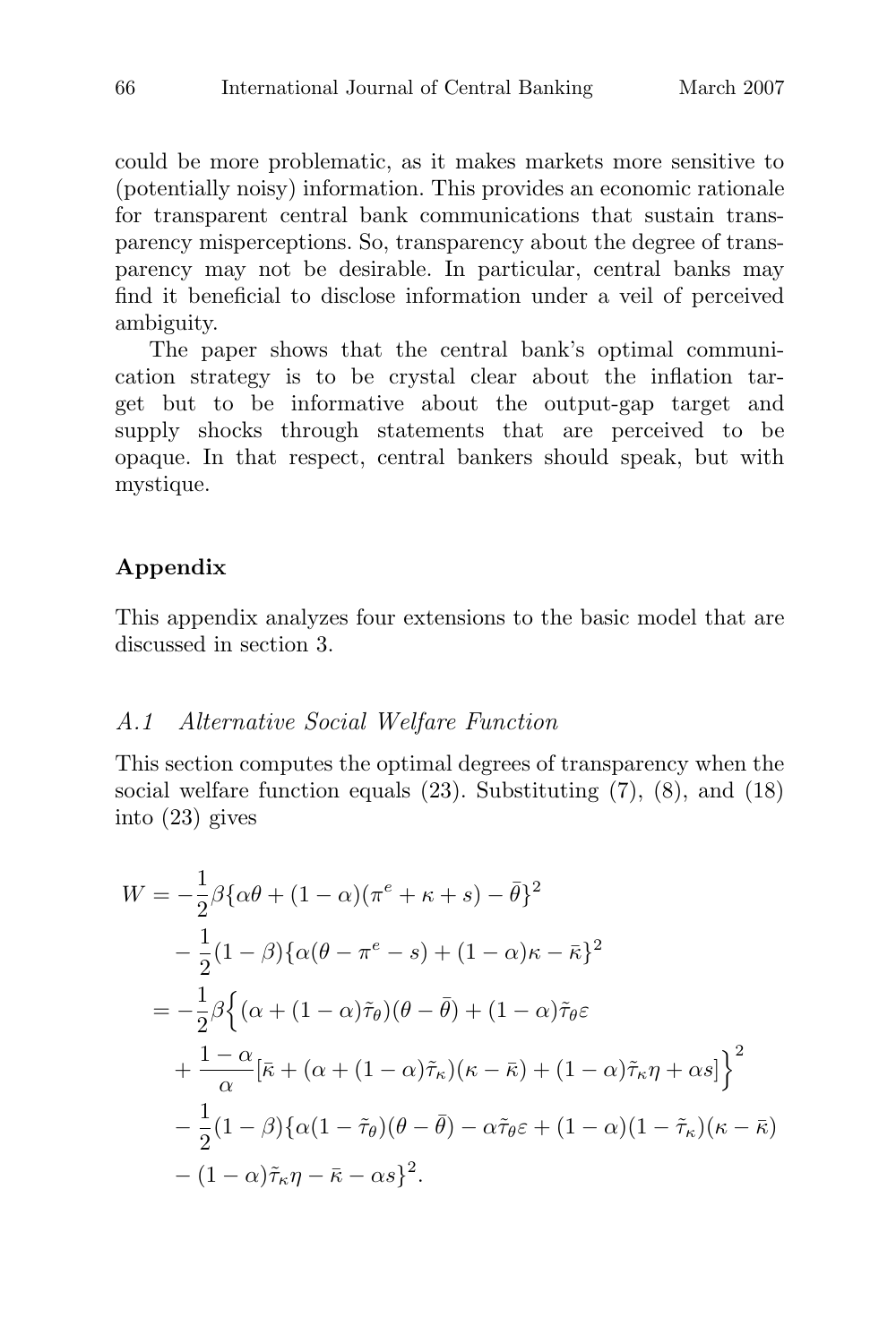Taking expectations and substituting for  $\sigma_{\varepsilon}^2$  and  $\sigma_{\eta}^2$  using (5) gives

$$
\begin{split} \mathcal{E}[W] &= -\frac{1}{2}\beta \left\{ \left( \alpha^2 + 2\alpha(1-\alpha)\tilde{\tau}_{\theta} + (1-\alpha)^2 \frac{\tilde{\tau}_{\theta}^2}{\tau_{\theta}} \right) \sigma_{\theta}^2 + \frac{(1-\alpha)^2}{\alpha^2} \right. \\ &\times \left[ \bar{\kappa}^2 + \left( \alpha^2 + 2\alpha(1-\alpha)\tilde{\tau}_{\kappa} + (1-\alpha)^2 \frac{\tilde{\tau}_{\kappa}^2}{\tau_{\kappa}} \right) \sigma_{\kappa}^2 + \alpha^2 \sigma_s^2 \right] \right\} \\ &- \frac{1}{2}(1-\beta) \left\{ \alpha^2 \left( 1 - 2\tilde{\tau}_{\theta} + \frac{\tilde{\tau}_{\theta}^2}{\tau_{\theta}} \right) \sigma_{\theta}^2 + (1-\alpha)^2 \right. \\ &\times \left. \left( 1 - 2\tilde{\tau}_{\kappa} + \frac{\tilde{\tau}_{\kappa}^2}{\tau_{\kappa}} \right) \sigma_{\kappa}^2 + \bar{\kappa}^2 + \alpha^2 \sigma_s^2 \right\} . \end{split}
$$

Since E[W] is increasing in  $\tau_{\theta}$  and  $\tau_{\kappa}$ , it is socially optimal to have perfect actual transparency about the central bank's targets  $(\tau_{\theta} = \tau_{\kappa} = 1)$ . Concerning perceived transparency, the first-order conditions  $\partial E[W]/d\tilde{\tau}_{\theta} = 0$  and  $\partial E[W]/d\tilde{\tau}_{\kappa} = 0$  yield

$$
\tilde{\tau}_{\theta} = \frac{\alpha(\alpha - \beta)}{\beta(1 - \alpha) + \alpha(\alpha - \beta)} \tau_{\theta}
$$

$$
\tilde{\tau}_{\kappa} = \frac{\alpha(\alpha - \beta)}{\beta(1 - \alpha) + \alpha(\alpha - \beta)} \tau_{\kappa},
$$

respectively. For  $\alpha \geq \beta$ , these are the socially optimal degrees of perceived transparency, since  $\partial^2 E[W]/\partial \tilde{\tau}_{\theta}^2 < 0$  and  $\partial^2 E[W]/\partial \tilde{\tau}_{\kappa}^2 < 0$ . But for  $\alpha < \beta$ , the social optimum is the corner solution  $\tilde{\tau}_{\theta} = \tilde{\tau}_{\kappa} = 0$ . So, if the central bank is not conservative, society benefits from complete perceived opacity. Regardless of the value of  $\beta$ , in the social optimum the degree of perceived transparency is strictly less than the degree of actual transparency ( $\tilde{\tau}_{\theta} < \tau_{\theta}$  and  $\tilde{\tau}_{\kappa} < \tau_{\kappa}$ ).

In the case of common knowledge about the degree of trans-

$$
\begin{aligned}\n\text{parentcy } (\tilde{\tau}_{\theta} &= \tau_{\theta} \text{ and } \tilde{\tau}_{\kappa} = \tau_{\kappa}), \\
\text{E}[W] &= -\frac{1}{2} \beta \left\{ (\alpha^2 + (1 - \alpha^2) \tau_{\theta}) \sigma_{\theta}^2 + \frac{(1 - \alpha)^2}{\alpha^2} \right. \\
&\times \left[ \bar{\kappa}^2 + (\alpha^2 + (1 - \alpha^2) \tau_{\kappa}) \sigma_{\kappa}^2 + \alpha^2 \sigma_{s}^2 \right] \right\} - \frac{1}{2} (1 - \beta) \\
&\times \left\{ \alpha^2 (1 - \tau_{\theta}) \sigma_{\theta}^2 + \bar{\kappa}^2 + (1 - \alpha)^2 (1 - \tau_{\kappa}) \sigma_{\kappa}^2 + \alpha^2 \sigma_{s}^2 \right\}\n\end{aligned}
$$

.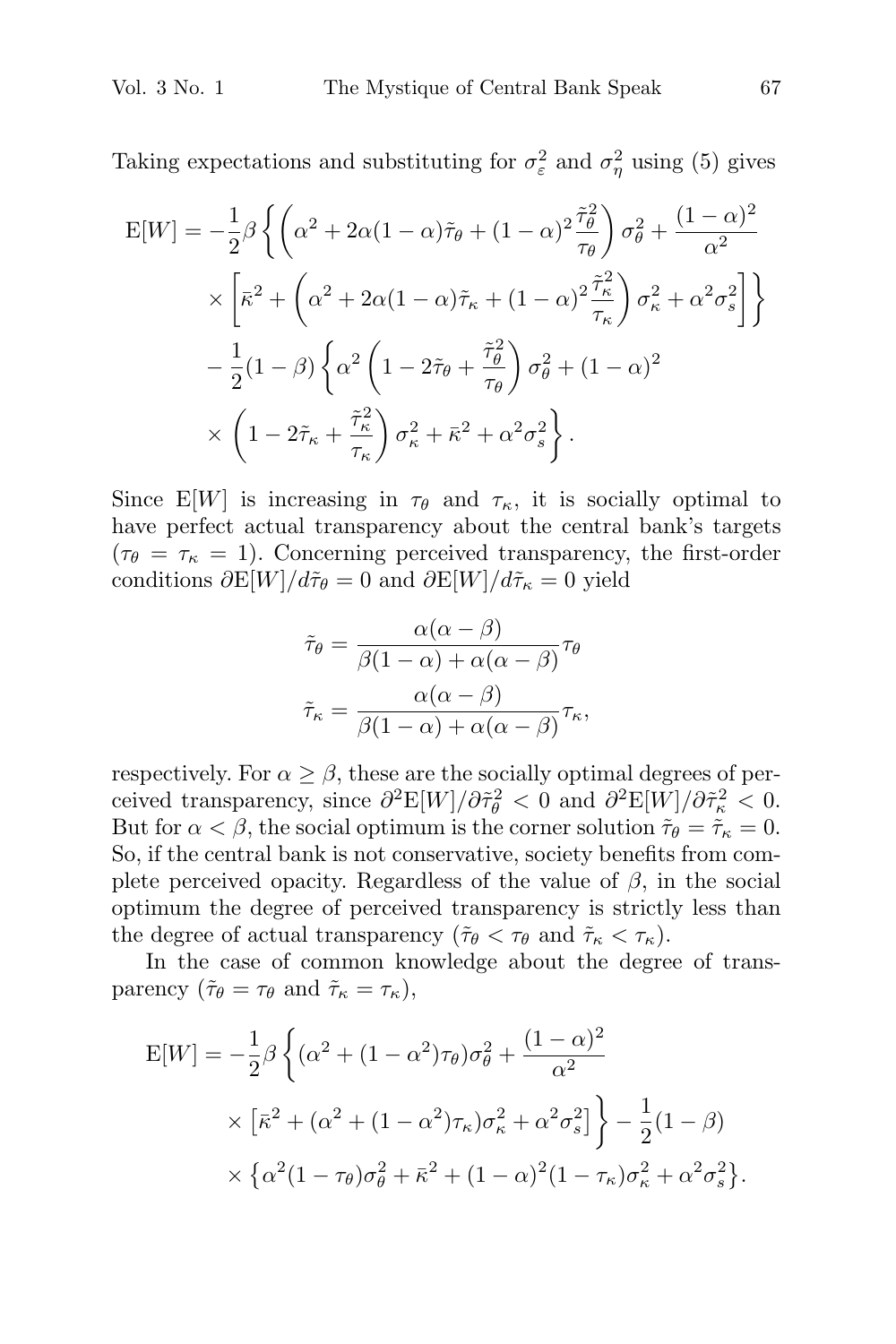Differentiating yields

$$
\frac{\partial E[W]}{\partial \tau_{\theta}} = -\frac{1}{2} [\beta (1 - \alpha^2) - (1 - \beta) \alpha^2] \sigma_{\theta}^2 = -\frac{1}{2} (\beta - \alpha^2) \sigma_{\theta}^2
$$

$$
\frac{\partial E[W]}{\partial \tau_{\kappa}} = -\frac{1}{2} \left[ \beta \frac{(1 - \alpha)^2}{\alpha^2} (1 - \alpha^2) - (1 - \beta) (1 - \alpha)^2 \right] \sigma_{\kappa}^2
$$

$$
= -\frac{1}{2} \left[ \frac{\beta}{\alpha^2} - 1 \right] (1 - \alpha)^2 \sigma_{\kappa}^2.
$$

Note that  $\partial E[W]/\partial \tau_{\theta} = \partial E[W]/\partial \tau_{\kappa} = 0$  for  $\beta = \alpha^2$ , and  $\text{sgn}(\partial E[W]/\partial \tau_{\theta}) = \text{sgn}(\partial E[W]/\partial \tau_{\kappa}) = \text{sgn}(\alpha^2 - \beta)$ . Hence,  $\tau_{\theta} =$  $\tau_{\kappa} = 1$  is socially optimal for  $\alpha^2 > \beta$ , and  $\tau_{\theta} = \tau_{\kappa} = 0$  is socially optimal for  $\alpha^2 < \beta$ . So, if society attaches a sufficiently low weight to inflation stabilization or the central bank is sufficiently conservative, the social optimum is to have transparency about the central bank's targets.

The following statements summarize the results for the social welfare function (23):

- With perfect common knowledge about the degrees of transparency  $\tau_{\theta}$  and  $\tau_{\kappa}$ , it is socially optimal to have maximum transparency about the central bank targets ( $\tau_{\theta} = \tau_{\kappa} = 1$ ) for  $\alpha^2 > \beta$  and minimal transparency  $(\tau_{\theta} = \tau_{\kappa} = 0)$  for  $\alpha^2 < \beta$ .
- With transparency misperceptions, it is socially optimal to have maximum actual transparency about the central bank's targets ( $\tau_{\theta} = \tau_{\kappa} = 1$ ) regardless of  $\alpha$  and  $\beta$ , some perceived opacity  $(0 < \tilde{\tau}_{\theta}, \tilde{\tau}_{\kappa} < 1)$  for  $\alpha > \beta$ , and maximum perceived opacity  $(\tilde{\tau}_{\theta} = \tilde{\tau}_{\kappa} = 0)$  for  $\alpha \leq \beta$ .

## A.2 Constant Central Bank Targets

This section examines optimal transparency (mis)perceptions when the central bank's inflation target  $\theta$  and output-gap target  $\kappa$  are constant. More precisely, the actual distributions of  $\theta$  and  $\kappa$  are degenerate, but the private sector still faces asymmetric information about these targets and has the perceived (or prior) distributions  $\theta \sim N(\bar{\theta}, \tilde{\sigma}_{\theta}^2), \ \kappa \sim N(\bar{\kappa}, \tilde{\sigma}_{\kappa}^2).$  The optimal output gap and inflation still satisfy (7) and (8). In addition, private-sector expectations are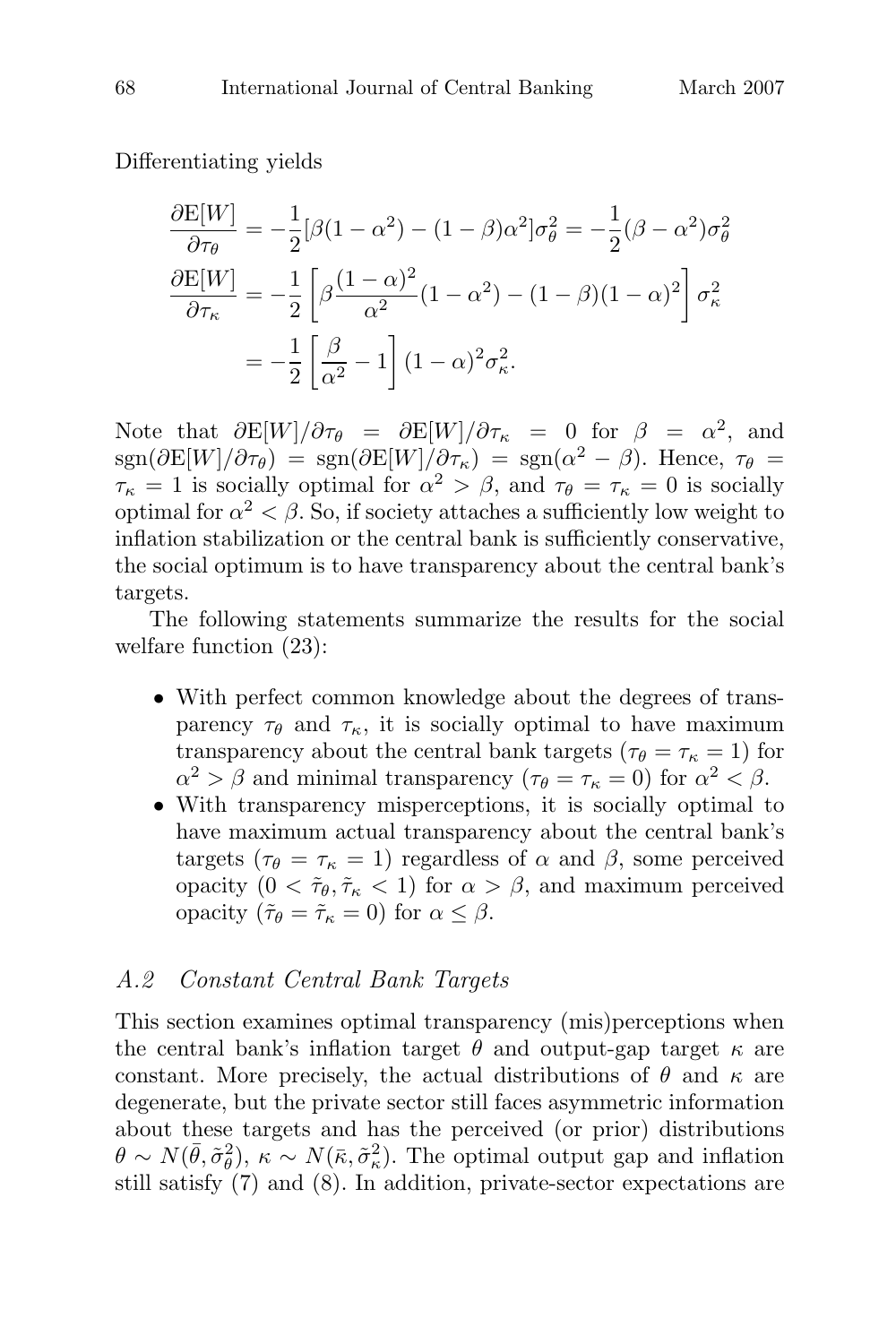again given by  $(16)$ ,  $(17)$ , and  $(18)$ .<sup>23</sup> The difference with the model in section 2.2 is that the actual values of  $\theta$  and  $\kappa$  are now deterministic, so  $\theta = \bar{\theta}$ ,  $\kappa = \bar{\kappa}$ , and  $\sigma_{\theta}^2 = \sigma_{\kappa}^2 = 0$ . As a result, the actual variance of inflation expectations equals

$$
\text{Var}[\pi^e] = \tilde{\tau}_{\theta}^2 \sigma_{\varepsilon}^2 + \left(\frac{1-\alpha}{\alpha}\right)^2 \tilde{\tau}_{\kappa}^2 \sigma_{\eta}^2.
$$

This shows that the volatility of inflation expectations is increasing in perceived transparency  $\tilde{\tau}_{\theta}$  and  $\tilde{\tau}_{\kappa}$ , and in the noise variances  $\sigma_{\varepsilon}^2$ and  $\sigma_{\eta}^2$ , so that it is essentially decreasing in actual transparency about  $\theta$  and  $\kappa$ .

The levels of the output gap and inflation are still given by (19) and (20), but their actual variances now equal

$$
\begin{aligned} \text{Var}[y] &= \alpha^2 \tilde{\tau}_{\theta}^2 \sigma_{\varepsilon}^2 + (1 - \alpha)^2 \tilde{\tau}_{\kappa}^2 \sigma_{\eta}^2 + \alpha^2 \sigma_{s}^2 \\ \text{Var}[\pi] &= (1 - \alpha)^2 \tilde{\tau}_{\theta}^2 \sigma_{\varepsilon}^2 + \frac{(1 - \alpha)^2}{\alpha^2} (1 - \alpha)^2 \tilde{\tau}_{\kappa}^2 \sigma_{\eta}^2 + (1 - \alpha)^2 \sigma_{s}^2. \end{aligned}
$$

So, the variability of the output gap and inflation are both increasing in perceived transparency  $\tilde{\tau}_{\theta}$  and  $\tilde{\tau}_{\kappa}$ , and in the noise variances  $\sigma_{\varepsilon}^2$  and  $\sigma_{\eta}^2$ . As a result, the output gap and inflation are more stable when there is greater perceived opacity about the inflation and output-gap targets, and greater transparency in the communications  $\xi_k$  and  $\xi_k$  $\xi_{\theta}$  and  $\xi_{\kappa}$ .

Regarding welfare effects, (21) still holds, and taking unconditional expectations based on actual distributions yields

$$
E[U] = -\frac{1}{2} \frac{1-\alpha}{\alpha} \left[ \alpha^2 \tilde{\tau}_{\theta}^2 \sigma_{\varepsilon}^2 + \bar{\kappa}^2 + (1-\alpha)^2 \tilde{\tau}_{\kappa}^2 \sigma_{\eta}^2 + \alpha^2 \sigma_{s}^2 \right].
$$

Clearly, the best outcome is obtained for maximum perceived opacity  $(\tilde{\tau}_{\theta} = \tilde{\tau}_{\kappa} = 0)$  and maximum actual transparency  $(\sigma_{\varepsilon}^2 = \sigma_{\eta}^2 = 0)$ . So, again, it is optimal to have transparency misperceptions.

<sup>&</sup>lt;sup>23</sup>Note that if the perceived distributions were not normal,  $(16)$  and  $(17)$  would still be the best linear predictors.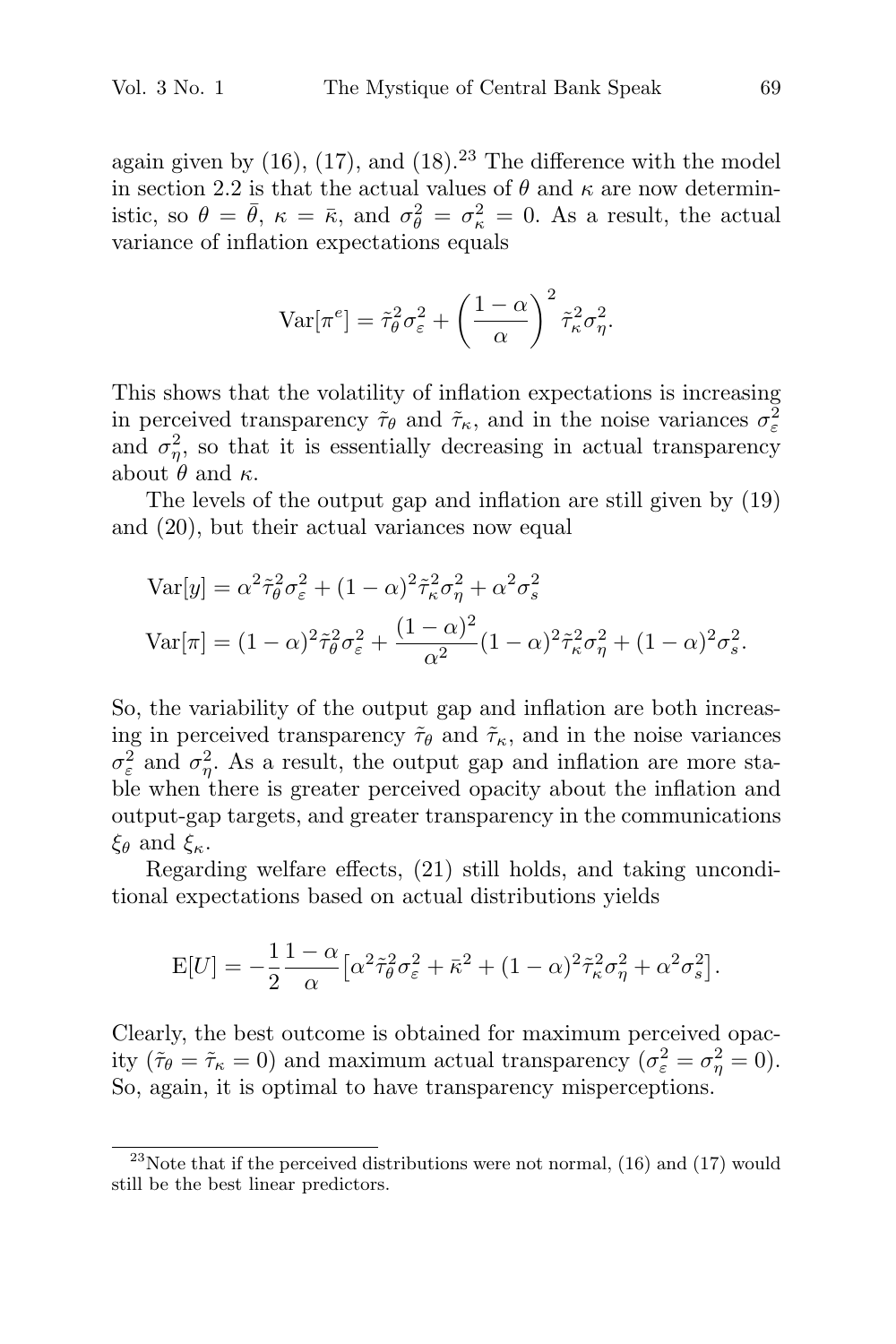The same conclusion holds for the social welfare functions in (22) and (23). Concerning the latter, expected social welfare now equals

$$
E[W] = -\frac{1}{2} [(\beta(1-\alpha)^2 + (1-\beta)\alpha^2)]
$$
  
 
$$
\times \left\{ \tilde{\tau}_{\theta}^2 \sigma_{\varepsilon}^2 + \frac{1}{\alpha^2} \bar{\kappa}^2 + \frac{(1-\alpha)^2}{\alpha^2} \tilde{\tau}_{\kappa}^2 \sigma_{\eta}^2 + \sigma_{s}^2 \right\}.
$$

So, again, minimal perceived transparency ( $\tilde{\tau}_{\theta} = \tilde{\tau}_{\kappa} = 0$ ) and maximum actual transparency  $(\sigma_{\varepsilon}^2 = \sigma_{\eta}^2 = 0)$  is optimal.

As a result, the conclusion that it is desirable to have transparency misperceptions does not depend on the assumption that the central bank targets  $\theta$  and  $\kappa$  are stochastic, and it even holds when these targets are actually deterministic.

### A.3 Transparency about Supply Shocks

This section analyzes the effect of transparency about the supply shock s, where  $s \sim N(0, \sigma_s^2)$ . In the model of section 2, transparency about the supply shock  $s$  is immaterial because  $s$  is only realized after the private sector has formed its inflation expectations  $\pi^e$ . Now suppose that the private sector receives a public signal  $\xi_s$  of the supply shock before it forms its inflation expectations  $\pi^e$ :

$$
\xi_s = s + \upsilon,\tag{25}
$$

where v is i.i.d. white noise with  $v \sim N(0, \sigma_v^2)$ . Then, the actual degree of transparency about supply shocks is given by

$$
\tau_s = \frac{\sigma_s^2}{\sigma_s^2 + \sigma_v^2}.\tag{26}
$$

Similarly, the perceived degree of transparency about supply shocks is given by

$$
\tilde{\tau}_s = \frac{\tilde{\sigma}_s^2}{\tilde{\sigma}_s^2 + \tilde{\sigma}_v^2},\tag{27}
$$

where  $\tilde{\sigma}_{s}^{2}$  and  $\tilde{\sigma}_{v}^{2}$  are the private-sector perceptions of the (prior) variance of  $s$  and  $v$ , respectively.

Note that the optimal degrees of transparency about the inflation target  $\theta$  and output-gap target  $\kappa$  in section 2 are independent of the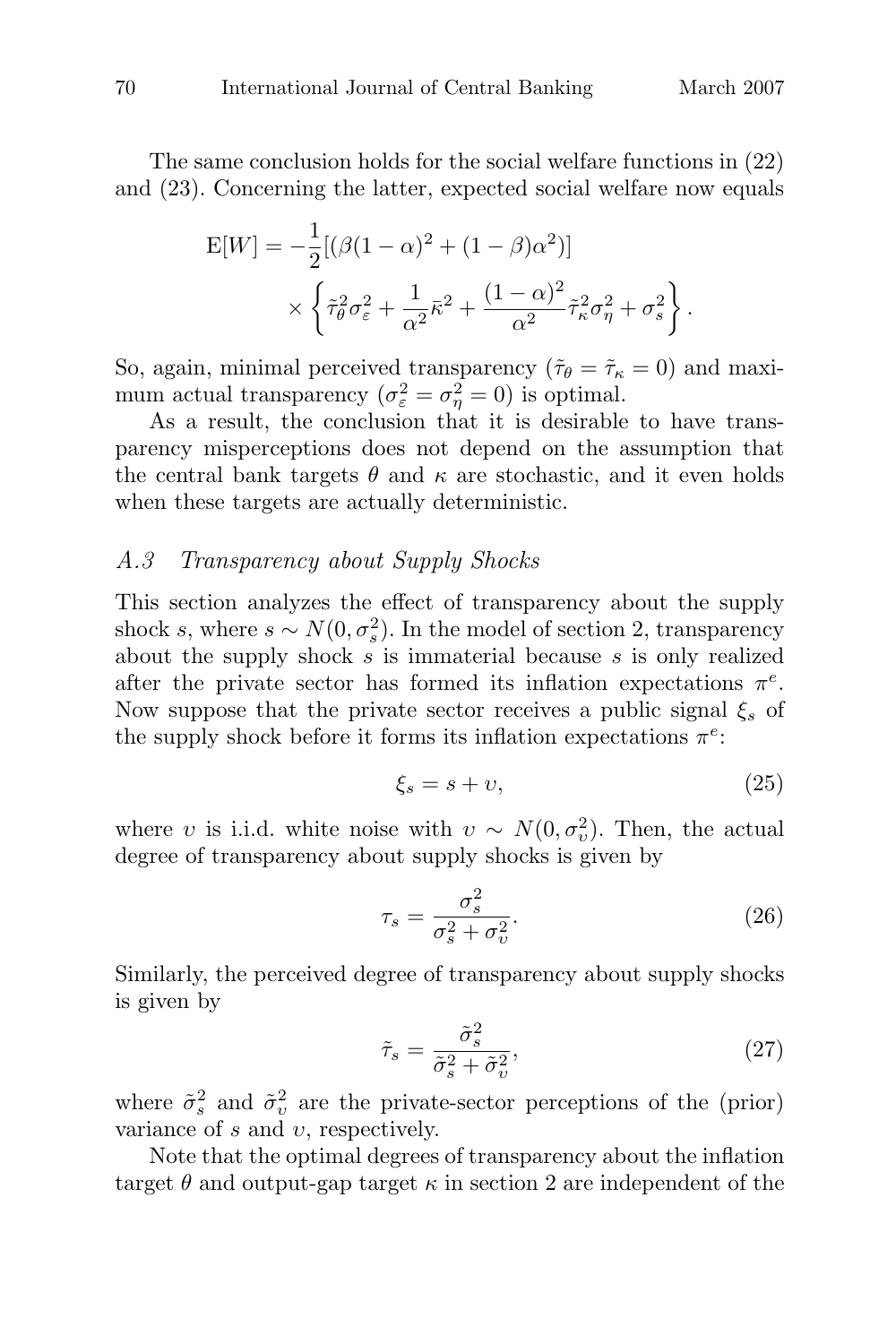variability of the supply shock s. The reason is that  $\sigma_{\theta}^2$ ,  $\sigma_{\kappa}^2$ , and  $\sigma_{s}^2$ enter separably in  $E[U]$ , and  $\theta$ ,  $\kappa$ , and s are independent. Similarly, the optimal degree of transparency about the supply shock is independent of the variability of the inflation and output-gap targets. For simplicity, assume that the inflation target and output-gap target are deterministic and known to the private sector, so  $\theta = \bar{\theta}$  and  $\kappa = \bar{\kappa}$  with  $\sigma_{\theta}^2 = \tilde{\sigma}_{\theta}^2 = \sigma_{\kappa}^2 = \tilde{\sigma}_{\kappa}^2 = 0$ , which implies perfect (actual and perceived) transparency about the central bank's preferences. But now the private sector faces imperfect information about the supply shock s when it forms its inflation expectations. The central bank still maximizes (1) subject to (2) given  $\pi^e$ , which yields (7) and (8).

The results for imperfect common knowledge about the degree of transparency of supply shocks are derived first. Perfect common knowledge amounts to the special case in which there are no transparency misperceptions  $(\tilde{\tau}_s = \tau_s)$ . Taking expectations of (8) and solving for  $\pi^e$  gives bunts to the special case in which ther<br>rceptions  $(\tilde{\tau}_s = \tau_s)$ . Taking expectati<br>gives<br> $\pi^e = \tilde{\mathbf{E}}[\pi|\xi_s] = \bar{\theta} + \frac{1-\alpha}{\alpha}(\bar{\kappa} + \tilde{\mathbf{E}}[s|\xi_s]).$ 

$$
\pi^{e} = \widetilde{\mathbf{E}}[\pi|\xi_s] = \bar{\theta} + \frac{1-\alpha}{\alpha}(\bar{\kappa} + \widetilde{\mathbf{E}}[s|\xi_s]).
$$

Using (25) and (27),

, 
$$
\widetilde{\mathbf{E}}[s|\xi_s] = \frac{\widetilde{\sigma}_s^2}{\widetilde{\sigma}_s^2 + \widetilde{\sigma}_v^2} \xi_s = \widetilde{\tau}_s \xi_s.
$$

Substituting into  $\pi^e$  and using (25) gives

$$
\pi^e = \bar{\theta} + \frac{1 - \alpha}{\alpha} (\bar{\kappa} + \tilde{\tau}_s s + \tilde{\tau}_s v).
$$
 (28)

Substituting this into (7) and (8) yields

$$
y = -(\alpha + (1 - \alpha)\tilde{\tau}_s)s - (1 - \alpha)\tilde{\tau}_s v
$$

$$
\pi = \bar{\theta} + \frac{1 - \alpha}{\alpha} [\bar{\kappa} + (\alpha + (1 - \alpha)\tilde{\tau}_s)s + (1 - \alpha)\tilde{\tau}_s v].
$$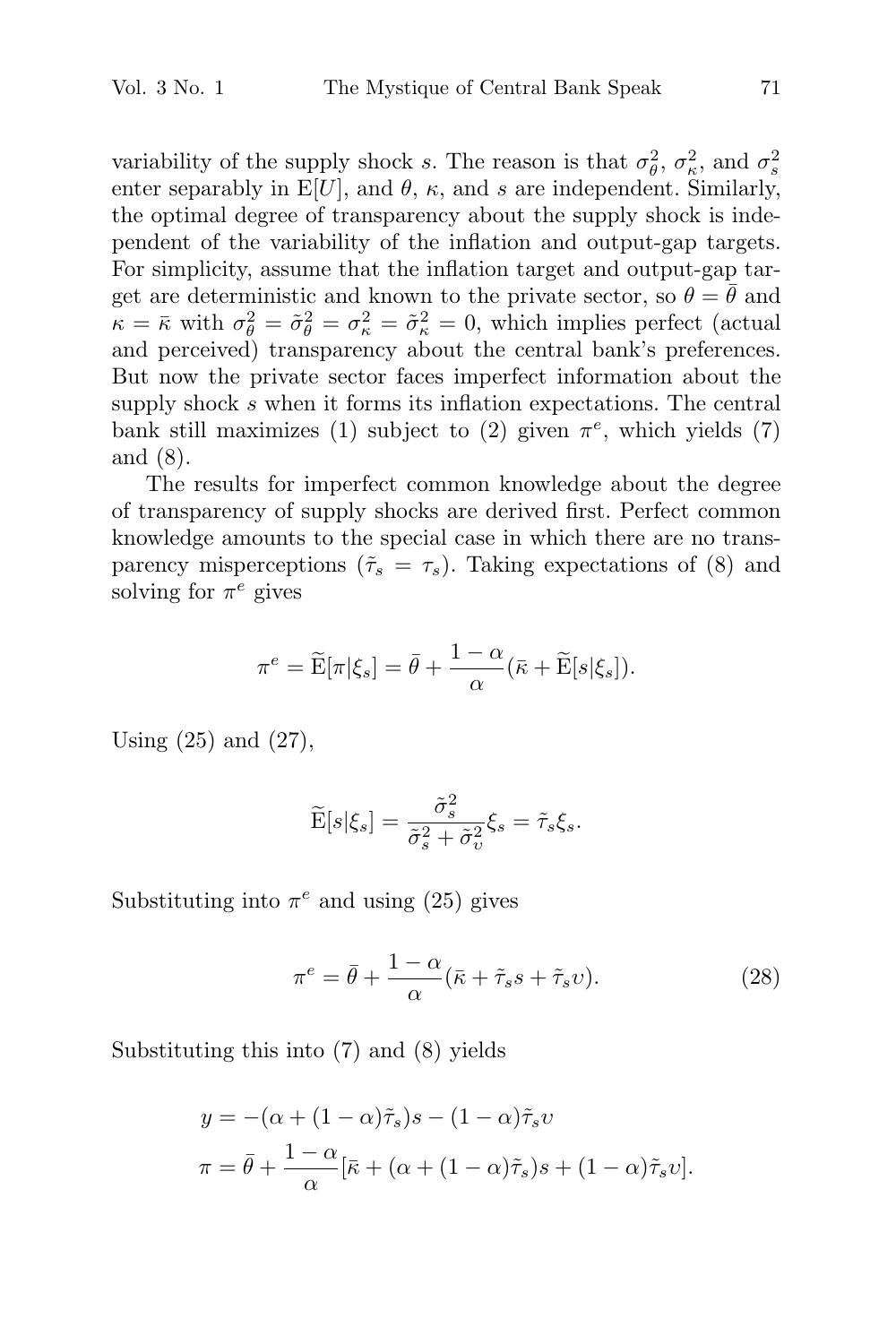The variance of the output gap and inflation depend on the degree<br>of transparation of transparency: ariance of the sparency:<br>Var[y] =  $\begin{bmatrix} \n\end{bmatrix}$ 

$$
\begin{aligned} \text{Var}[y] &= \left[ \alpha^2 + 2\alpha (1 - \alpha)\tilde{\tau}_s + (1 - \alpha)^2 \frac{\tilde{\tau}_s^2}{\tau_s} \right] \sigma_s^2 \\ \text{Var}[\pi] &= \frac{(1 - \alpha)^2}{\alpha^2} \left[ \alpha^2 + 2\alpha (1 - \alpha)\tilde{\tau}_s + (1 - \alpha)^2 \frac{\tilde{\tau}_s^2}{\tau_s} \right] \sigma_s^2, \end{aligned}
$$

using the fact that (26) implies  $\sigma_v^2 = \frac{1-\tau_s}{\tau_s} \sigma_s^2$ . This shows that the variance of the output gap and inflation are decreasing in actual transparency  $\tau_s$  and increasing in perceived transparency  $\tilde{\tau}_s$ .

Not surprisingly, perceived transparency about supply shocks is harmful, whereas actual transparency is beneficial. Formally, substitute  $(28)$  into  $(15)$  to get

$$
U = -\frac{1}{2} \frac{1-\alpha}{\alpha} [\bar{\kappa} + (\alpha + (1-\alpha)\tilde{\tau}_s)s + (1-\alpha)\tilde{\tau}_s v]^2.
$$

Taking unconditional expectations and substituting  $\sigma_{\varepsilon}^2 = \frac{1-\tau_s}{\tau_s} \sigma_s^2$ gives the ex ante expected central bank payoff

$$
\mathcal{E}[U] = -\frac{1}{2}\frac{1-\alpha}{\alpha}\left[\bar{\kappa}^2 + \left(\alpha^2 + 2\alpha(1-\alpha)\tilde{\tau}_s + (1-\alpha)^2\frac{\tilde{\tau}_s^2}{\tau_s}\right)\sigma_s^2\right].
$$

As a result, for supply shocks it is optimal for the central bank to have maximum actual transparency ( $\tau_s = 1$ ) and minimal perceived transparency ( $\tilde{\tau}_s = 0$ ). Formally, this follows from  $\partial E[U]/\partial \tau_s > 0$ and  $\partial E[U]/\partial \tilde{\tau}_s < 0$ .

The results under common knowledge are obtained by imposing the restriction that  $\tilde{\tau}_s = \tau_s$ . The variance of the output gap and inflation are equal to

$$
\text{Var}[y] = [\alpha^2 + (1 - \alpha^2)\tau_s]\sigma_s^2
$$

$$
\text{Var}[\pi] = \frac{(1 - \alpha)^2}{\alpha^2}[\alpha^2 + (1 - \alpha^2)\tau_s]\sigma_s^2.
$$

This shows that greater transparency about the supply shock s increases the volatility of both the output gap and inflation.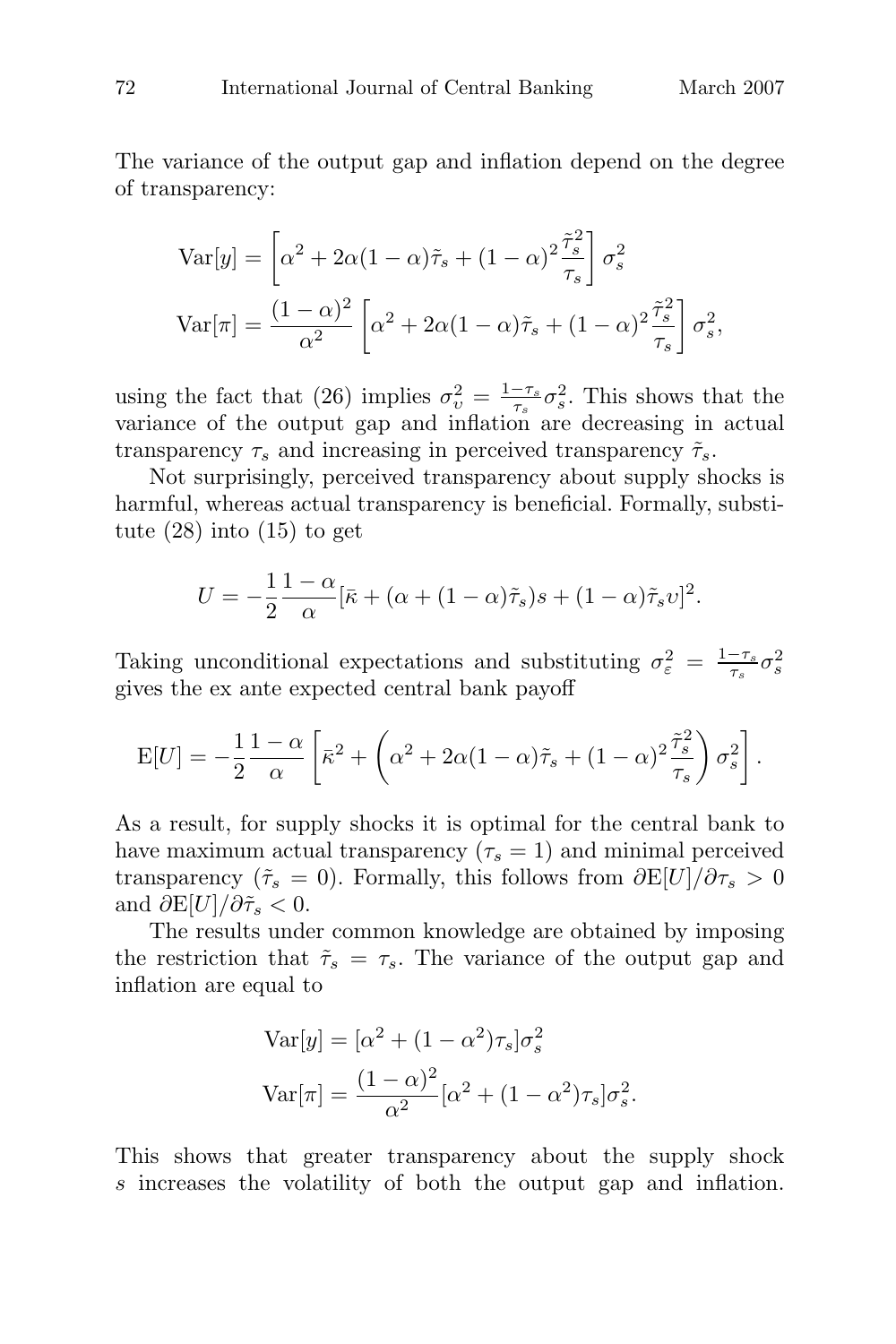This implies that transparency about supply shocks is detrimental. Formally,

$$
E[U] = -\frac{1}{2} \frac{1 - \alpha}{\alpha} [\bar{\kappa}^2 + (\alpha^2 + (1 - \alpha^2)\tau_s)\sigma_s^2].
$$

Clearly, minimal transparency about supply shocks ( $\tau_s = 0$ ) is optimal for the central bank. It is also socially optimal for the social welfare functions (22) and (23).

The following statements summarize the results concerning transparency about supply shocks s:

- With perfect common knowledge about the degree of transparency  $\tau_s$ , greater transparency  $\tau_s$  increases the variability of inflation  $\pi$  and the output gap y, and minimal transparency  $(\tau_s = 0)$  is optimal for the central bank and society.
- With transparency misperceptions, greater actual transparency  $\tau_s$  and smaller perceived transparency  $\tilde{\tau}_s$  reduce the variability of inflation  $\pi$  and the output gap y, and it is optimal for the central bank and society to have maximum actual transparency  $(\tau_s = 1)$  but minimal perceived transparency  $({\tilde{\tau}}_{\rm s}=0).$

# A.4 Transparency about Supply Shocks with New Keynesian Phillips Curve

This section analyzes the effect of transparency about the supply shock s for an infinite-horizon model in which the central bank maximizes the expected value of

$$
\bar{U} = (1 - \delta) \sum_{t=1}^{\infty} \delta^{i-1} U_t,
$$

where  $\delta$  is the subjective intertemporal discount factor  $(0 < \delta < 1)$ , and the objective function  $U_t$  is still given by (1). The central bank targets  $\theta$  and  $\kappa$  are assumed to be deterministic and known to the private sector, just like in section A.3 of this appendix. But the expectations-augmented Phillips curve (2) is now replaced by the New Keynesian Phillips curve (24): assumed to be determinist<br>like in section A.3 of thi<br>ted Phillips curve (2) is<br>ips curve (24):<br> $\pi_t = \widetilde{\mathbf{E}}_t[\pi_{t+1}|\xi_t] + y_t + s_t,$ 

$$
\pi_t = \widetilde{\mathbf{E}}_t[\pi_{t+1}|\xi_t] + y_t + s_t,
$$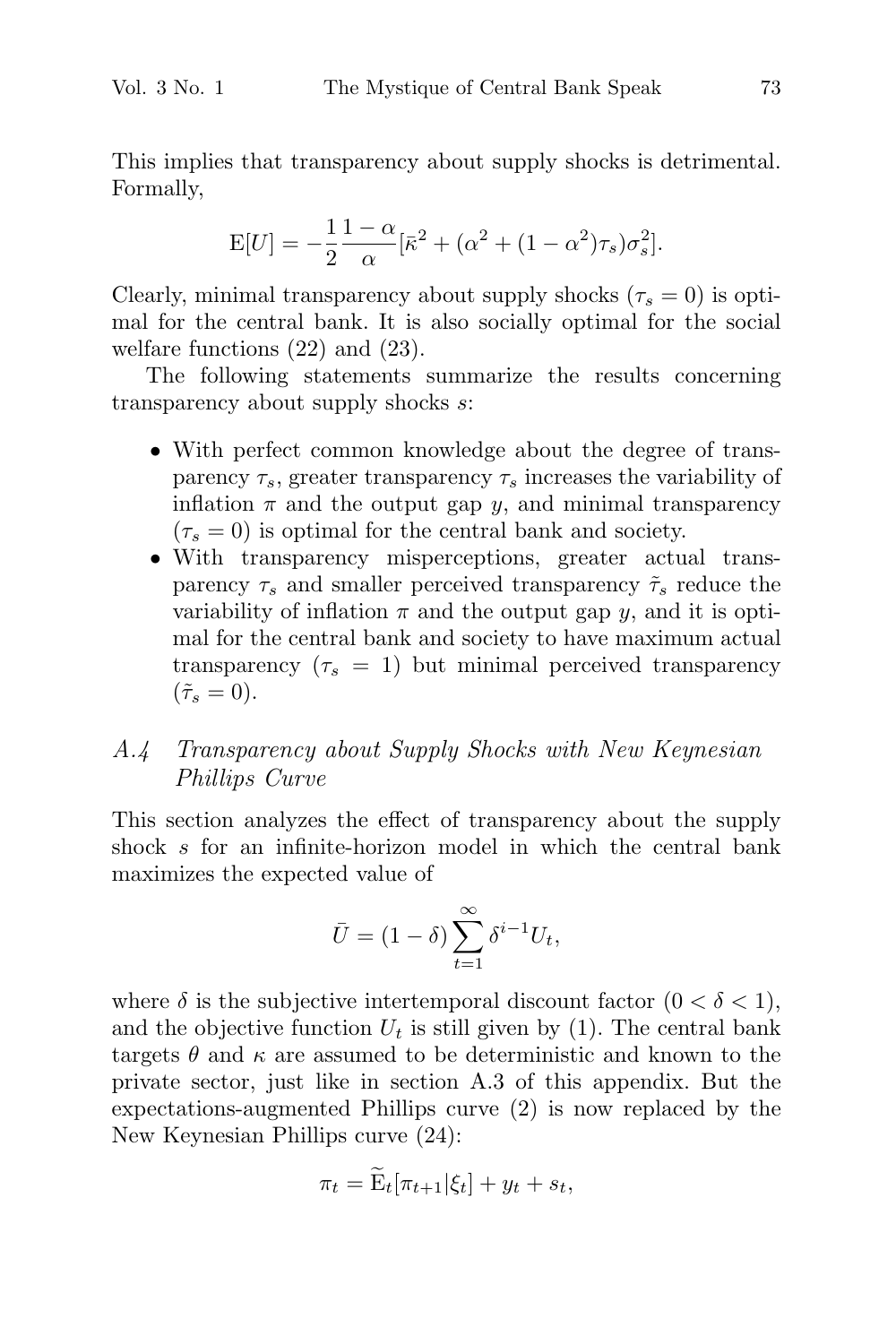where  $\widetilde{E}_t$ . denotes the expectation of the private sector at the beginning of period  $t$  based on the stochastic distributions perceived by the private sector and (implicitly) conditional on all variables observed in periods  $t - k$  for  $k \in \{1, 2, ...\}$ . The supply shock  $s_t$  is allowed to be persistent:

$$
s_t = \rho s_{t-1} + \zeta_t,\tag{29}
$$

where  $0 \leq \rho < 1$  and  $\zeta_t$  is i.i.d. white noise with  $\zeta_t \sim N(0, \sigma_{\zeta}^2)$ . So,  $Var[s_t] = \sigma_s^2 = \frac{1}{1-\rho^2}\sigma_{\zeta}^2$ . The private sector observes a public signal  $\xi_t$  of the innovation  $\zeta_t$  to the supply shock  $s_t$ :

$$
\xi_t = \zeta_t + \upsilon_t,\tag{30}
$$

where  $v_t$  is i.i.d. white noise with  $v_t \sim N(0, \sigma_v^2)$ . So, Var[ $\xi_t$ ] =  $\sigma_{\zeta}^2 + \sigma_{\upsilon}^2$ . The degree of transparency about the supply shock innovation equals

$$
\tau_{\zeta} = \frac{\sigma_{\zeta}^2}{\sigma_{\zeta}^2 + \sigma_{v}^2}.\tag{31}
$$

Similarly, the perceived degree of transparency about the supply shock innovation is given by

$$
\tilde{\tau}_{\zeta} = \frac{\tilde{\sigma}_{\zeta}^2}{\tilde{\sigma}_{\zeta}^2 + \tilde{\sigma}_{v}^2},\tag{32}
$$

where  $\tilde{\sigma}_{\zeta}^2$  and  $\tilde{\sigma}_{v}^2$  are the private-sector perceptions of the (prior) variance of  $\zeta$  and  $v$ , respectively.

The timing of events is as follows. At the beginning of each period, the private sector observes the public signal  $\xi_t$  of the innovation  $\zeta_t$  to the supply shock  $s_t$ , and it forms its inflation expectations where  $\sigma_{\zeta}$  and  $\sigma_{\upsilon}$  are the private-sector perceptions of the (prior)<br>variance of  $\zeta$  and  $\upsilon$ , respectively.<br>The timing of events is as follows. At the beginning of each<br>period, the private sector observes t realized. Finally, the central bank sets the output gap  $y_t$ , and the level of inflation  $\pi_t$  is realized. Monetary policy is still conducted under pure discretion. For simplicity, it is assumed that the central bank commits to a communication technology with a particular degree of (actual and perceived) transparency.

The private sector faces imperfect information about the supply shock  $s_t$  when it forms its inflation expectations. The information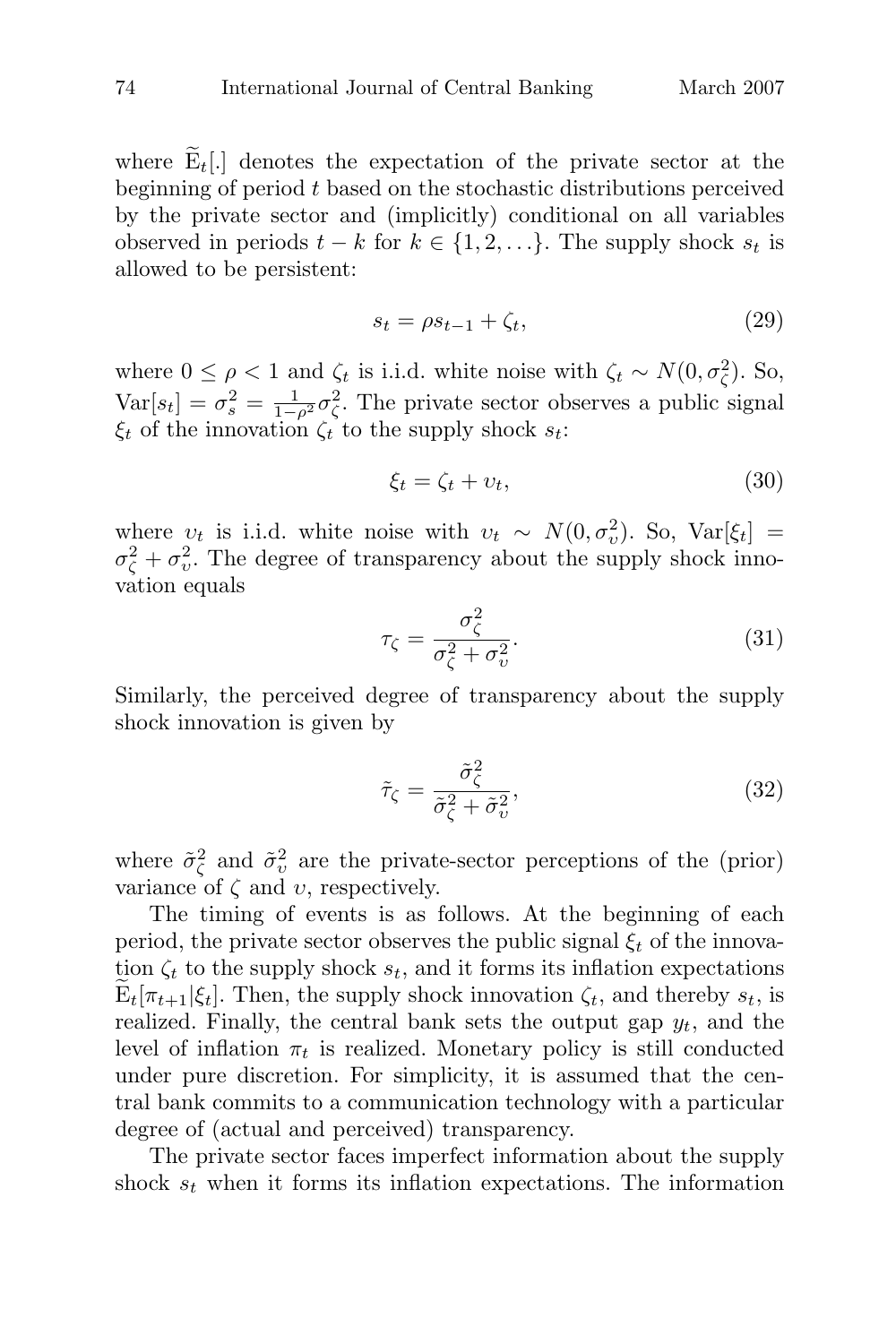Vol. 3 No. 1 The Mystique of Central Bank Speak 75<br>set available to the private sector when it forms  $\widetilde{E}_t[\pi_{t+1}|\xi_t]$  includes the public signal  $\xi_t$  and the history of the output gap  $y_{t-k}$ , inflation  $\pi_{t-k}$ , and supply shocks  $s_{t-k}$ , for  $k \in \{1, 2, ...\}$ . Note that the sup $n_{t-k}$ , and supply shocks  $s_{t-k}$ , for  $k \in \{1, 2, ..., l\}$ . Note that the supply shock  $s_t$  can always be inferred by the private sector at the end of period t from  $y_t$ ,  $\pi_t$ , and  $\widetilde{E}_t[\pi_{t+1}|\xi_t]$  using the Phillips set available to the private sector when it forms  $\widetilde{E}_t[\pi_{t+1}|\xi_t]$  includes<br>the public signal  $\xi_t$  and the history of the output gap  $y_{t-k}$ , inflation<br> $\pi_{t-k}$ , and supply shocks  $s_{t-k}$ , for  $k \in \{1, 2, ...\}$ . Note t even if the private sector cannot directly observe  $s_t$ .

In every period, the central bank faces the same infinite-horizon current policy decision  $y_t$  has no effect on future outcomes, the central bank simply sets  $y_t$  to maximize  $U_t$  every period subject to (24) In every period, the central bank faces the same infinite-horizon<br>problem, but with a different state variable  $\widetilde{E}_t[\pi_{t+1}|\xi_t]$ . Since the<br>current policy decision  $y_t$  has no effect on future outcomes, the cen-<br>tral gap and inflation under discretion: by sets  $y_t$  to maximize  $U_t$  every period subject to (24)<br>  $\tau_{t+1}|\xi_t|^{24}$  This yields the optimal levels of the output<br>
ion under discretion:<br>  $y_t = \alpha(\theta - \widetilde{E}_t[\pi_{t+1}|\xi_t] - s_t) + (1 - \alpha)\kappa$  (33)  $\pi_{t+1}|\xi_t|^{24}$  This yields the optimal levels of the output<br>ion under discretion:<br> $y_t = \alpha(\theta - \widetilde{E}_t[\pi_{t+1}|\xi_t] - s_t) + (1 - \alpha)\kappa$  (33)<br> $\pi_t = \alpha\theta + (1 - \alpha)(\widetilde{E}_t[\pi_{t+1}|\xi_t] + \kappa + s_t).$  (34)

$$
y_t = \alpha(\theta - \widetilde{E}_t[\pi_{t+1}|\xi_t] - s_t) + (1 - \alpha)\kappa
$$
 (33)

$$
\pi_t = \alpha \theta + (1 - \alpha)(\widetilde{\mathbf{E}}_t[\pi_{t+1}|\xi_t] + \kappa + s_t). \tag{34}
$$

These are similar to (7) and (8) in the baseline model.

Recursive substitution of (34) yields

These are similar to (7) and (8) in the baseline model.  
\nRecursive substitution of (34) yields  
\n
$$
\pi_t = \alpha \sum_{i=0}^k (1-\alpha)^i \theta + (1-\alpha)^{k+1} \widetilde{E}_t[\pi_{t+k+1}|\xi_t] + (1-\alpha) \sum_{i=0}^k (1-\alpha)^i \kappa + (1-\alpha) \sum_{i=1}^k (1-\alpha)^i \widetilde{E}_t[s_{t+i}|\xi_t] + (1-\alpha)s_t.
$$

Taking the limit  $\lim_{k\to\infty} \pi_t$ , inflation reduces to

$$
\pi_t = \theta + \frac{1 - \alpha}{\alpha} \kappa + \frac{(1 - \alpha)\rho}{1 - (1 - \alpha)\rho} s_{t-1} + (1 - \alpha) \frac{1 - (1 - \alpha)\rho(1 - \tilde{\tau}_{\zeta})}{1 - (1 - \alpha)\rho} \zeta_t + \frac{(1 - \alpha)^2 \rho}{1 - (1 - \alpha)\rho} \tilde{\tau}_{\zeta} v_t,
$$
(35)

 $^{24}$ This no longer holds when there is asymmetric information about the central bank targets  $\theta$  and/or  $\kappa$ . In that case, there is generally no closed-form solution for the output gap  $y_t$  and inflation  $\pi_t$ , and the optimal degree of transparency has to be computed numerically, as in the two-period model by Jensen (2002).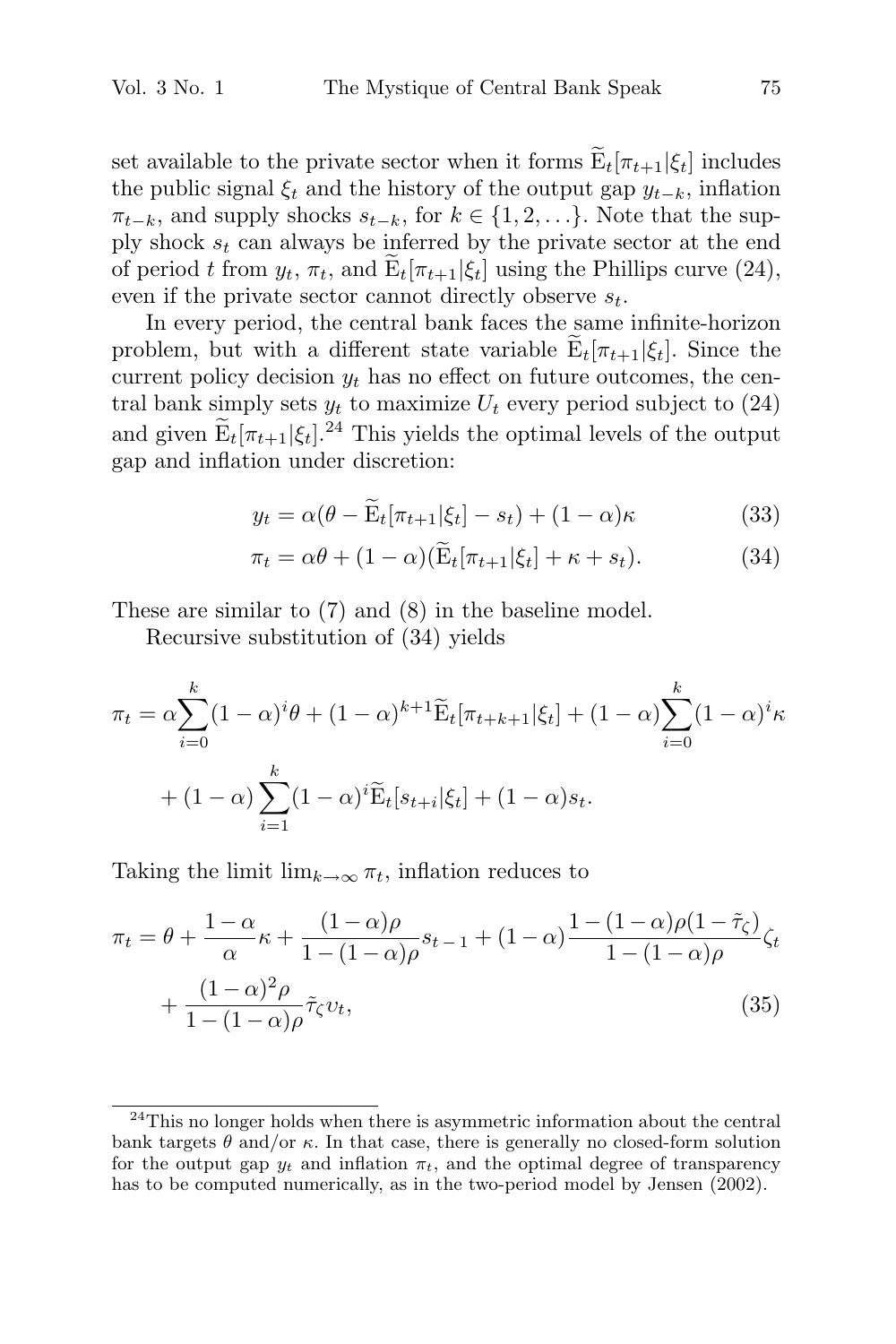T6 International Journal of Central Banking March 2007<br>
using 2(29),  $\tilde{E}_t[s_{t+i}|\xi_t] = \rho^{i+1}s_{t-1} + \rho^i \tilde{E}_t[\zeta_t|\xi_t]$ , (30), and  $\tilde{E}_t[\zeta_t|\xi_t]$  $= \frac{\partial \sigma_{\zeta}^{2}}{\partial \zeta_{i}^{2} + \partial \zeta_{i}^{2}} \xi_{t} = \tilde{\tau}_{\zeta}(\zeta_{t} + v_{t}).$  So, private-sector inflation expectations equal  $\begin{array}{l} \mathrm{sing}_{\tilde{\sigma}_{\zeta}^2}(29),\ \tilde{\mathrm{E}}_t[s_{t+1},\ \frac{\bar{\sigma}_{\zeta}^2+\bar{\sigma}_{\zeta}^2}{\tilde{\sigma}_{\zeta}^2+\bar{\sigma}_{\zeta}^2}\xi_t = \tilde{\tau}_{\zeta}(\zeta) \end{array}$ <br>qual<br> $\widetilde{\mathrm{E}}_t[\pi_{t+1}|\xi_t] = \theta + \frac{1}{2}$ 

$$
\widetilde{\mathbf{E}}_t[\pi_{t+1}|\xi_t] = \theta + \frac{1-\alpha}{\alpha}\kappa + \frac{(1-\alpha)\rho}{1-(1-\alpha)\rho}[\rho s_{t-1} + \widetilde{\tau}_{\zeta}(\zeta_t + \nu_t)]. \tag{36}
$$

Substitute this into (33), use (29), and simplify to get

$$
y_t = -\frac{\alpha \rho}{1 - (1 - \alpha)\rho} s_{t-1} - \alpha \frac{1 - (1 - \alpha)\rho(1 - \tilde{\tau}_{\zeta})}{1 - (1 - \alpha)\rho} \zeta_t - \frac{\alpha(1 - \alpha)\rho}{1 - (1 - \alpha)\rho} \tilde{\tau}_{\zeta} v_t.
$$
(37)

The variance of inflation and the output gap are equal to  
\n
$$
Var[\pi_t] = \frac{(1-\alpha)^2}{(1-(1-\alpha)\rho)^2} \left[ \frac{1}{1-\rho^2} - 2(1-\alpha)\rho(1-\tilde{\tau}_{\zeta}) + (1-\alpha)^2 \rho^2 \left(1 - 2\tilde{\tau}_{\zeta} + \frac{\tilde{\tau}_{\zeta}^2}{\tau_{\zeta}}\right) \right] \sigma_{\zeta}^2
$$
\n
$$
Var[y_t] = \frac{\alpha^2}{(1-(1-\alpha)\rho)^2} \left[ \frac{1}{1-\rho^2} - 2(1-\alpha)\rho(1-\tilde{\tau}_{\zeta}) + (1-\alpha)^2 \rho^2 \left(1 - 2\tilde{\tau}_{\zeta} + \frac{\tilde{\tau}_{\zeta}^2}{\tau_{\zeta}}\right) \right] \sigma_{\zeta}^2,
$$

using the fact that (29) and (31) imply  $Var[s_t] = \frac{1}{1-\rho^2} \sigma_{\zeta}^2$  and  $\sigma_v^2 = \frac{1-\tau_{\zeta}}{\tau_{\zeta}} \sigma_{\zeta}^2$ . In the special case in which the supply shock  $s_t$  is i.i.d.  $(\rho = 0)$ , the variance of inflation and the output gap do not depend on the (actual and perceived) degree of transparency ( $\tau_{\zeta}$  and  $\tilde{\tau}_{\zeta}$ ). But, when the supply shock is persistent  $(\rho \neq 0)$ , differentiating with respect to  $\tau_{\zeta}$  and  $\tilde{\tau}_{\zeta}$  gives

$$
\frac{\partial \text{Var}[\pi_t]}{\partial \tau_{\zeta}} = -\frac{(1-\alpha)^4 \rho^2}{(1-(1-\alpha)\rho)^2} \frac{\tilde{\tau}_{\zeta}^2}{\tau_{\zeta}^2} \sigma_{\zeta}^2 < 0
$$
\n
$$
\frac{\partial \text{Var}[\pi_t]}{\partial \tilde{\tau}_{\zeta}} = \frac{2(1-\alpha)^3 \rho}{(1-(1-\alpha)\rho)^2} \left[1 - (1-\alpha)\rho + (1-\alpha)\rho \frac{\tilde{\tau}_{\zeta}}{\tau_{\zeta}}\right] \sigma_{\zeta}^2 > 0.
$$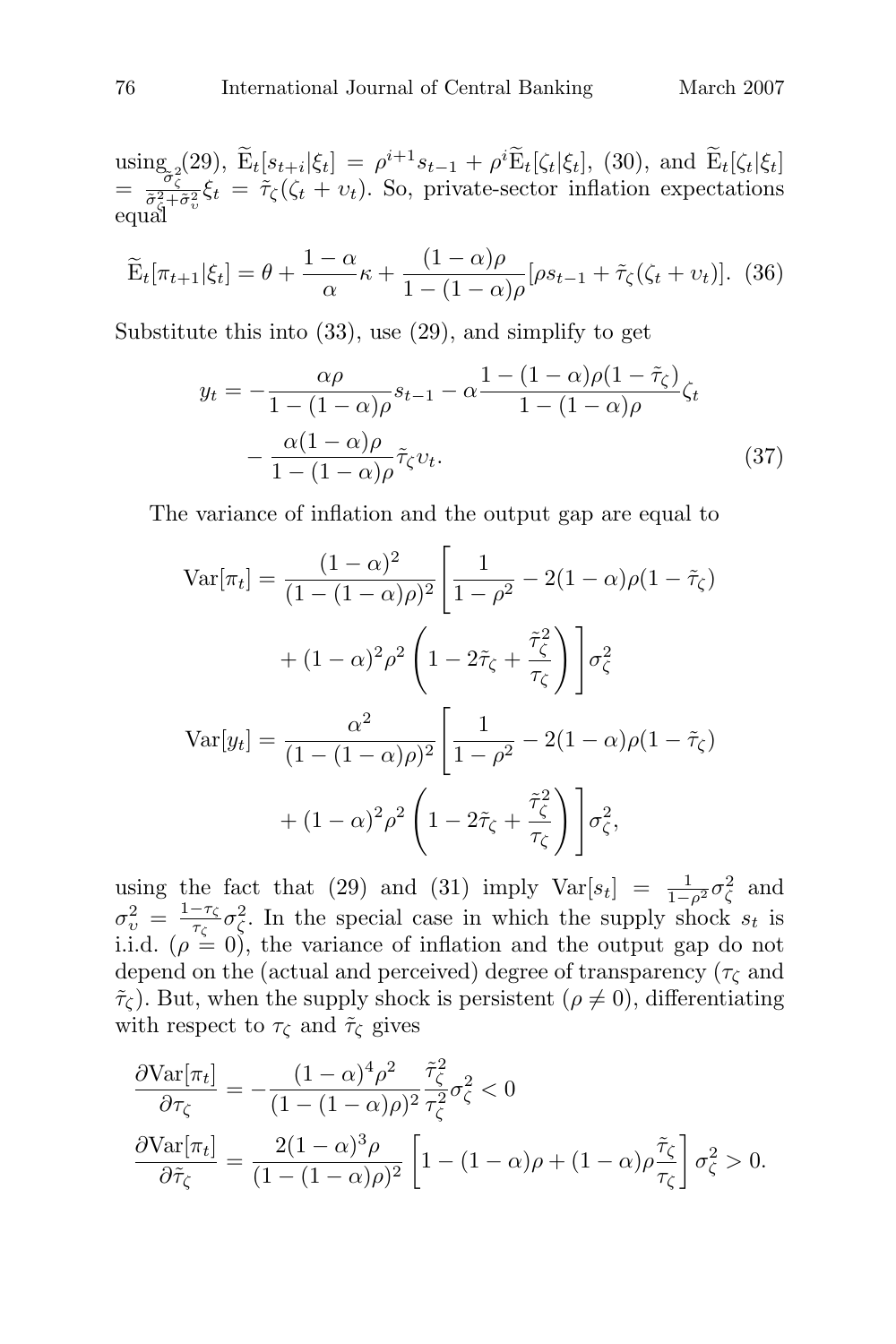Similarly,  $\partial \text{Var}[y_t]/\partial \tau_{\zeta} < 0$  and  $\partial \text{Var}[y_t]/\partial \tilde{\tau}_{\zeta} > 0$ . So,  $\text{Var}[\pi_t]$  and Var $[y_t]$  are minimized for maximum actual transparency,  $\tau_{\zeta} = 1$ , and minimal perceived transparency,  $\tilde{\tau}_{\zeta} = 0$ .

Not surprisingly, for persistent supply shocks, actual transparency about supply shocks is beneficial, whereas perceived transparency is harmful. Formally, substituting (34) and (33) into (1) yields for persistent supply shocks, a<br>y shocks is beneficial, whereas per<br>Formally, substituting (34) and<br> $\alpha(1-\alpha)(\widetilde{E}_t[\pi_{t+1}|\xi_t]-\theta+\kappa+s_t)$ 

$$
U_t = -\frac{1}{2}\alpha(1-\alpha)\left(\widetilde{\mathbf{E}}_t[\pi_{t+1}|\xi_t] - \theta + \kappa + s_t\right)^2\tag{38}
$$

similar to (15). Substituting (36) and taking unconditional expecta-<br>tions tions,

$$
E[U_t] = -\frac{1}{2}\alpha(1-\alpha)\left[\frac{1}{\alpha^2}\kappa^2 + \frac{\rho^2}{(1-(1-\alpha)\rho)^2}E[s_{t-1}^2]\right.+\frac{(1-(1-\alpha)\rho(1-\tilde{\tau}_{\zeta}))^2}{(1-(1-\alpha)\rho)^2}\sigma_{\zeta}^2 + \frac{(1-\alpha)^2\rho^2\tilde{\tau}_{\zeta}^2}{(1-(1-\alpha)\rho)^2}\sigma_{v}^2\right]= -\frac{1}{2}\alpha(1-\alpha)\left[\frac{1}{\alpha^2}\kappa^2+\frac{\frac{1}{1-\rho^2}-2(1-\alpha)\rho(1-\tilde{\tau}_{\zeta})+(1-\alpha)^2\rho^2\left(1-2\tilde{\tau}_{\zeta}+\frac{\tilde{\tau}_{\zeta}^2}{\tau_{\zeta}}\right)}{(1-(1-\alpha)\rho)^2}\sigma_{\zeta}^2\right],
$$

again using  $E[s_{t-1}^2] = Var[s_t] = \frac{1}{1-\rho^2} \sigma_{\zeta}^2$  and  $\sigma_{\upsilon}^2 = \frac{1-\tau_{\zeta}}{\tau_{\zeta}} \sigma_{\zeta}^2$ . This shows that for i.i.d. supply shocks ( $\rho = 0$ ), the degree of actual and perceived transparency  $\tau_{\zeta}$  and  $\tilde{\tau}_{\zeta}$  is immaterial. For persistent supply shocks ( $\rho \neq 0$ ), the optimal degrees of actual and perceived transparency follow from differentiating with respect to  $\tau_{\zeta}$  and  $\tilde{\tau}_{\zeta}$ , respectively:

$$
\frac{\partial \mathcal{E}[U_t]}{\partial \tau_{\zeta}} = \frac{1}{2} \frac{\alpha (1 - \alpha)^3 \rho^2}{(1 - (1 - \alpha)\rho)^2} \frac{\tilde{\tau}_{\zeta}^2}{\tau_{\zeta}^2} \sigma_{\zeta}^2 > 0
$$

$$
\frac{\partial \mathcal{E}[U_t]}{\partial \tilde{\tau}_{\zeta}} = -\frac{\alpha (1 - \alpha)^2 \rho}{(1 - (1 - \alpha)\rho)^2} \left[1 - (1 - \alpha)\rho + (1 - \alpha)\rho \frac{\tilde{\tau}_{\zeta}}{\tau_{\zeta}}\right] \sigma_{\zeta}^2 < 0.
$$

As a result, it is optimal to have maximum actual transparency  $(\tau_{\zeta} = 1)$  and minimal perceived transparency  $(\tilde{\tau}_{\zeta} = 0)$ .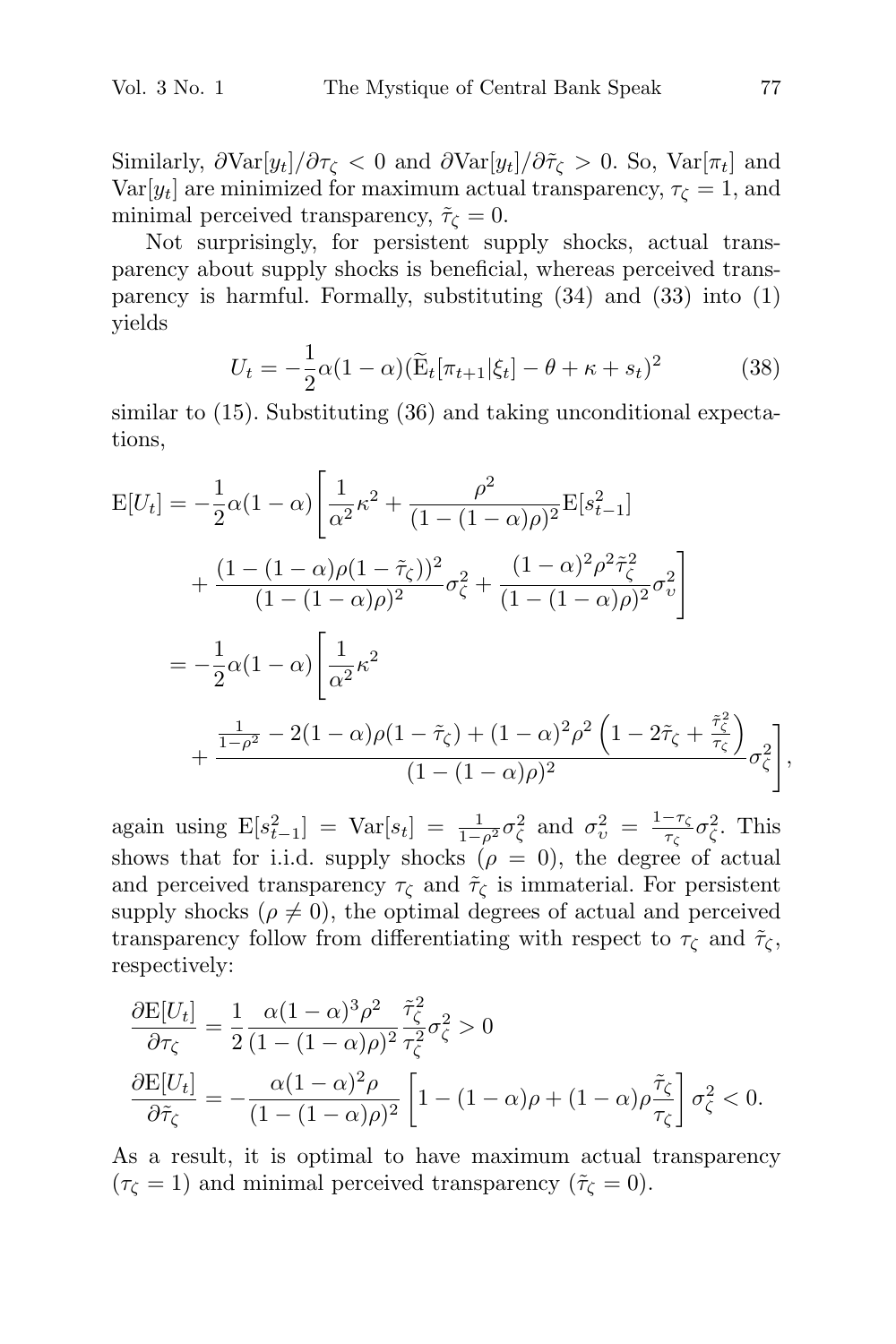The special case of perfect common knowledge about the degree of transparency follows from imposing the restriction that  $\tilde{\tau}_{\zeta} = \tau_{\zeta}$ . This yields

$$
\begin{aligned} \text{Var}[\pi_t] &= \frac{(1-\alpha)^2}{(1-(1-\alpha)\rho)^2} \\ &\times \left[ \frac{1}{1-\rho^2} - (1-\alpha)\rho(2-(1-\alpha)\rho)(1-\tau_\zeta) \right] \sigma_\zeta^2 \\ \text{Var}[y_t] &= \frac{\alpha^2}{(1-(1-\alpha)\rho)^2} \\ &\times \left[ \frac{1}{1-\rho^2} - (1-\alpha)\rho(2-(1-\alpha)\rho)(1-\tau_\zeta) \right] \sigma_\zeta^2. \end{aligned}
$$

In the special case in which the supply shock  $s_t$  is i.i.d.  $(\rho = 0)$ , the variance of inflation and the output gap are again independent of the degree of transparency  $\tau_{\zeta}$ . However, for persistent supply shocks  $(\rho \neq 0)$ , the variance of inflation and the output gap are both increasing in actual transparency, so  $\text{Var}[\pi_t]$  and  $\text{Var}[y_t]$  are minimized for  $\tau_{\zeta}=0.$ 

It is straightforward to see that transparency about supply shocks is detrimental under perfect common knowledge  $(\tilde{\tau}_s = \tau_s)$ . Formally,

$$
E[U_t] = -\frac{1}{2}\alpha(1-\alpha)
$$
  
\$\times \left[ \frac{1}{\alpha^2} \kappa^2 + \frac{\frac{1}{1-\rho^2} - (1-\alpha)\rho(2 - (1-\alpha)\rho)(1-\tau\_{\zeta})}{(1-(1-\alpha)\rho)^2} \sigma\_{\zeta}^2 \right].

Again, the degree of transparency  $\tau_{\zeta}$  is immaterial when the supply shock is i.i.d. ( $\rho = 0$ ). For persistent supply shocks ( $\rho \neq 0$ ),  $\frac{\partial E}{U_t}/\partial \tau_{\zeta}$  < 0, so minimal transparency about supply shocks  $(\tau_{\zeta} = 0)$  is optimal in the absence of transparency misperceptions.

The following statements summarize the results concerning transparency about supply shocks  $s_t$  with a New Keynesian Phillips curve:

• In the special case in which the supply shocks  $s_t$  are i.i.d.  $(\rho = 0)$ , the degree of actual transparency  $\tau_{\zeta}$  and perceived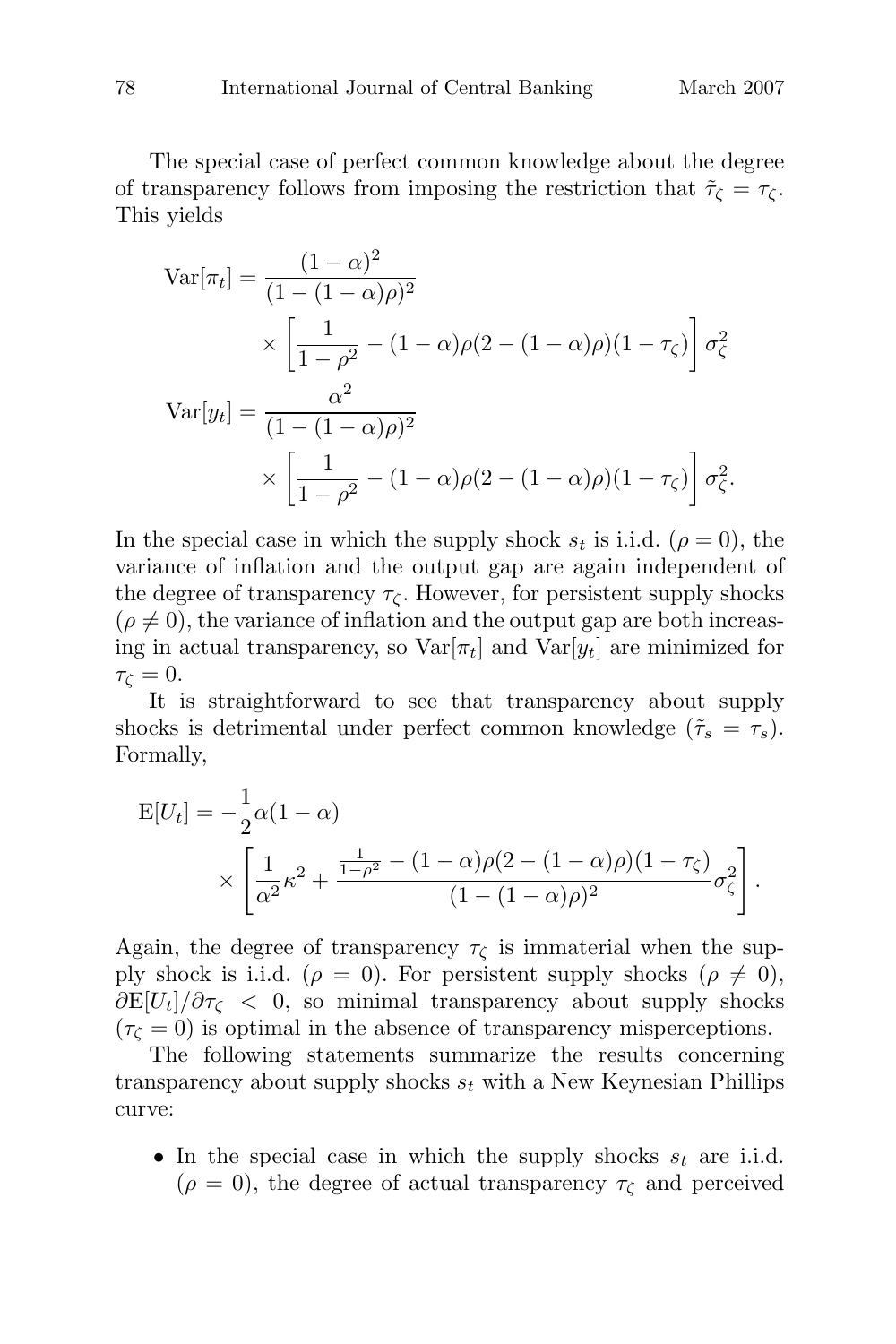transparency  $\tilde{\tau}_{\zeta}$  have no effect on the variance of inflation  $\pi_t$ and the output gap  $y_t$ , and no effect on expected utility  $E[U_t]$ .

- For persistent supply shocks ( $\rho \neq 0$ ) and perfect common knowledge about the degree of transparency  $\tau_c$ , greater transparency  $\tau_c$  increases the variability of inflation  $\pi_t$  and the output gap  $y_t$ , and minimal transparency  $(\tau_{\zeta} = 0)$  is optimal.
- For persistent supply shocks ( $\rho \neq 0$ ) and transparency misperceptions, greater actual transparency  $\tau_{\zeta}$  and smaller perceived transparency  $\tilde{\tau}_{\zeta}$  reduce the variability of inflation  $\pi_t$  and the output gap  $y_t$ , and it is optimal to have maximum actual transparency ( $\tau_{\zeta} = 1$ ) but minimal perceived transparency  $(\tilde{\tau}_{\zeta}=0).$

Clearly, when there is some persistence in the supply shock  $s_t$ , the qualitative results for the New Keynesian Phillips curve (24) are exactly the same as for the expectations-augmented Phillips curve (2) in the baseline model.

#### **References**

- Beetsma, R. M., and H. Jensen. 2003. "Comment on 'Why Money Talks and Wealth Whispers: Monetary Uncertainty and Mystique.'" Journal of Money, Credit and Banking 35 (1): 129–36.
- Cukierman, A. 2001. "Accountability, Credibility, Transparency and Stabilization Policy in the Eurosystem." In The Impact of EMU on Europe and the Developing Countries, ed. C. Wyplosz, 40–75. Oxford University Press.
	- ———. 2006. "The Limits of Transparency." Paper presented at the AEA Annual Meetings in Boston, MA, January 6–8.
- Cukierman, A., and A. H. Meltzer. 1986. "A Theory of Ambiguity, Credibility, and Inflation under Discretion and Asymmetric Information." Econometrica 54 (5): 1099–1128.
- Eijffinger, S. C. W., M. Hoeberichts, and E. Schaling. 2000. "Why Money Talks and Wealth Whispers: Monetary Uncertainty and Mystique." Journal of Money, Credit and Banking 32 (2): 218– 35.
- Faust, J., and L. E. O. Svensson. 2001. "Transparency and Credibility: Monetary Policy with Unobservable Goals." *International* Economic Review 42 (2): 369–97.